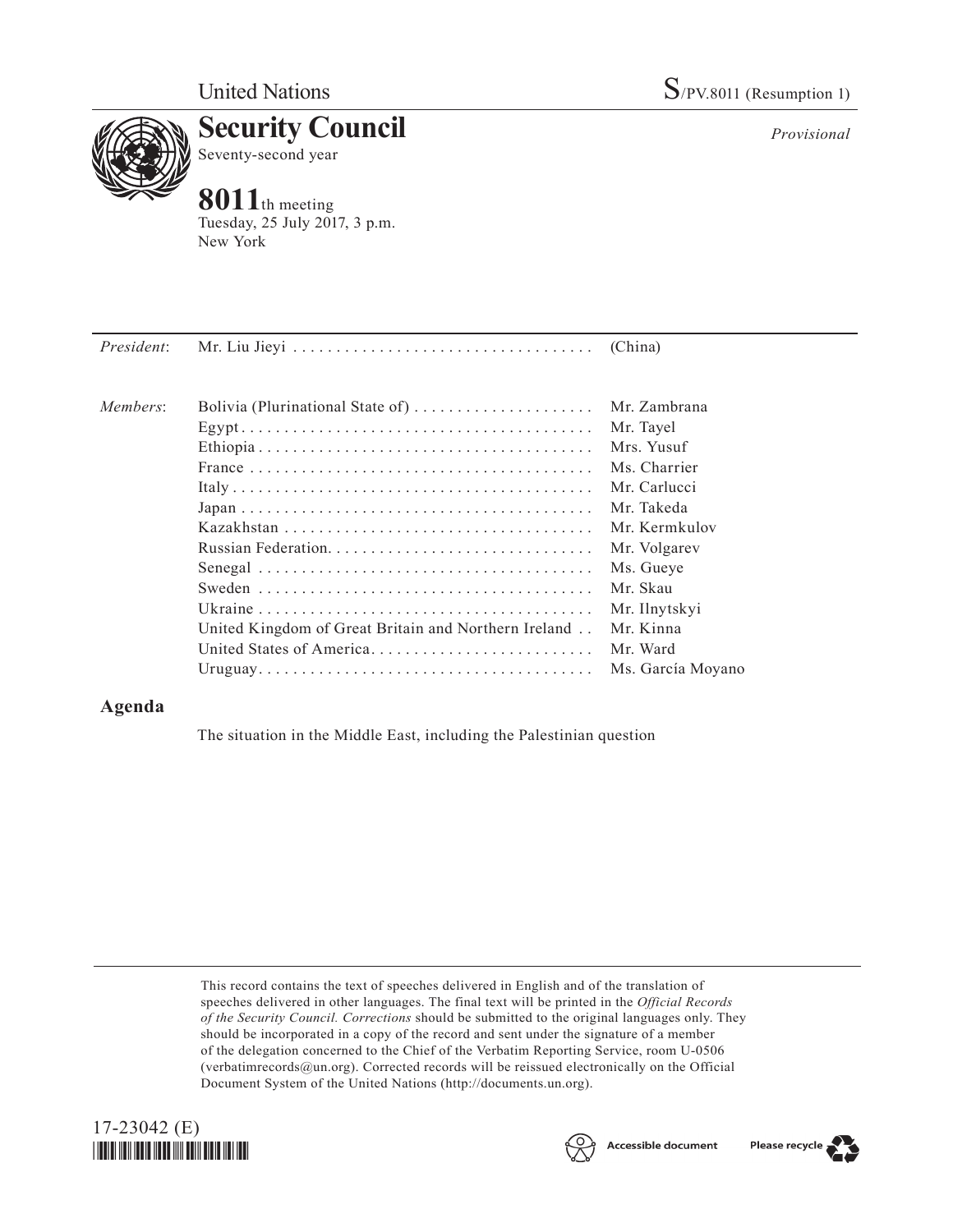*The meeting resumed at 3 p.m.*

**The President** (*spoke in Chinese*): I wish to remind all speakers to limit their statements to no more than four minutes in order to enable the Council to carry out its work expeditiously. Delegations with lengthy statements are kindly requested to circulate their texts in writing and to deliver a condensed version when speaking in the Chamber.

I now give the floor to the representative of Pakistan.

**Mr. Munir** (Pakistan): We thank the Chinese presidency for having organized this open debate.

Every time we meet here to discuss the situation in the Middle East, we are constrained to lament it further. The spiralling violence, the looming humanitarian catastrophe, the untold pain and human suffering are surely not sustainable. And nothing epitomizes this better than the plight of the Palestinian people, who, for the past 70 years, have suffered dispossession, displacement and deprivation at the hands of the occupation forces.

On the fiftieth anniversary of the illegal occupation of their homeland, it is unfortunate that the aspirations of the Palestinians to live a life of freedom and dignity remain a distant and elusive ideal.

The escalating tensions and violent clashes that have taken place in and around the Old City of Jerusalem during the past few days are a reminder of the fact that we are sitting on a tinderbox. As the Special Coordinator for the Middle East, Nickolay Mladenov, has rightly noted, the fallout from events taking place over a few hundred square metres affects hundreds of millions of people around the world. These people have only one demand: that the sanctity of Al-Aqsa Mosque and the status of Jerusalem be respected.

While the Security Council has taken cognizance of the gravity of the situation, words must be complemented by concrete actions. Israel must not only take immediate steps to defuse the situation, but also desist from taking any provocative measures in future.

A viable, independent and contiguous State of Palestine on the basis of the internationally agreed parameters and the pre-1967 borders, with Al-Quds Al-Sharif as its capital, is the only sustainable guarantee of enduring peace in the Middle East. There is nothing more inimical to this vision than the illegal Israeli settlements in the occupied territories. Yet there

has been a substantial increase in settlement-related activities in the occupied lands.

This trend is emblematic of the blatant Israeli disregard for international law and the collective will of the international community, including resolution 2334 (2016). It is also a setback for peace and a retreat from the two-State solution to a one-State illusion.

Meanwhile, in its eleventh year, the suffocating Israeli blockade of Gaza is not only a humanitarian tragedy but also a moral outrage. The region can reap the dividends of peace only if such peace is predicated on the foundation of justice, an imperative that demands an end to illegal Israeli occupation and the realization of the legitimate Palestinian aspiration to statehood. A just solution for Palestine is not just a matter of regional significance; it is a primary precondition for global peace and security.

We are also concerned that the activities of the United Nations Relief and Works Agency for Palestine Refugees in the Near East (UNRWA) are facing serious resource constraints, hindering the commendable work that UNRWA is doing for Palestinian refugees.

The fight against terrorism in the Middle East has been long-drawn and protracted. Wars and foreign occupations have compounded these challenges. The liberation of Mosul is an important milestone in Iraq's fight against Da'esh and its affiliates and, we are confident, towards an inclusive Iraqi State, recognizing and reconciling the interests of the Iraqi people.

The intra-Syrian talks are central to the process of political reconciliation in that country. Successive rounds of talks have yet to deliver a major breakthrough, but the parties, major Powers and the international community in general must persist, for a military solution is neither achievable nor sustainable.

Finally, what we need for lasting peace and stability in the Middle East is firm resolve, concerted action and, above all, justice and the rule of law. This can be achieved only when all sides are willing to make difficult choices. We hope that we are willing to take that test.

**The President** (*spoke in Chinese*): I now give the floor to the representative of Peru.

**Mr. Meza-Cuadra** (Peru) (*spoke in Spanish*): Peru welcomes the holding of this open debate on the situation in the Middle East, including the Palestinian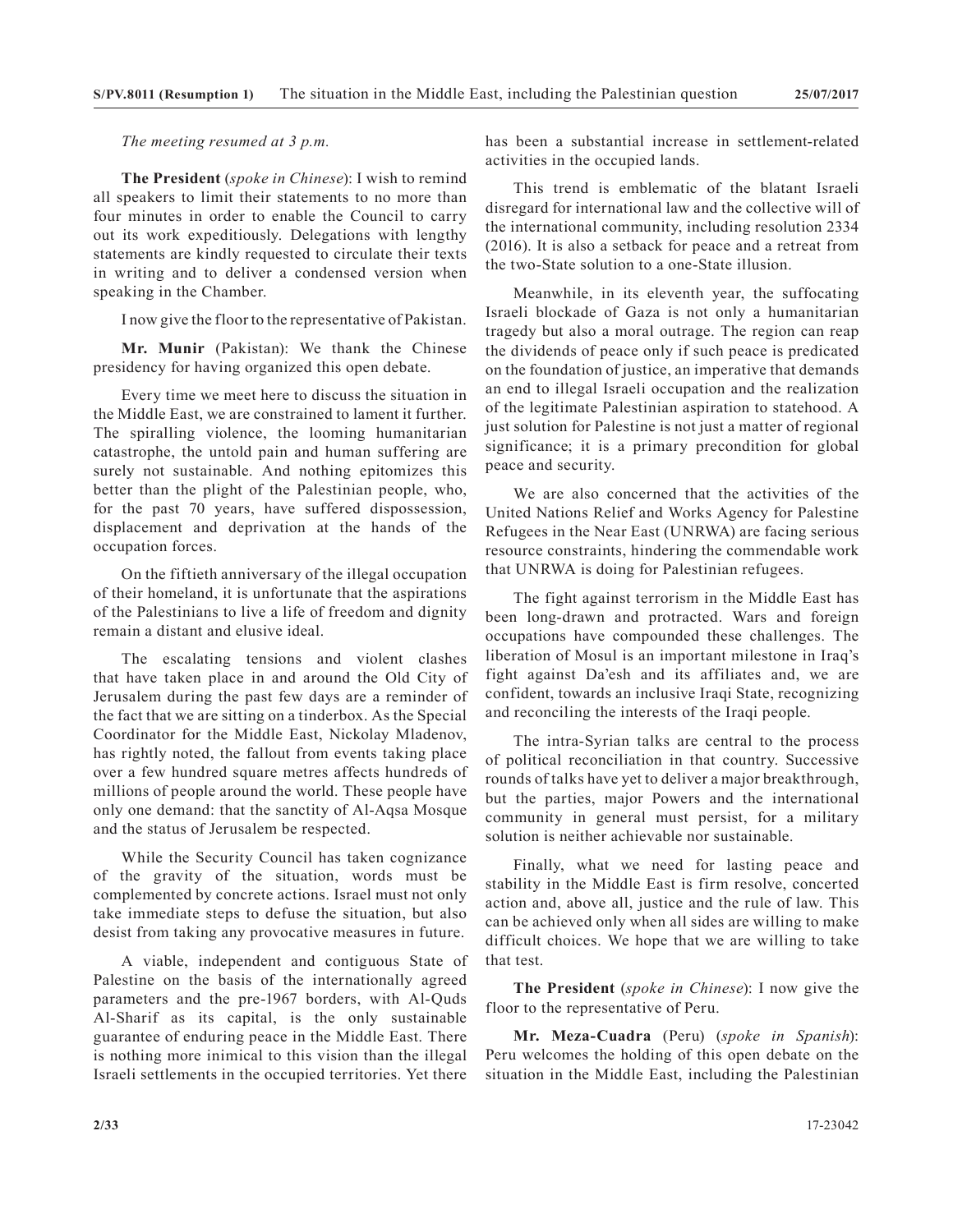question. We are also grateful for the briefing provided by Mr. Nickolay Mladenov, Special Coordinator for the Middle East Peace Process and Personal Representative of the Secretary-General.

However, we deplore the ongoing deterioration of the situation on the ground, including the recent events that took place in connection with the mosque in the Old City of Jerusalem. Peru reiterates its appeal to all of the parties directly involved to temper their actions and to move towards a constructive dialogue in a framework of respect for international law and humanitarian law.

Since 1947, the year in which Peru joined the United Nations Special Committee on Palestine, our position on this issue has been clear and unchanged. Peru supports the two-State solution, with secure and mutually agreed borders, as the basis for peaceful coexistence. In that regard, Peru encourages and supports the various initiatives carried out by the international community, which are aimed at resolving the Palestinian question and would allow for the implementation of the agreements reached in Madrid and Oslo. Peru believes that renewing the commitment to resuming peace talks on the basis of the two-State solution at the summit of the League of Arab States is a positive step forward. Likewise, it believes that the visit undertaken by the President of the United States of America to the region on his first trip abroad could foster the conditions necessary for a resumption of the political dialogue. We also highlight the good offices of various European and Asian States.

Peru emphasizes the importance of complying with resolution 2334 (2016), adopted in December 2016, which urges Israel to cease settlement building in the territories it has occupied since 1967. That practice, which has become more intense in recent months, is contrary to international law and poses a serious threat to the territorial integrity of the Palestinian State and to the prospect of the two-State solution.

In addition, Peru recognizes Israel's inalienable right to preserve its own security and existence, including by exercising its legitimate right to selfdefence, while emphasizing that it must do so under the principles of proportionality and legality. In accordance with resolution 2334 (2016), Peru strongly condemns the commission of terrorist acts against the civilian population and the motivations of the perpetrators of such acts.

Peru notes with concern the deteriorating humanitarian situation in the Gaza Strip. The extreme divisions among Palestinian leaders themselves, along with the scarcity of basic services and restrictive measures imposed by Israel, lead to despair, a greater proclivity for hate speech and additional and more serious outbreaks of violence. There is an urgent need for the international community to provide greater support to those who face such a tragic situation.

The scant progress made in the peace process and growing differences make it imperative for the international community to address the Palestinian question with a renewed sense of urgency. The United Nations and the Security Council, in particular, have a very important role to play. As a non-permanent member of the Council in 2018 and 2019, Peru will continue to support the facilitation of a minimum framework of understanding for the resumption of direct negotiations between the parties and to improve the situation on the ground.

**The President** (*spoke in Chinese*): I now give the floor to the representative of Argentina.

**Mr. García Moritán** (Argentina) (*spoke in Spanish*): I thank you, Sir, for having convened today's open debate.

Argentina has always maintained a principled position in favour of resolving disputes and conflicts by peaceful means; respect for international law, sovereignty, independence, national unity and territorial integrity of States; the rejection of the acquisition of territories by force; and confidence in the constructive role and persuasive power of the international community in order to pave the way for peaceful, just and lasing solutions to conflicts.

The situation in the Middle East, in particular the Palestinian question, has been addressed by the Security Council since 1947 and remains one of the longest-running and most intractable conflicts on the international agenda. In the light of that situation, we should ask ourselves what we can do as members of the international community to help find a just and lasting solution within the framework of the Council. In that regard, Argentina believes that overcoming differences is a priority so that the parties can resume negotiations. My country strongly supports all efforts to achieve peace and stability in the Middle East, both in the Israeli-Palestinian conflict and in the no less serious situations in other countries of the region.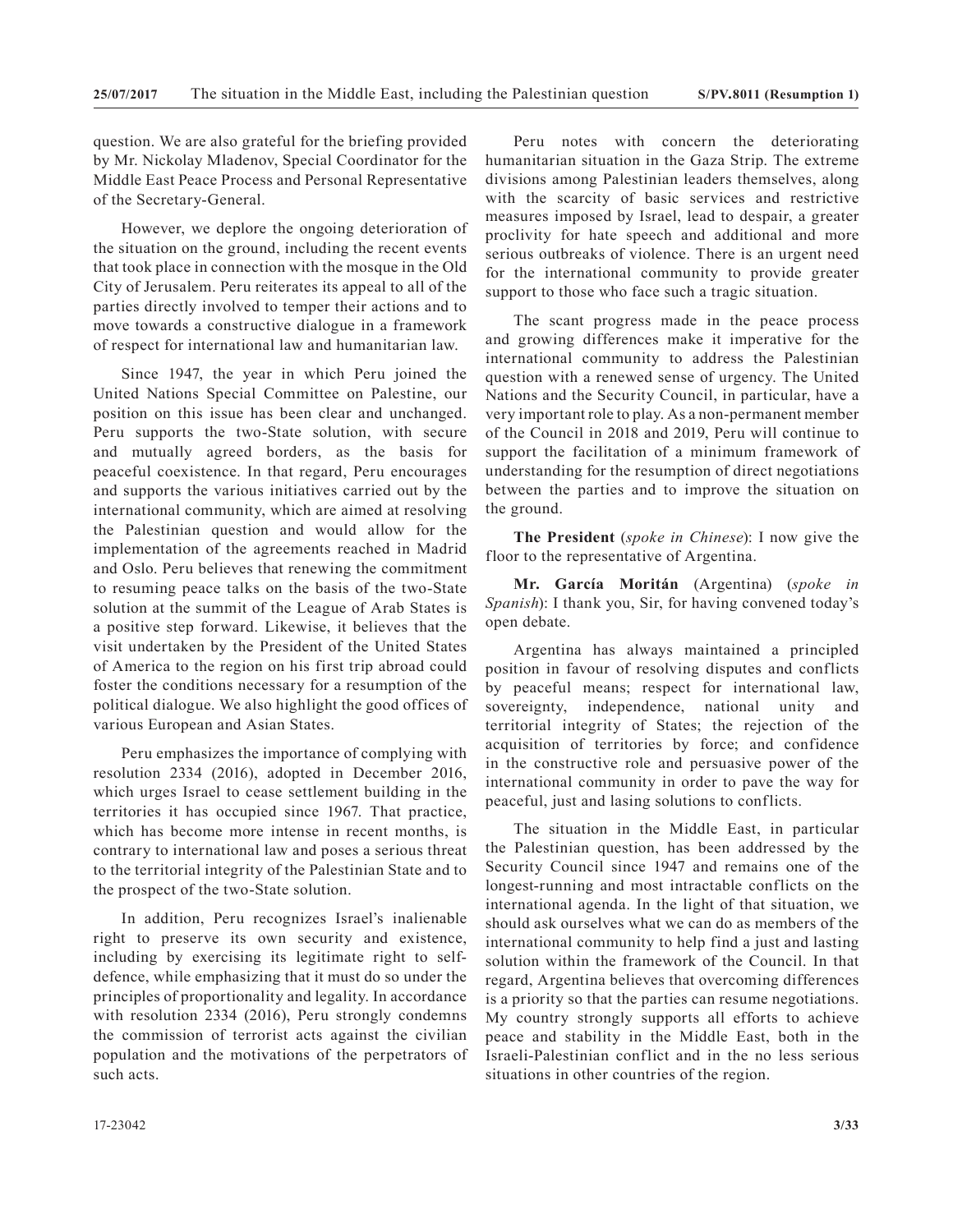On the fiftieth anniversary of the adoption of historic resolution 242 (1967), we again reiterate our firm support for a peaceful, lasting and comprehensive solution to the Palestinian question on the basis of the two-State solution, based on 1967 borders and on what was agreed by the parties during the negotiations process. Argentina reaffirms its support for the right of the Palestinian people to establish an independent and viable State, recognized by the entire international community, as well as the right of the State of Israel to live in peace with its neighbours, within secure and internationally recognized borders.

Similarly, Argentina reiterates its concern about the persistent and continued construction of illegal Israeli settlements in the occupied Palestinian territories and calls for an end to their expansion, as set out in resolution 2334 (2016), adopted by the Council in December 2016 . The international community, as a whole, has made it very clear that the settlements are contrary to international law, hamper peace, weaken the prospect of a two-State solution, with both States living in peace and security, and therefore perpetuates an untenable status quo. We also believe that it is necessary for Palestinian leaders to earnestly address Israeli security concerns. Argentina believes that it is unacceptable for Hamas and other Palestinian groups to carry out attacks against Israeli civilians. My country strongly condemns all terrorist acts.

Argentina reaffirms the special status of Jerusalem, in accordance with the relevant Security Council and General Assembly resolutions and rejects any unilateral measure aimed at changing it. My country believes that the holy city should be a place of assembly and peace, and that the members of the three major monotheistic religions — Judaism, Christianity and Islam — should be guaranteed free access to the holy sites.

Regrettably, over the past few days the security situation in the city of Jerusalem has deteriorated considerably. The Republic of Argentina is concerned about the spike in violence and repudiates the slew of acts that have claimed the lives of several Palestinian citizens and members of the Israeli security forces. The escalation of fanaticism and the violence that ensues cannot be allowed to undermine the right of societies to live in peace and freedom, in full enjoyment of their civil rights. Our country therefore believes that none of the parties should take unilateral measures that could affect the status quo.

Unfortunately, that is not the only issue that concerns us in the Middle East. Argentina notes with concern developments in the situation in Syria, in particular the humanitarian situation and condemns all acts of violence, particularly those targeting the civilian population. Our country rejects terrorism in all its forms and condemns in the strongest terms the terrorist activity of the organization that refers to itself as the Islamic State, and the Al-Nusra Front.

We also strongly condemn the use of chemical weapons in any situation, under any circumstances and by any actor. We also firmly believe that all those responsible for their use should be brought to justice. In that regard, we support the impartial and technical work of the Organization for the Prohibition of Chemical Weapons (OPCW) and the OPCW-United Nations Joint Investigative Mechanism.

Argentina supports a political solution in Syria, through dialogue and diplomacy, as well as respect for international law and the principles of sovereignty, independence and territorial integrity. We therefore attach particular importance to the negotiations in Geneva and Astana. Considerable progress has been made because these two initiatives complement each other. We also welcome the agreement reached between the United States, the Russian Federation and Jordan on 9 July to bring about a ceasefire in south-eastern Syria.

With regard to the situation in Iraq, we are pleased to note that the Iraqi army has recently retaken control of Mosul. We regret the many lives lost as a result of the terrorist acts carried out by the self-proclaimed Islamic State.

We would also like to make mention of the crisis among the countries of the Gulf, which is a new source of tension in the region and cause of concern for our country. Argentina hopes that all of the parties involved, with whom we have close cooperation links, can find a solution, through dialogue and diplomatic negotiations. We support Kuwait's mediation efforts and the initiatives taken by various actors within the international community to improve relations among the parties. We call for restraint and stress that all decisions and actions should be in line with international law to prevent an escalation of the situation and any social and economic consequences that would have an adverse effect on the civilian population. We condemn terrorism in all its forms and view it as a common enemy that we must defeat.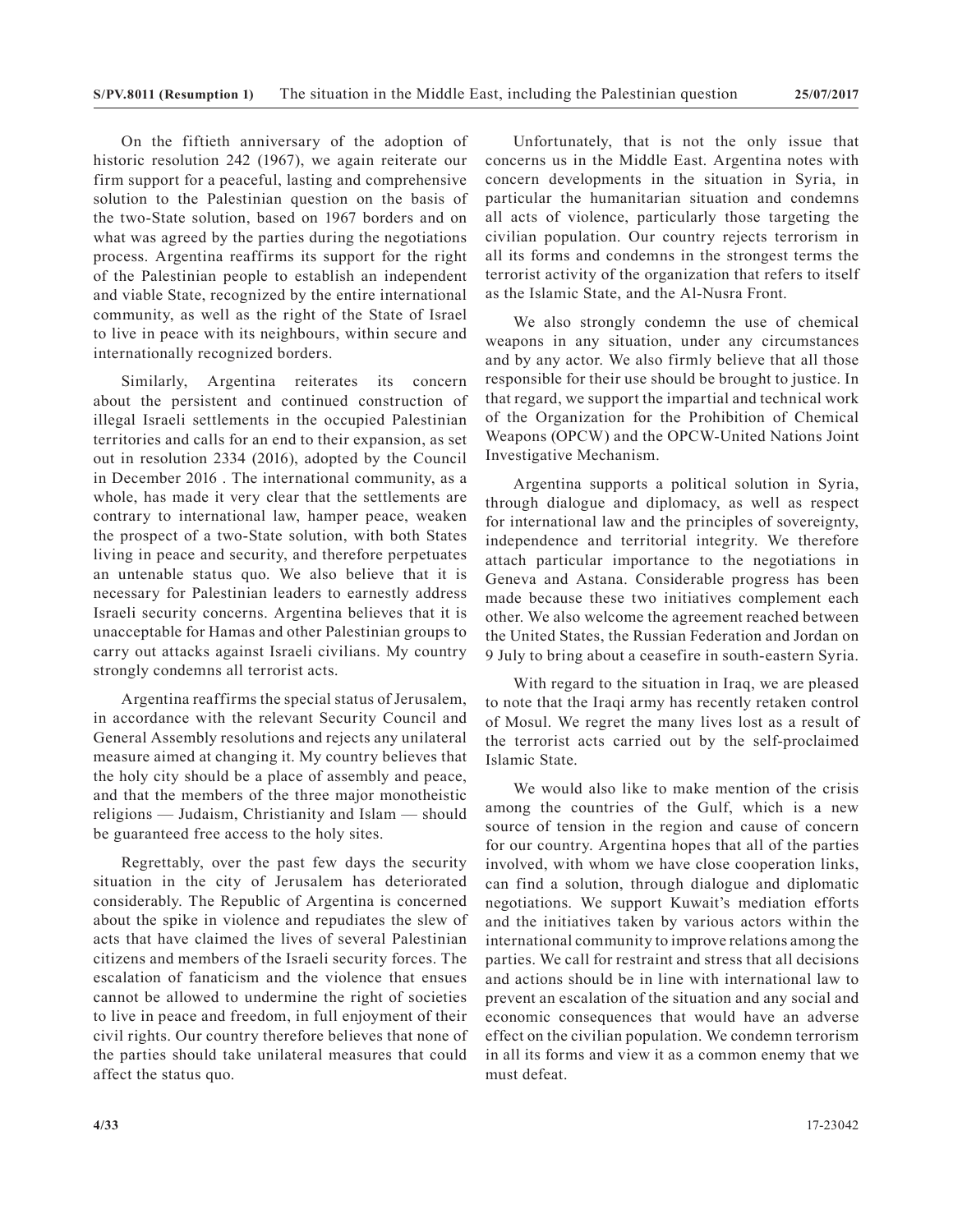Peace in the Middle East will be possible only through greater diplomatic efforts and negotiation. The Council should spare no effort in encouraging the parties concerned in that direction, consistent with the parameters recognized by the international community in accordance with the relevant United Nations resolutions, a two-State solution based on agreements between the parties, the Quartet road map and the Arab Peace Initiative, as well as a mutually acceptable solution to the situation in Jerusalem and a just settlement of the refugee issue.

**The President** (*spoke in Chinese*): I now give the floor to the representative of the Islamic Republic of Iran.

**Mr. Al Habib** (Islamic Republic of Iran): At the outset, I would like to align myself with the statement to be delivered by the representative of Venezuela on behalf of the Movement of Non-Aligned Countries.

The Israeli occupation of Palestinian lands is central to every conflict in the Middle East. That injustice has continued for more than seven decades and has been exacerbated by Israeli expansionism and aggressive policies towards the Palestinians and the region. Any attempt to exclude the issue from Security Council debates is simply a denial of obvious facts and the suffering of innocent people.

The Israeli regime's entire history has been defined by acts of aggression towards its neighbours and other countries in the Middle East and beyond that have occurred at least 14 times since 1948. Emboldened by the support of the new United States Administration, the Israeli authorities have been questioning and challenging the Palestinians' inalienable right to their homelands as never before. That aggression has continued on a daily basis, the latest episode being a brutal crackdown on the oppressed nation of Palestine under the pretext of preventing Palestinian worshippers from entering the Al-Aqsa Mosque. The Israeli regime has continued to arrogantly and flagrantly violate dozens of Security Council resolutions, from resolution 54 (1948) to resolution 2334 (2016), as well as many other resolutions adopted by the General Assembly, the Human Rights Council and specialized United Nations agencies on illegal settlement activities. The violations are made possible by the international community's irresponsible granting of total impunity to the regime.

Israel also continues to flout all the international regimes designed to govern weapons of mass

destruction by refusing to adhere to the Treaty on the Non-Proliferation of Nuclear Weapons, the Chemical Weapons Convention and the Biological Weapons Convention. The nuclear weapons in its hands represent the most serious threat there is to the security of every State in the Middle East. World Powers, especially the United States, are undermining the stabilization and counter-terrorism efforts that they claim to champion by dumping untold amounts of beautiful military equipment in the hands of irresponsible State and non-State actors in the service of adventurist projections of power. The profits that these wealthy countries reap from such transfers have come at a tremendous cost to the region's security and its people.

The United States and its allies are bombing Syria and Yemen, using cluster munitions or enforcing blockades of humanitarian aid under the guise of restoring legitimacy. Such actions are the seeds of new conflicts. The world remembers vividly how the last United States invasion in the Middle East, launched on false pretences based on allegations of the existence of weapons of mass destruction, resulted in the deaths of more than half a million people in Iraq and in the rebirth of Da'esh. When is the Council is going to seek accountability for those who created and support the Taliban, Al-Qaida and Da'esh and its affiliated groups, or for their role in the proliferation of terrorist activities in the Middle East and around the globe?

Iran has always supported efforts to resolve the Syrian conflict diplomatically and has advocated for the self-determination of the Syrian people. Our assistance to the Syrian Government is geared towards counterterrorism and de-escalation. Our participation in the Astana, International Syria Support Group and Geneva processes is testament to that. We continue to welcome any genuine effort to help stabilize the situation on the ground, as a prerequisite for any political process that will enable the Syrian people to decide their own future.

Today we heard some unsubstantiated allegations about my country that I categorically reject as part of the misinformation and propaganda campaign against Iran that has been designed and perpetrated with hysteria by Israel and various countries of the region, including some that wholeheartedly supported Saddam Hussein's aggression against Iran.

I would like to conclude on a rare happy note by offering our heartfelt congratulations to the brave people and Government of Iraq on the liberation of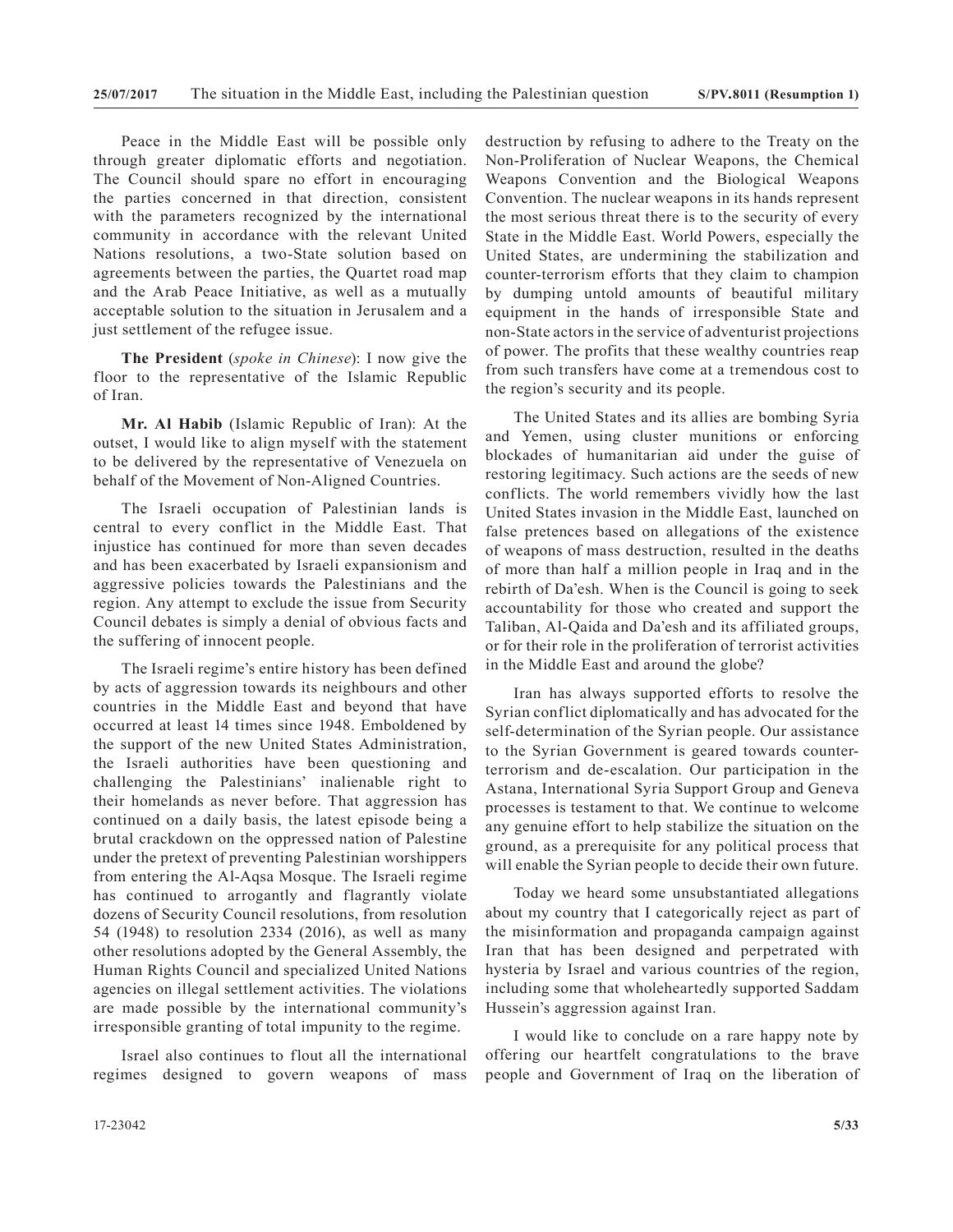Mosul from the takfiri Da'esh terrorist group that has wreaked havoc not only in Iraq but in the entire region.

**The President** (*spoke in Chinese*): I now give the floor to the Chargé d'affaires a.i. of the Delegation of the European Union to the United Nations.

**Ms. Adamson**: The candidate country Albania, the country of the Stabilization and Association Process and potential candidate Bosnia and Herzegovina, and the European Free Trade Association country Liechtenstein align themselves with this statement.

The Middle East peace process remains a key priority for the European Union (EU), whose positions have not changed. We see no viable alternative to a negotiated two-State solution that fulfils the legitimate aspirations of both parties — including Israeli and Palestinian security needs and Palestinian aspirations for statehood and sovereignty — and that ends the occupation that began in 1967 and resolves all permanent status issues. Resolution 2334 (2016), while reaffirming all of the Council's relevant previous resolutions since 1967, reiterated the key threats to the viability of the two-State solution, notably the continued Israeli settlement activities in the occupied Palestinian territory, including East Jerusalem. It also clearly condemned acts of violence against civilians, including acts of terror, as well as all acts of provocation, incitement or destruction.

The latest developments in and around the Old City of Jerusalem and in the West Bank pose a real risk of further escalation. Three Palestinians were killed during violent clashes with Israeli security forces on Friday. These incidents must be fully investigated. In a terror attack in the West Bank during the night of Friday and Saturday, three Israelis were murdered at their Shabbat dinner table by a young Palestinian. Nothing can justify such a despicable crime. Since then, there have been further attacks in Israel and Jordan, and two Jordanians have lost their lives. The EU strongly condemns acts of terror, expresses its regret for all the losses of innocent life caused by the violence and hopes for a speedy recovery for the wounded.

We appreciated President Abbas's condemnation of the attack on Israeli police officers in the Old City of Jerusalem, sacred to three religions, and the assurances by Prime Minister Netanyahu that the status quo at Al-Haram Al-Sharif/Temple Mount will be preserved. It is now vital to ensure that all political, religious and community leaders act responsibly, restore calm and

avoid any acts or rhetoric that could further increase tensions. Continued cooperation between Israel and the Palestinian Authority is crucially important if we are to prevent further violence and loss of life. We encourage Israel and Jordan to work together to find solutions and ensure security for all, respect the sanctity of the holy site and uphold the status quo, noting the special role of the Hashemite Kingdom, as recognized in its peace treaty with Israel.

The EU also strongly opposes the recent Israeli decisions to proceed with plans for thousands of settlement units in the occupied Palestinian territory, including East Jerusalem, and stresses the Security Council's repeated demand that Israel cease all settlement activities immediately and completely. Israeli settlements in the occupied Palestinian territory constitute a flagrant violation of international law and a major obstacle to peace, and threaten to make a two-State solution impossible.

The EU has been following the worsening situation in Gaza. We commend the efforts by the United Nations and Egypt to mediate and provide and facilitate the delivery of humanitarian assistance and fuel to the Gaza Strip. The EU will continue to provide humanitarian and development assistance to Gaza. A single, legitimate and democratic Palestinian Authority, with full control over Gaza, is critical for achieving a viable Palestinian State.

The EU stands ready to support all serious peacemaking efforts. We welcome ongoing United States efforts and those of the Quartet, including the holding of a meeting of envoys on 13 July. We recall the importance of the Arab Peace Initiative, which provides key elements for a comprehensive settlement of the Arab-Israeli conflict.

Let me turn to Lebanon and the endorsement of a new electoral law by the Parliament on 16 June, on the basis of which parliamentary elections will take place by May 2018. Conducting peaceful, fair and transparent parliamentary elections will be key to ensuring the functioning of Lebanese democratic institutions. In last week's Association Council between the EU and Lebanon, the EU recognized Lebanon's extraordinary and exceptional effort in hosting more than 1 million Syrian refugees. We are committed to maintaining the level of our support in 2018 and 2019. The EU and Lebanon agreed that the only sustainable long-term solution for refugees and displaced persons from Syria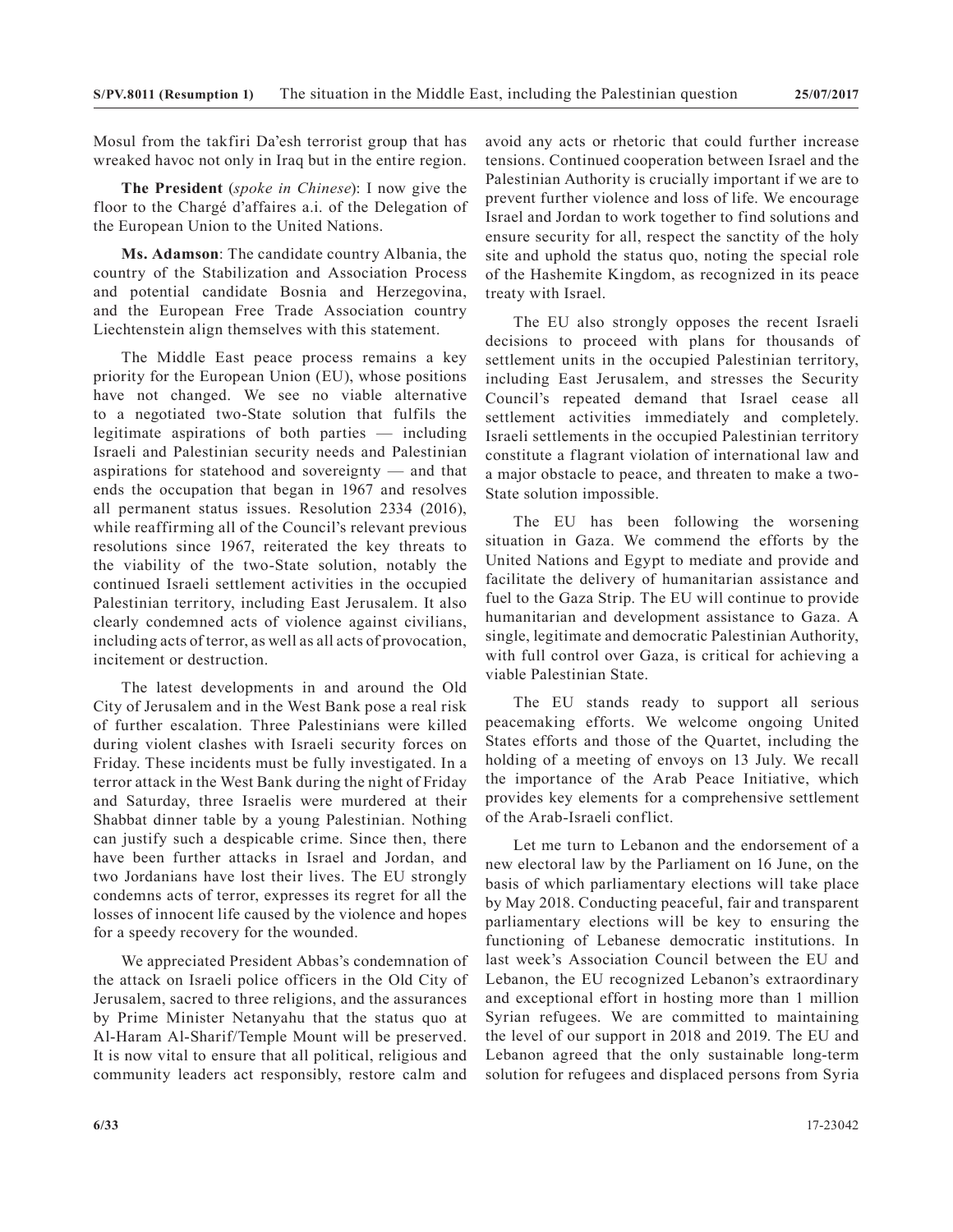into Lebanon is their safe return to their country of origin in accordance with all norms of international humanitarian law, while taking into account the interests of the host countries, as conditions for such a return are met.

In Syria, we hope that the implementation of de-escalation arrangements towards a nation-wide cessation of hostilities and unhindered humanitarian access will help facilitate the intra-Syrian talks under United Nations auspices in Geneva. Thus far, Damascus has refused to engage substantially in those negotiations. The EU continues to call for full, unhindered humanitarian access and for accountability for all violations of human rights and international humanitarian law. The EU has just allocated €1.5 million to the International, Impartial and Independent Mechanism to Assist in the Investigation and Prosecution of Persons Responsible for the Most Serious Crimes under International Law Committed in the Syrian Arab Republic since March 2011. Only when a credible transition is firmly under way will the EU be ready to assist in the reconstruction of Syria.

In Iraq, the liberation of Mosul was a highly symbolic step in the defeat of Da'esh, although it does not mark the end of military operations. Several very sensitive areas remain to be recovered from Da'esh. But even then, the territorial defeat of Da'esh is only one of the challenges. Winning the peace with the population is an equally challenging and urgent task for the Iraqi Government. The EU calls on the federal Government of Iraq and the Kurdistan Regional Government to build on their successful security cooperation in the campaign to liberate Mosul and engage in a constructive dialogue on all issues across the political and economic spectrum, including the disputed internal boundaries. Unilateral steps must be avoided.

Lastly, Iraq is in need of international support to face all these huge challenges. The EU is committed to providing such support and is stepping up its efforts. More than  $E200$  million is programmed for 2017. A Common Security and Defence Policy mission will be deployed to advise and assist in the reform of the security sector, as well as in delivering on humanitarian needs and stabilization.

**The President** (*spoke in Chinese*): I now give the floor to the representative of Turkey.

**Mr. Begeç** (Turkey): We have repeatedly underlined at the Security Council that the Israeli-Palestine conflict remains the core challenge to lasting and regional peace. The recent developments in Jerusalem should remind all of us that we should never lose sight of that fact. In that regard, we regret all loss of life and condemn all violence.

The immediate priority must be a rapid de-escalation and exercise of restraint by all parties. We should not see this as another perennial round of skirmishes and stand idle until the situation calms down. At the same time, we all should acknowledge the importance of the preservation of the historic status and sanctity of Al-Haram Al-Sharif for the Islamic world. Attempts to change the status quo jeopardize peaceful coexistence. Jerusalem, a city sacred to Islam, Judaism and Christianity, should be treated with the utmost respect. The closure of Al-Haram Al-Sharif for days and the subsequent decision to place metal detectors at its entrances along with other restrictions on Muslims's entry there are unacceptable. Those mistakes, as well as the disproportionate use of force against Palestinians who were on the streets for prayers, cannot be justified by any means.

We expect Israel to listen to the calls of the international community, fulfil its legal obligations as the occupying Power in East Jerusalem and lift all the restrictions that limit access to Al-Haram Al Sharif. In that regard, Israel's decision to remove the metal detectors was a step in the right direction. Return to the status quo in its full letter and spirit is essential for the restoration of calm. This is a matter of freedom of religion and worship.

The grim situation reflects the far-reaching effects of the absence of real hope for peace. Only a just, comprehensive and lasting peace, which would lead to the establishment of an independent State of Palestine within the 1967 borders with East Jerusalem as its capital can ensure peace and security for both sides. In that regard, measures in contravention of international law, in particular settlement activities, which are an obstacle to the two-State solution, must be discontinued.

To reach a lasting peace, it is also important for the Palestinians to voice their legitimate demands in unity. Turkey is determined to continue to carry out its efforts to that end and supports the initiatives that respect the established parameters, including the relevant United Nations resolutions and the Arab Peace Initiative.

Fully aware of the dire humanitarian situation in Palestine, especially in Gaza, Turkey also continues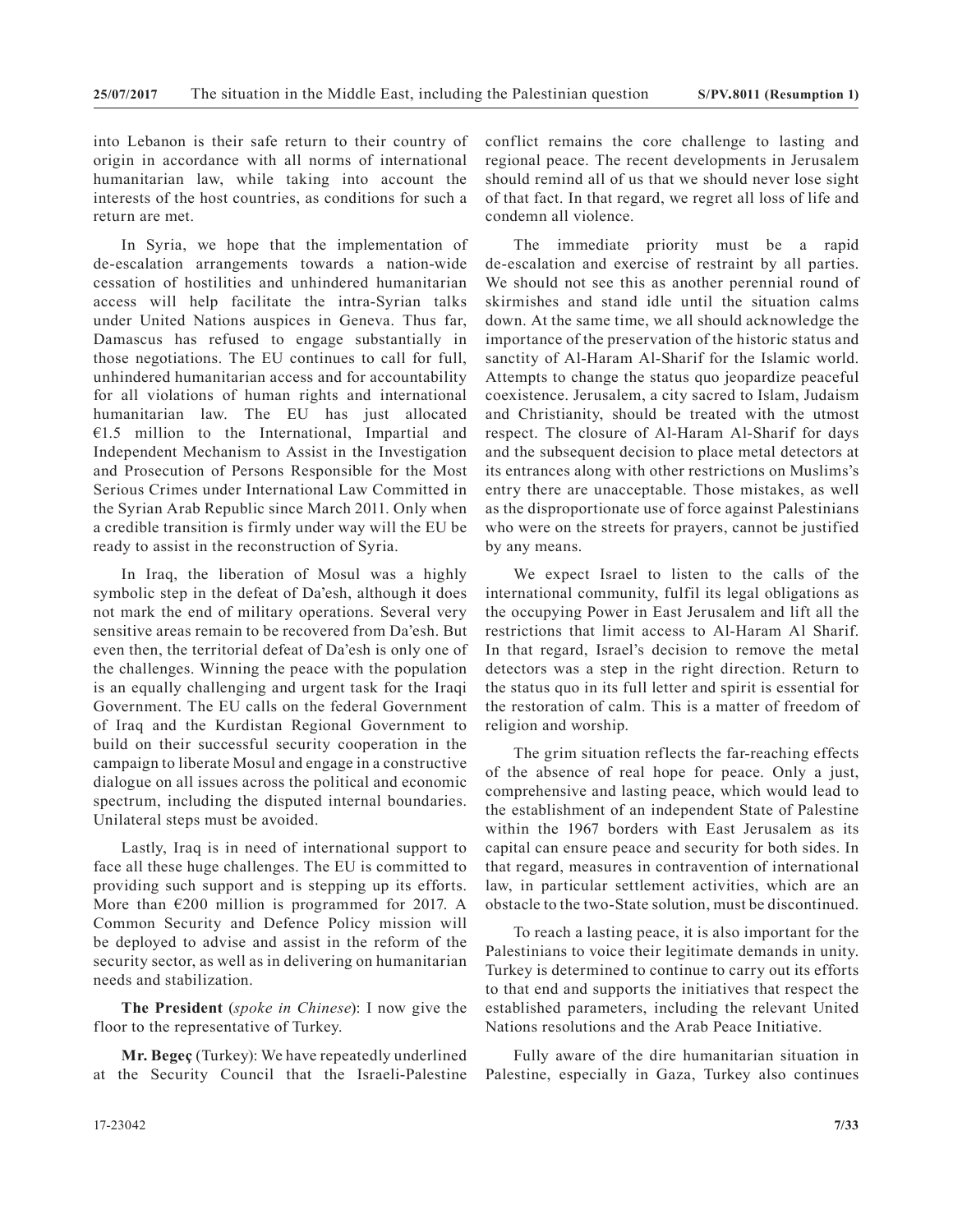its efforts to improve the living conditions of the Palestinians through development assistance and reconstruction projects. The third Turkish shipment of 10.000 tons of humanitarian aid reached Gaza in June. While working on possible ways to remedy the grave scarcity of water and electricity in Gaza, Turkey has allocated \$500,000 to the occupied Palestinian territory Humanitarian Fund for the purchase of emergency fuel to maintain the delivery of essential services in response to the appeal of the Office of the United Nations Special Coordinator for the Middle East Peace Process. Furthermore, we continue to support the work of the United Nations Relief and Works Agency for Palestine Refugees in the Near East given its essential role in the lives of Palestine refugees.

Since the very beginning of the Syrian conflict, Turkey has undertaken intensive efforts to end the violence in Syria and reach a political solution based on the Geneva communiqué (S/2012/522, annex), as outlined in resolution 2254 (2015). While a genuine political transition is the only way to end the Syrian conflict, negotiations to that end cannot bear fruit if the fighting continues. For that reason, we facilitated and became the guarantors of a nationwide ceasefire with the Russian Federation and Iran. The Astana meetings, which are complementary and supportive to the United Nations-led Geneva political process, aim at strengthening the ceasefire and adopting confidence-building measures.

At the fourth round of high-level meetings held in Astana on 3 and 4 May, a memorandum on the establishment of de-escalation areas in certain parts of Syria was adopted. Issues related to the delineation of the de-escalation areas, as well as to their administration will be finalized by the joint working group formed among the three guarantors. The significant reduction of violence achieved on the ground has established an environment conducive to holding the last three rounds of the Geneva talks. The opposition once again demonstrated political maturity and demonstrated its credibility by engaging in real talks, as well as increased the interaction among various groups. The regime's representatives should not be allowed to continue their intransigent stance and poison the upcoming talks with both violations on the ground and harmful rhetoric at the table.

Only a multidimensional strategy can achieve the dual objectives of eliminating terrorism and stabilizing Syria. Turkey's resolve to fight Da'esh and other terrorist organizations such as the Democratic Union Party and the Kurdish People's Protection Units remains firm. Unilateral steps threatening the unity, the territorial integrity and the demographic structure of Syria and efforts to seek territorial expansion for political leverage are unacceptable. We cannot afford to repeat the mistakes that were made in Manbij, only this time, in Raqqa. Together with its partners, Turkey will continue its efforts to address the plight of the Syrian people and find a solution to the conflict that will meet their legitimate aspirations.

We would like to congratulate the Iraqi security forces for their success in liberating Mosul from Da'esh. We are confident that permanent peace and stability in Iraq will be achieved through inclusive national reconciliation. Unilateral moves that challenge Iraq's territorial integrity and political unity will only additionally lead to instability and entail negative consequences.

In the near future, Turkey is ready to contribute to the reconstruction efforts of Mosul and to the elimination of the conditions that led to the emergence of Da'esh and other radical organizations.

**The President** (*spoke in Chinese*): I now give the floor to the representative of Namibia.

**Ms. Scott** (Namibia): Let me congratulate you, Mr. President, on the assumption of your country, China, of the presidency of the Security Council for the month of July 2017, and thank you for organizing the debate on the important topic of the situation in the Middle East, including the Palestine question. We also thank Mr. Nickolay Mladenov, Special Coordinator for the Middle East Peace Process, for his briefing.

My delegation aligns itself with the statement to be delivered by the representative of Venezuela on behalf of the Movement of Non-Aligned Countries.

These five decades of occupation in Palestine have seen ongoing violence in seemingly unending cycles. Our debate here in the Security Council keeps us focused on seeking a peaceful resolution to this complex situation. During the United Nations Forum to Mark Fifty Years of Occupation, held on 29 and 30 June under the auspices of the Committee on the Exercise of the Inalienable Rights of the Palestinian People, the Secretary-General was on point when he stated that, by bringing an end to this conflict situation, a major driver of violent extremism and terrorism in the Middle East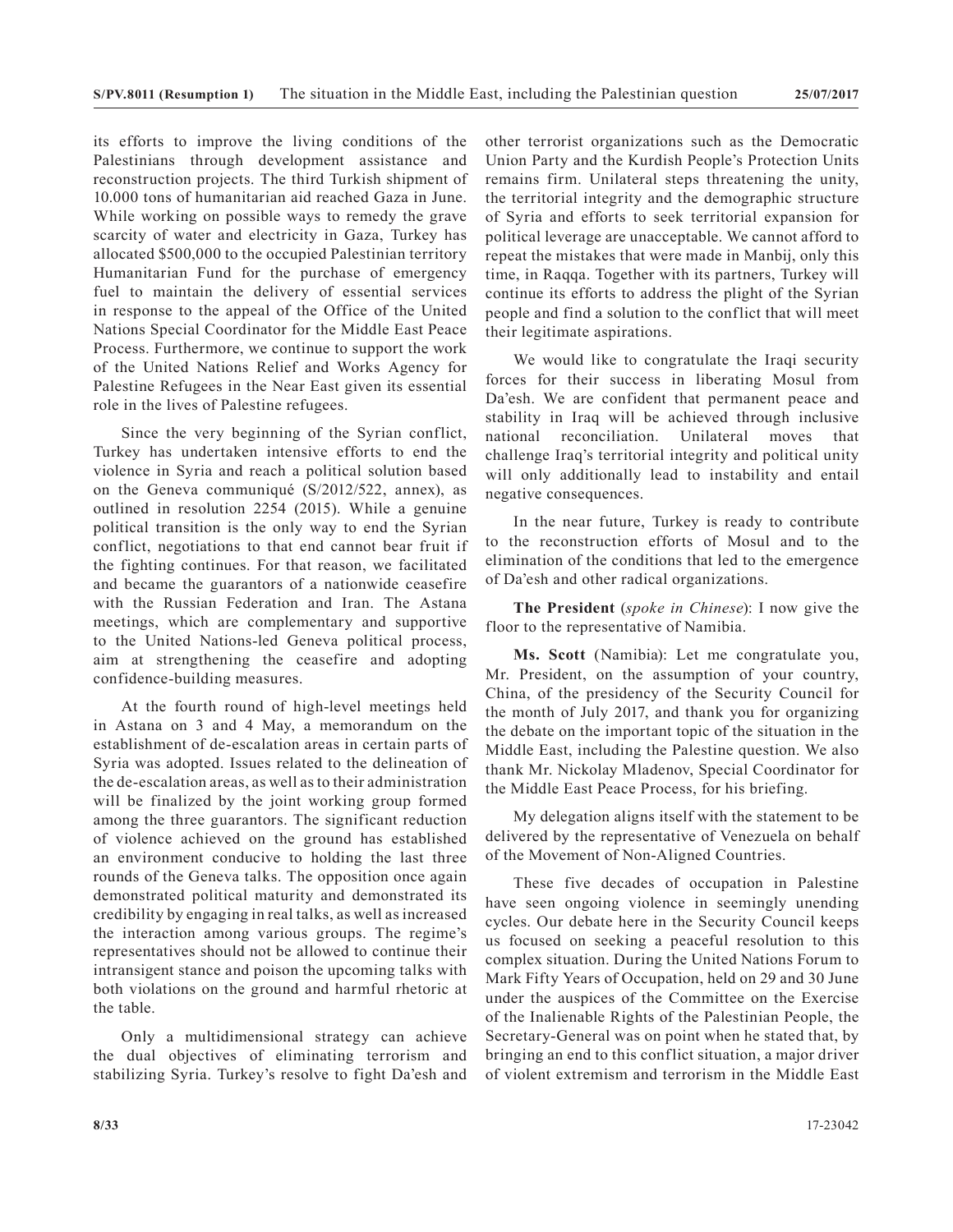region would be removed. There are few who would disagree. Indeed, the Secretary-General's call must be taken as a call for a return to direct negotiation to resolve the status issues contained in United Nations resolutions, agreements and international law, and also by resolutely establishing the two-State solution as a basis for peace.

Namibia calls on Israel to comply with Security Council resolutions and to implement agreements it has reached on the two-State solution, based on the 1967 borders. Namibia has stood alongside the rest of the United Nations membership in calling for peace and dialogue in order to seek a just solution to the question of statehood in Palestine. Namibia therefore welcomes the decision of Israel to withdraw the metal detectors, and calls for respect for the holy sites in Jerusalem. Namibia also calls on Israel to desist from building settlements in violation of previous agreements and United Nations resolutions, including resolution 2334 (2016), which is a continued affront to the dignity and property ownership of the Palestinian people.

Namibia is also apprehensive about the continued tensions which seem to be causing dangerous and global polarization and violent extremism. The conflicts in Syria and Yemen, coupled with terrorism across the Middle East, are causing untold suffering and a humanitarian crisis equivalent to some of the worst this world has seen. We urge all parties in the Middle East to work with seriousness to silence the war drums.

Once again, we call on the Israeli Government to end its ongoing punitive destruction of Palestinian homes and infrastructure, and to cease its illegal construction of settlements on occupied territory. We call on all parties to move towards rather than away from the tables of dialogue and compromise in order to seek a just peace and solution to the conflict. Namibia once again calls for Israel's complete an unconditional withdrawal from the occupied Palestinian territory, including East Jerusalem. We urge the international community to facilitate the creation of a Palestinian State based on the 1967 borders.

Namibia stands with the people of Palestine in their determined efforts for the pursuit of their inalienable right to self-determination, justice, freedom and independence through political, diplomatic, peaceful and non-violent means. We call on all other States Members of the United Nations to support any deliberation that would result in an end to half a century of occupation, to see the Palestinian people exercising their inalienable rights in an independent State of Palestine, with East Jerusalem as its capital, and as a rightful member of the United Nations and its specialized agencies.

**The President** (*spoke in Chinese*): I now give the floor to the representative of Indonesia.

**Mr. Djani** (Indonesia): The delegation of Indonesia is pleased to join this Security Council open debate on the situation in the Middle East, including the Palestinian question.

We thank the United Nations Special Coordinator for the Middle East Peace Process, Mr. Nickolay Mladenov, for his comprehensive briefing.

This year, we mark the fiftieth year of the Israeli occupation of Palestine. But it is no happy anniversary. Day by day, the blockade of Gaza, the illegal Wall in the West Bank, the aggressive illegal settlement expansions, the collective punishment being inflicted on Palestinians, the perpetual use of violence, the rejection of the self-determination of the Palestinian people, and their lack of access to natural resources all continue to worsen the situation on the ground. As a result, the conflict poses a continuing threat to international peace and security. In that regard, members of the international community should commit to pursue a just and lasting solution, one that the two-State solution envisages.

Today, once again, we reaffirm our faith in resolution 2334 (2016) of December 2016, and call for its full and unfettered implementation. One should recall that, in the quest to eliminate obstacles on the road to peace, the Council in its wisdom has rejected Israel's establishment of settlements in the Palestinian territory occupied since 1967. It has declared the settlements not simply to be illegal and a flagrant violation of international law, but also a major obstacle to the achievement of the two-State solution and to a just, lasting and comprehensive peace. Regrettably, not only has Israel continued to defy the Council, but we, as Member States, have yet to receive the substantive published report of the Secretary-General concerning the implementation of the resolution. We join all those who believe that this is a minimum standard in moving forward.

It is matter of record that just three months after the adoption of resolution 2334 (2016), the Government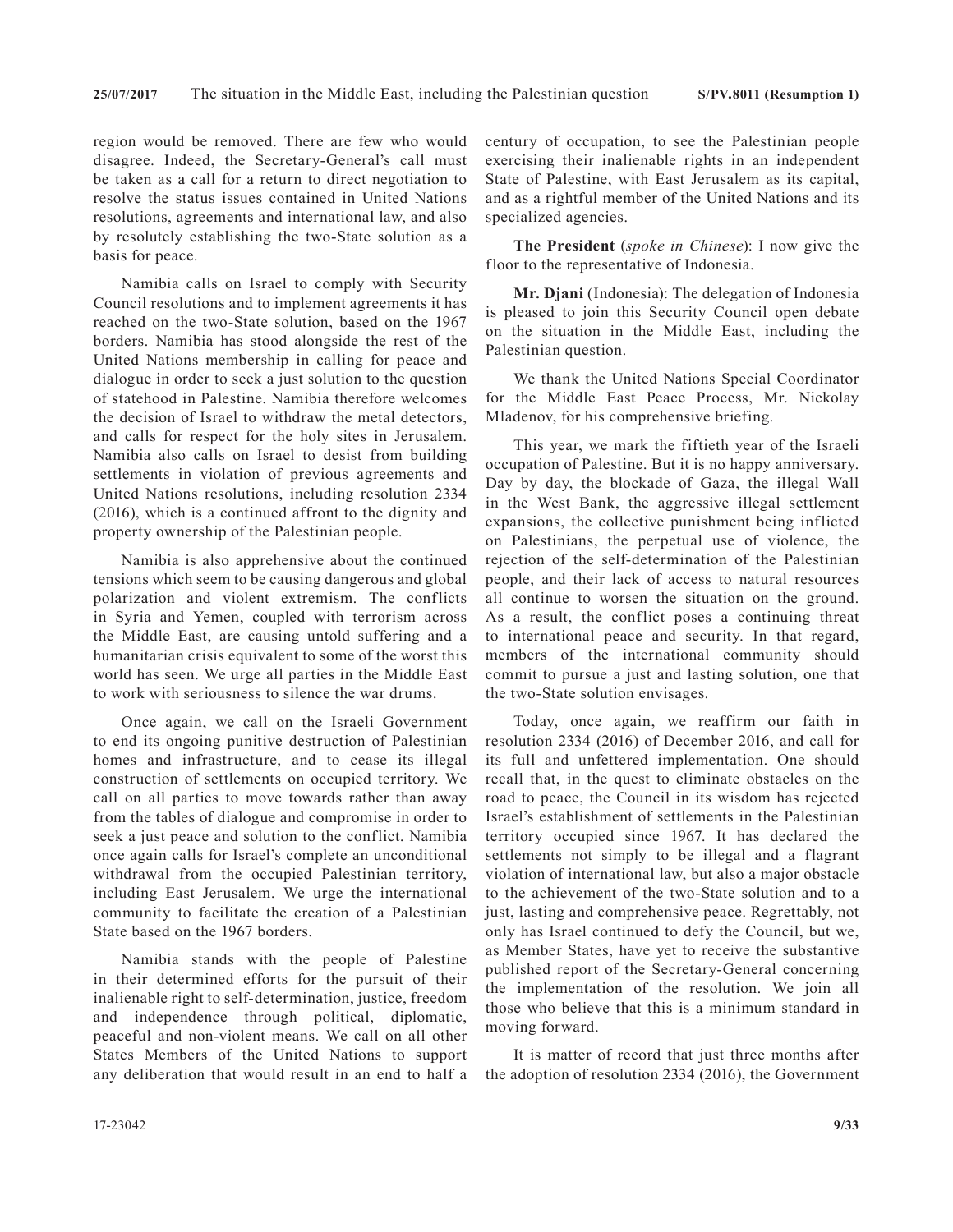of Israel announced the construction of the first new settlement in two decades in Emek Shilo in the West Bank, as if to challenge the Council. Nonetheless, as we marked the fiftieth anniversary of the occupation here at the United Nations last month, it was remarkable to observe the increased interaction among stakeholders, particularly between Palestinian and Israeli youth, and greater support not only from the younger Jewish community within the United States and Israel. We believe this is a good sign for the future. We strongly believe that Palestinian children deserve the same right to be free in their own land, no less than the Israeli children in their land.

We need to continue our support for the Palestinians so they are not left behind, hence the importance of supporting the United Nations Relief and Works Agency for Palestine Refugees in the Near East and its work, including ensuring continued resources.

It is a matter of great significance that this debate follows yet another unmasking of a new face of Israeli aggression on Palestinians in the occupied territory, in the form of the closure of the Al-Aqsa Mosque. Essentially, any attack on the Al-Aqsa Mosque is to be considered a very dangerous red line. The Government and people of Indonesia strongly condemn it, as we do any act of aggression capable of harming any holy site. The closure of Al-Aqsa not only worsens the situation in the occupied Palestinian territory, it signals to the world how strongly Israel wishes to distance itself from the two-State solution. The closure of Al-Aqsa constitutes a blatant move of Israel in its continuing effort to alter the geographic and demographic character of Jerusalem.

The international community must prevail over the attempts by the occupation force to alter the status quo in the Holy City, in violation of its international and humanitarian law. The closure is a flagrant violation of the freedom of religion and the right to pray. Continuous efforts to curtail and hamper the ability of worshippers to enter the mosque not only contradict all the basic tenet of decency, but will also worsen the situation, not only in Jerusalem but in the rest of the world. It will create more division and mistrust and further animosity that will lead to radicalism and extremism. My delegation therefore urges all sides to make an honest effort to reduce tensions, restore calm, end the crisis and seek a solution that would ensure public safety and the security of the site, while maintaining the status quo of the Holy City.

If need be, the international community could explore the possibility of ensuring that the holy Mosque of Al-Aqsa remains under United Nations international protection and supervision so as to ensure that all worshippers are able to conduct their religious activities in peace and harmony. We have to ensure that an international mechanism exists to forestall any recurrence of impulsive actions by Israel, such as the closure of the holy Mosque.

Although my delegation will not condone the use of violence, but we also cannot — and I repeat, cannot — tolerate the systemic violation and abuse of the fundamental rights of the Palestinian people, including their right to observe their religious practices and the very existence of their dignity as human beings. No human rights are human rights, unless and until the occupying Power yields to the Palestinians their human rights. In that regard, I once again say that enough is enough.

I would like to conclude by emphasizing the message that, unless there is a genuine intention by Israel to find a lasting two-State solution, we will continue to have countless crises on our hands. The world cannot survive ever-more crises. Do we have to wait another 50 years to see a free and independent Palestine? Like any peace-loving country with a conscience and a measure of humanity, Indonesia will remain relentless in its support for the Palestinian cause.

Finally, it is sad to see the reality of Palestinian lives in Jerusalem. People have lost children, families, belongings and lands. Now, they have lost the right to pray in the most holy of mosques. What more is left of human dignity?

**The President** (*spoke in Chinese*): I now give the floor to the representative of Kuwait.

**Mr. Alotaibi** (Kuwait) (*spoke in Arabic*): We thank the Chinese presidency for having arranged such an important open debate. We would also like to thank Mr. Nickolay Mladenov for his very important briefing to the Security Council.

We echo the statement made by the representative of the Bolivarian Republic of Venezuela on behalf of the Movement of Non-Aligned Countries, as well as the statement delivered by the representative of Uzbekistan on behalf of the Organization of Islamic Cooperation.

Today's periodic meeting is taking place at a time when sad events have recently occurred. We have seen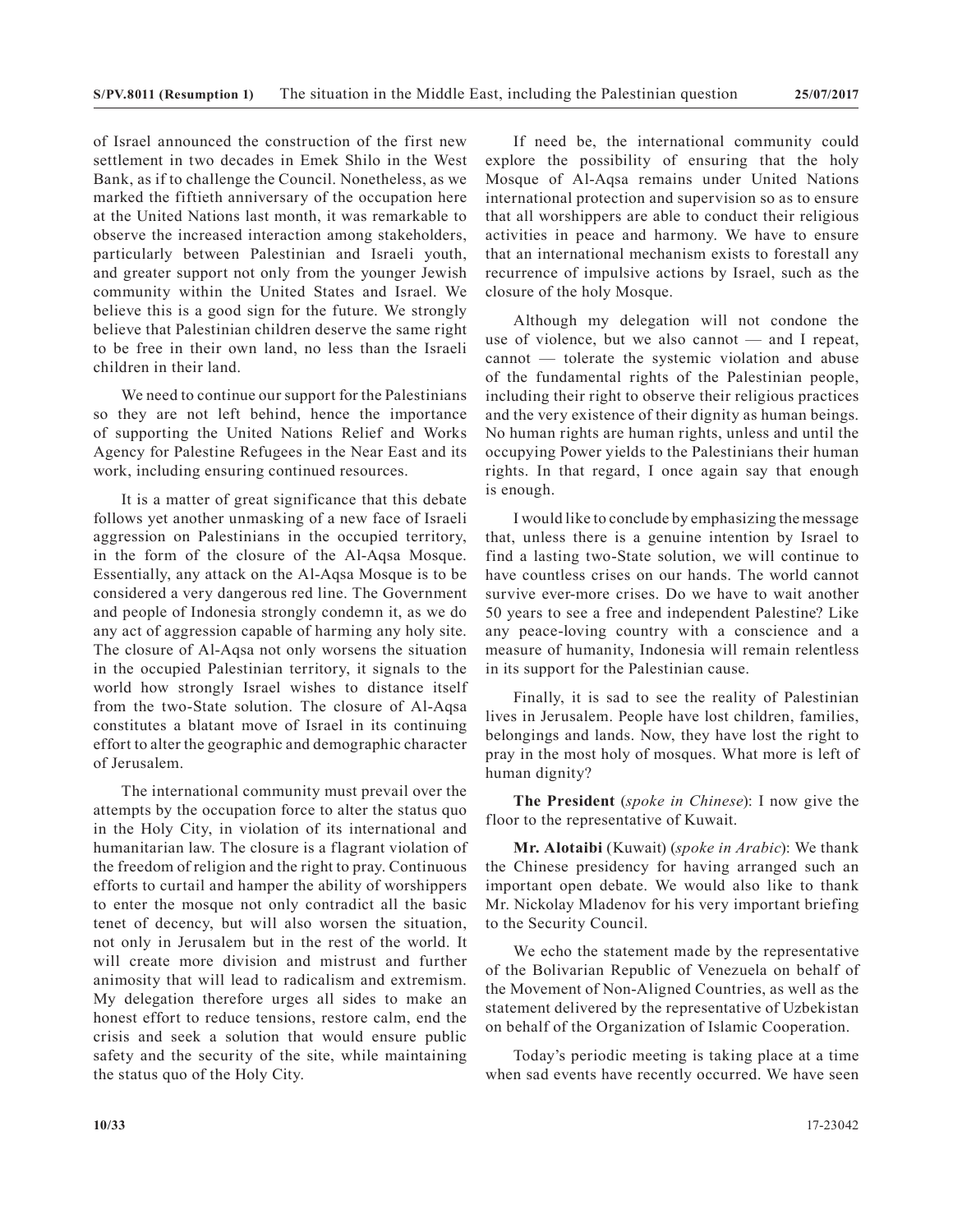an unfortunate escalation in the occupied Palestinian territories, particularly in Jerusalem — an escalation in the situation that has served to raise awareness among the international community. Given the will of Israel to transform the conflict into a religious conflict and the arbitrary and constrictive security measures that have been imposed by the Israelis on the Al-Aqsa Mosque compound, we declare those actions to constitute a violation of international norms and standards. It goes without saying that there will be further violence in the future as long as the Palestinian cause remains without a solution, given that the occupation continues. If the Council does not end Israeli practices, then it is as if we are encouraging Israel to continue its practices and aggression.

The State of Kuwait roundly condemns Israel's violations of international agreements as an occupying Power in Jerusalem. Furthermore, my country categorically rejects any policies or plans on the part of Israel that aim to Judaize the holy city, including isolating the city's environment and manipulating the city's demographics. Those are violations of international peace and security. That is why we call on the international Community to take on its responsibilities and face up to Israel's criminal actions in Jerusalem, particularly under the relevant Security Council resolutions, which reject any change in Jerusalem. Furthermore, we call on the international community to block any attempt by Israel at any time to change the historic status quo of the holy sites. It is necessary that we safeguard the religious status of those religious sites, which would allow worshipers to pray far free violence and provocations. Israel should remove the difficulties and obstacles.

All the measures taken by the occupying Power up to this point are not acceptable because they are insufficient. Israel needs to take additional measures. The practices of the occupying Power, Israel, on the occupied Palestinian territories, including in East Jerusalem, run counter to its legal commitments that have been established through international agreements and treaties, including the Fourth Geneva Convention of 1949. We should condemn those practices in the international community and through the Security Council. We should reject what Israel is doing in its closing of the Al-Aqsa Mosque compound and putting obstacles in place that prevent the Palestinian people from exercising their religion.

The Security Council should protect the Palestinian people. Their fundamental rights have been violated by the occupying Power. Palestinians are suffering from religious terrorist attacks that are being carried out by the settlers and others. There are measures attempting to change the situation on the ground and impede the search for a two-State solution. I want to reiterate that peace should begin with the end of the occupation, which is entering its fiftieth year. The peace should be based on the legitimacy of international agreements and the Arab Peace Initiative, which was adopted by all Arab countries in at the Beirut Summit in 2002. The Initiative calls for Israel's withdrawal from all of the Palestinian territories that have been occupied since 1967, which would guarantee the final status of Palestine and allow the Palestinian people to exercise their rights. It would allow for the creation of an independent State with East Jerusalem as the capital. We call on the international community to implement the relevant resolutions, particularly resolution 2334 (2016) and those resolutions that condemn land-grabbing and settlements and call for an end to Israeli occupation.

**The President** (*spoke in Chinese*): I now give the floor to the observer of the Observer State of the Holy See to the United Nations.

**Monsigneur Kassas** (*spoke in Arabic*): The Holy See commends the presidency of the People's Republic of China for bringing today's topic to the attention of the Security Council and the international community.

Notwithstanding the multiple challenges facing the Middle East today, the Israeli-Palestinian peace process cannot be allowed to slip out of the top priorities of the international community and the Security Council. The Holy See wishes to reiterate its firm support for the two-State solution, which would allow the State of Israel and a Palestinian State to exist side by side in peace within internationally recognized borders. If both Israel and Palestine are to enjoy security, prosperity and peaceful coexistence, there is no alternative to a negotiated settlement leading to a mutually agreed solution directly negotiated between the Israelis and the Palestinians, with the firm and even-handed support of the international community.

For that process to take place and succeed, Israelis and Palestinians must agree on substantial steps to reduce tensions and de-escalate the violence on the ground. Both sides must refrain from actions, including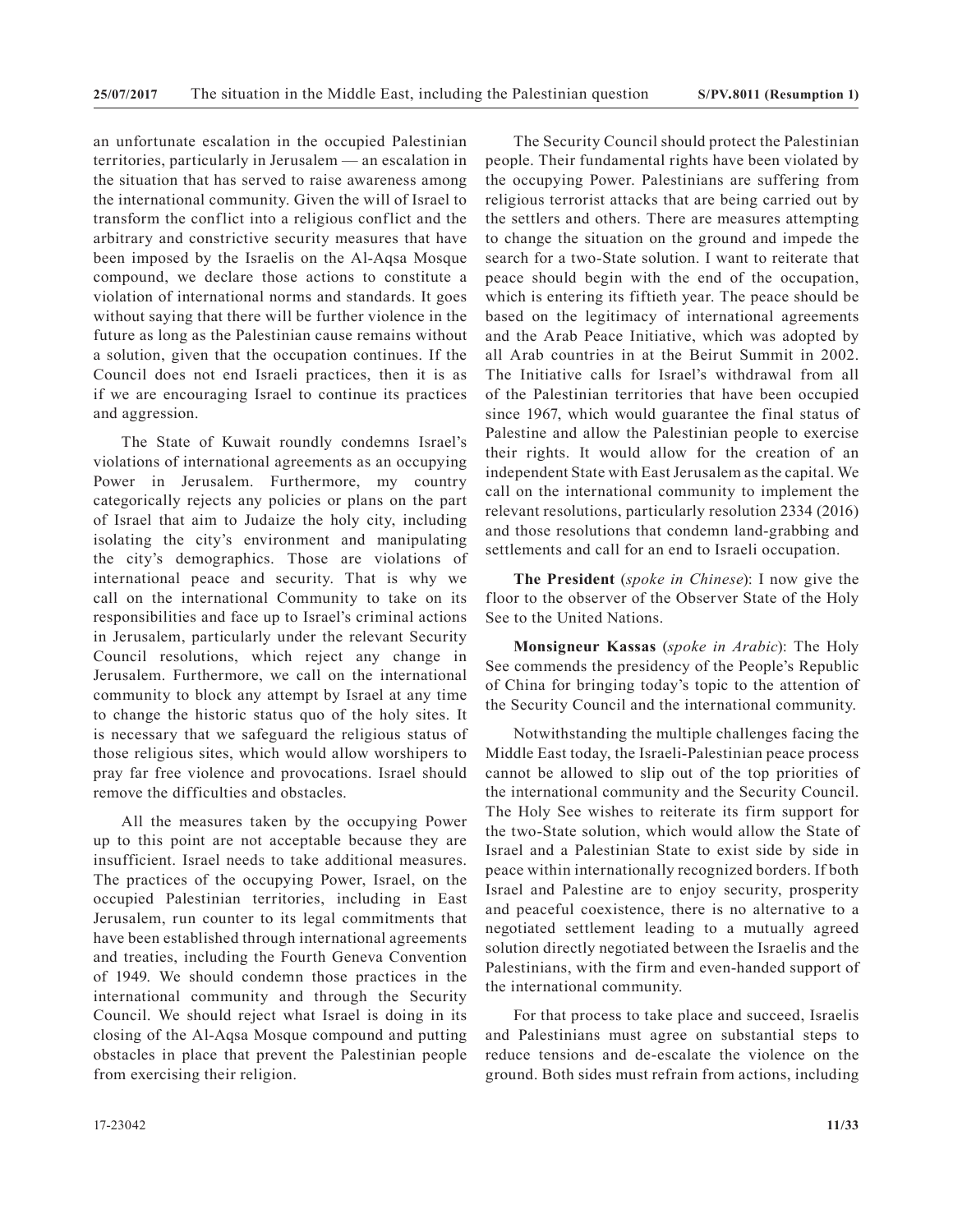with regard to settlements, that contradict their stated commitment to a negotiated solution.

The two-State solution will also require all the Palestinian factions to show united political will and work together to address the needs of their people. A united Palestinian front would prove the commitment of the Palestinians to a peacefully negotiated settlement and would be key to the economic prosperity, social cohesion and political stability of a Palestinian State.

The Holy See deeply regrets the loss of life and property in many parts of the Middle East caused by wars and conflicts, particularly in Syria, Yemen and in the northern region of Iraq, where the tragic humanitarian situation calls for renewed commitment by everyone to arrive at a political solution to those conflicts. Pope Francis deeply appreciates the tireless efforts of those who are working to find a political solution to the conflict in Syria. He encourages all actors to work towards a Syrian-led political process leading to a peaceful and inclusive transition, based on the principles of the Geneva communiqué of 30 June 2012 (S/2012/522, annex).

Christian communities have existed for more than 2,000 years in the region, and they have peacefully coexisted with other communities. In that context, the Holy See urges the international community, through the Security Council, not to forget those communities. The Holy See believes that the rule of law, including respect for religious freedom and equality before the law, based on the principle of citizenship and regardless of one's race, ethnic origin or religion, is fundamental for the achievement and maintenance of peaceful and fruitful coexistence among individuals, communities and nations.

We must not forget Jerusalem, a city sacred to Jews, Christians and Muslims. The historical status quo of the holy sites is a matter of profound sensitivities. The Holy See confirms its position in line with the international community and renews its support for a comprehensive, just and lasting solution to the question of the city of Jerusalem. In that regard, the Holy See reiterates the importance of an internationally guaranteed special status in order to ensure the freedom of religion and of conscience of all its inhabitants, as well as secure, free and unhindered access to the holy places by the faithful of all religions and nationalities.

Only last Sunday, during the Angelus prayer in Saint Peter's Square, Pope Francis, who is deeply concerned about the situation in Jerusalem, made a strong appeal for moderation and dialogue, praying that all may be inspired by the resolve to work for reconciliation and peace.

We appeal to the Council to act urgently on its obligations in order to restore hope in the possibility of peace and to make that peace a reality.

**The President** (*spoke in Chinese*): I now give the floor to the representative of South Africa.

**Mr. Mminele** (South Africa): We join other Member States in expressing our appreciation to you, Mr. President, and the Chinese delegation for convening this open debate on the situation in the Middle East, including the Palestininian question.

South Africa aligns itself with the statement to be made by the representative of the Bolivarian Republic of Venezuela on behalf of the Movement of Non-Aligned Countries.

This year marks 50 years of Israel's occupation of the West Bank and the Gaza Strip. The vast majority of Palestine's population have lived their entire lifetimes under Israeli occupation. In the past 50 years, civilians have been denied their dignity and fundamental rights to free movement, education, health care and even the right to life. With each passing day, the number of Palestinians in need of humanitarian assistance increases. The situation in Gaza is even more dire. The conclusion in the report of the United Nations Conference on Trade and Development that the area could be uninhabitable in less than five years if current economic trends were to continue is becoming all the more real.

The Security Council has been seized of the matter of the Middle East, in particular the question of Palestine and Israel, for over 70 years. The people of Palestine continue to look to the United Nations, notably the Security Council, to help them realize their right to self-determination. The Israeli-Palestinian conflict has become entrenched over the decades. It is long overdue for the Council to assume its responsibility under the Charter of the United Nations to maintain international peace and security, and to work to reverse the negative trends that threaten peace and the two-State solution. The Security Council must renew its commitment to keep to its mandate and contribute to resolving the conflict.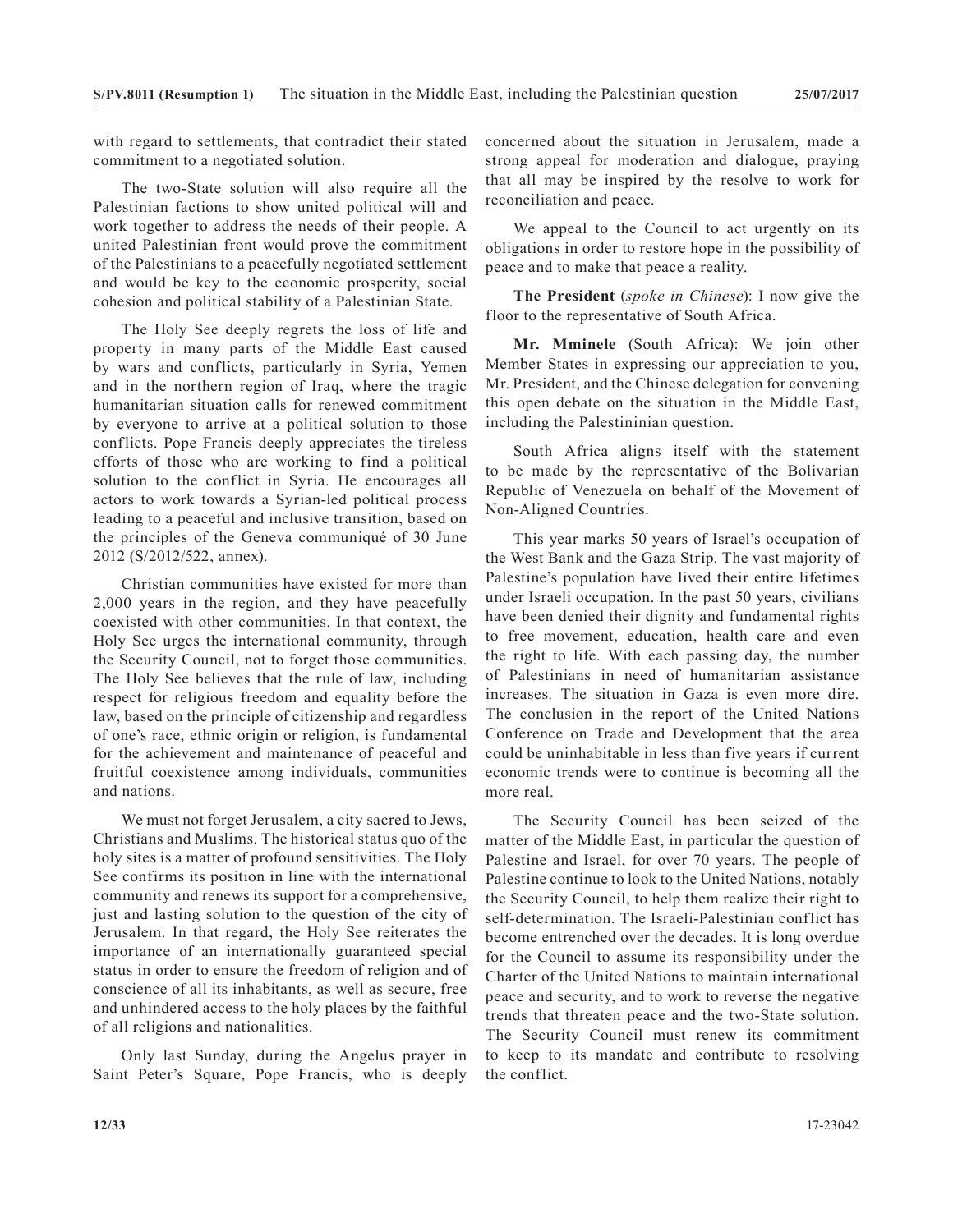It has become clear that the conflict between Israel and Palestine feeds into the wider regional dynamics by having a negative effect on peace, economic development, socio-political progress and security throughout the entire region. The Middle East peace process therefore remains one of the central issues shaping international relations within the region and in the world.

South Africa calls for the effective and immediate implementation of resolution 2334 (2016), which reaffirms that Israeli illegal settlements have no legal validity, that they constitute a flagrant violation under international law and that they are a major obstacle to the vision of two States living side by side in peace and security, within internationally recognized borders. We call on Israel to immediately and completely cease all settlement activities, as demanded by the resolution, and remind Israel that no changes to the 1967 lines will be recognized, including with regard to Jerusalem, other than those agreed by the two sides through negotiations.

My delegation is intensely aware that the opportunities for a two-State solution are being eroded The ongoing Israeli settlement activity in the occupied territories is a fundamental obstacle to a return to negotiations and a grave threat to the very existence of a future Palestinian State, as well as to a safe and secure Israel. Every settlement takes land away from Palestinians, who need homes, farmland and other infrastructure.

South Africa has a long-standing record of solidarity with the Palestinian people and supports the Palestinian cause. We firmly believe that the only just solution to the Palestinian question is an independent, sovereign, viable and united Palestine, with East Jerusalem as its capital, functioning within recognized and secure borders and living side by side in peace with Israel and its other neighbours, as endorsed in the Quartet road map, the Madrid principles, the Arab Peace Initiative and the relevant Security Council resolutions.

South Africa is concerned about the arrest and subsequent imprisonment, without charge or trial, of Palestinian Legislative Council member Ms. Khalida Jarrar, who was arrested in Ramallah on 2 July by the occupying Israeli military, and calls for her immediate release. Israel is a signatory of the Fourth Geneva Convention, which stipulates the right to a fair trail and the right of an accused to defend himself or herself. We call on Israel to abide by, and respect the provisions of, the Convention as an occupying force.

South Africa is also deeply concerned about the escalating tensions and violent clashes taking place in and around the Old City of Jerusalem. Given the particular sensitivities surrounding the holy sites in Jerusalem and the need to ensure security, the Quartet have called on all parties to demonstrate maximum restraint, refrain from provocative actions and work towards de-escalating the situation.

We strongly believe that the situation on the ground cannot be allowed to continue unchanged, as it remains an impediment to the security, peace, stability and development of the broader Middle East region. South Africa believes that ending the occupation is in the interests of both Israel and Palestine, and we call on both parties to take concrete steps to that end. The recent past has seen no movement on the peace process. The international community must recommit itself to restart the stalled peace process on the basis of international legality and accountability.

**The President** (*spoke in Chinese*): I now give the floor to the representative of Qatar.

**Ms. Al-Thani** (Qatar) (*spoke in Arabic*): We would like to begin by congratulating China, a country with which we enjoy friendly relations, on its presidency. We also thank Mr. Nickolay Mladenov, Special Coordinator for the Middle East Peace Process and Personal Representative of the Secretary-General to the Palestine Liberation Organization and the Palestinian Authority, for his efforts in connection with the mandate entrusted to him.

The crisis in the Middle East has been ongoing for 70 years. There is no fair or lasting solution on horizon, and the peace process is at a standstill. The people in our region aspire more than ever to peace and stability. At the same time, they are faced with a new cycle of escalations in violence. The international community should work as quickly as possible to put an end to the violence and to restore hope and faith in the peace process to the people in the region. The entire world must work to bring about peace by countering authoritarianism and extremism.

While the Security Council continues its efforts to address the complicated issues in the Middle East, we must also reinvigorate the peace process. All the parties should demonstrate restraint and respect for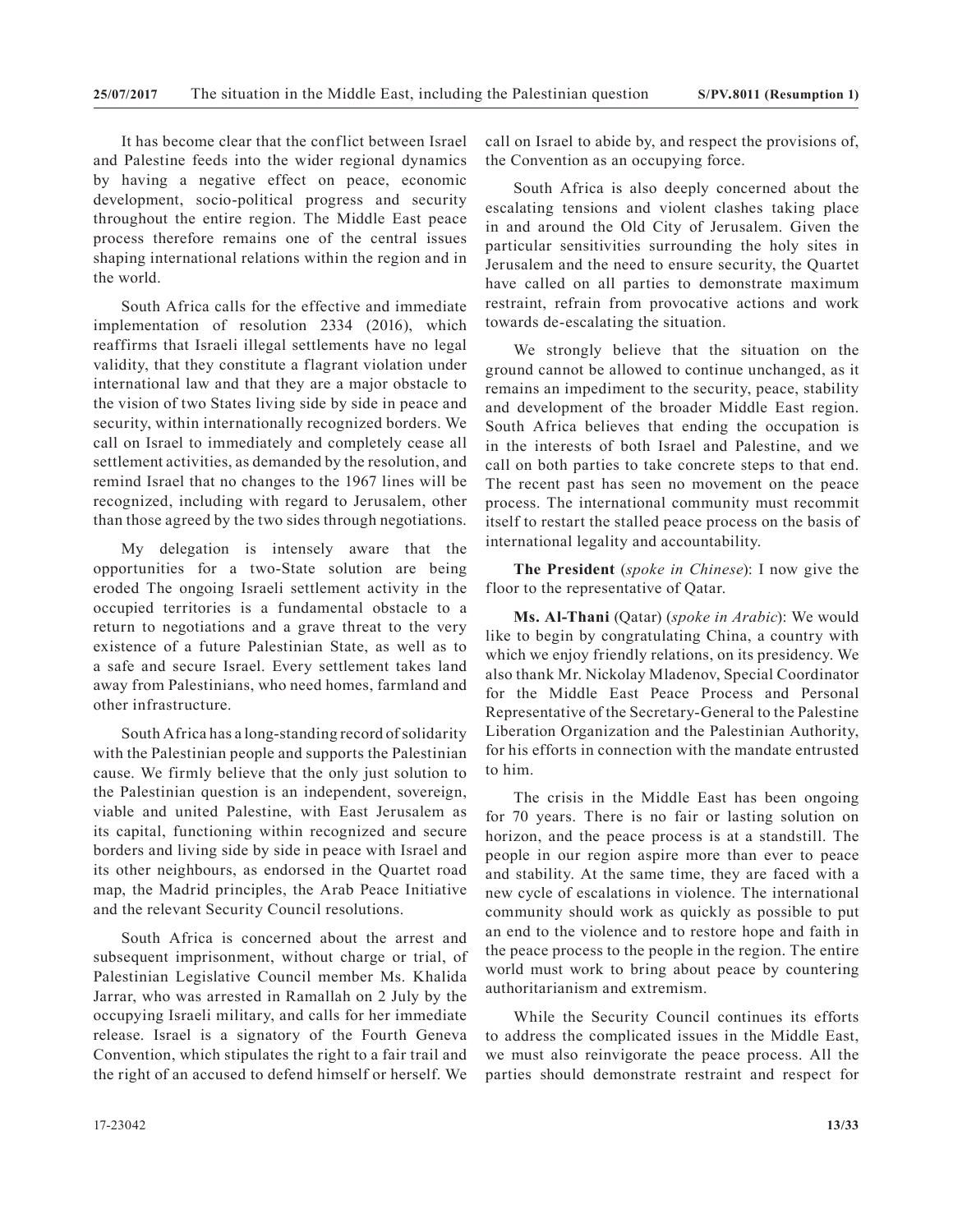international law in order to create the necessary conditions for a comprehensive, fair and lasting solution.

We recently witnessed the closure of Al-Haram Al-Sharif, which was declared a military zone. The faithful faced numerous obstacles, and that impedes peace and stability and prevents a solution to the Palestinian question. Any attempt to undermine the status quo at Al-Haram Al-Sharif must stop. The State of Qatar has explained its grave concerns to Israel with regard to the closure, for the first time since 1967, of Al-Haram Al-Sharif.

The international community should also shoulder its responsibilities in the face of all of these violations. They are a provocation for the millions of Muslims around the world and only serve the cause of terrorism and fundamentalism around the world.

The escalation in violence must stop. We face an explosive situation. We need to work very seriously to achieve a peaceful solution to the Middle East problem. That would have a positive impact not just for the security of the Palestinians and the Israelis, but also for establishing peace and prosperity in the region as a whole. That would also make it possible to better fight terrorism and extremism.

When we talk about the solution that we want, we mean, of course, the solution that we have all known of for a long time, that is, the two-State solution: a Palestinian State and an Israeli State living side by side in peace, in respect of the right of Palestine to create an independent State within the 1967 borders, with East Jerusalem as its capital, and in strict respect of Security Council resolutions and the Arab Peace Initiative.

The State of Qatar has spared no effort to find a fair and lasting solution. We have made significant efforts in political and humanitarian terms to create the necessary and useful conditions that would allow for progress in the peace process. Within that framework, we have supported inter-Palestinian dialogue. In addition, we have worked in coordination with the United Nations because we know that this can have a very positive impact for the achievement of peace.

The suffering of the Syrian people continues. The Syrian people are paying a high price for the situation in the country. We have not been able to achieve peace thus far, and the Security Council resolutions on Syria have not yet been implemented. The State of Qatar will continue its efforts with various stakeholders and its international partners. Let us use all of the necessary resources to provide all of the aid that we can to the brotherly Syrian people.

The State of Qatar is facing unilateral measures from certain parties in the region. We will continue our efforts in strict compliance with the principles of goodneighbourliness, and we will do everything within our power to strengthen peace and stability in the region and around the world. We are working within the United Nations and also bilaterally to fight terrorism.

We are pleased to see that the Emir of the State of Kuwait, Sheikh Sabah Al-Ahmad Al-Sabah, continues his mediation efforts to provide his support in the ongoing crisis. We remain hopeful that all of the crises in our region will be resolved in the framework of international law.

**The President** (*spoke in Chinese*): I now give the floor to the Vice-Chairman of the Committee on the Exercise of the Inalienable Rights of the Palestinian People.

**Mrs. Rubiales de Chamorro** (*spoke in Spanish*): First of all, I would like to congratulate you, Mr. President, on the excellent manner in which you are conducting the work of the Security Council this month, and to thank you for your presence throughout this debate. It demonstrates your own interest, as well as that of your country, in the subject under discussion.

In recent weeks, tensions in the holy city of Jerusalem, caused by the closure of the Al-Aqsa Mosque and the imposition by Israel, following an incident, of restrictions on the faithful, was another demonstration of how easily the situation can escalate and approach the point of no return.

The Committee aligns itself with other statements made today reiterating the call to respect the sanctity of these sites and the right to worship there. The Committee regrets all loss of human life. In its joint communiqué with the Organization of Islamic Cooperation of 21 July, the Committee called on the international community to urgently reaffirm respect for the historic status quo and to compel Israel, the occupying Power, to rescind all measures that violate this status quo, including the installation of metal detectors, and to fulfil its obligations under international law. The restoration of the status quo at religious sites must be accompanied by urgent efforts to end the Israeli occupation of the State of Palestine.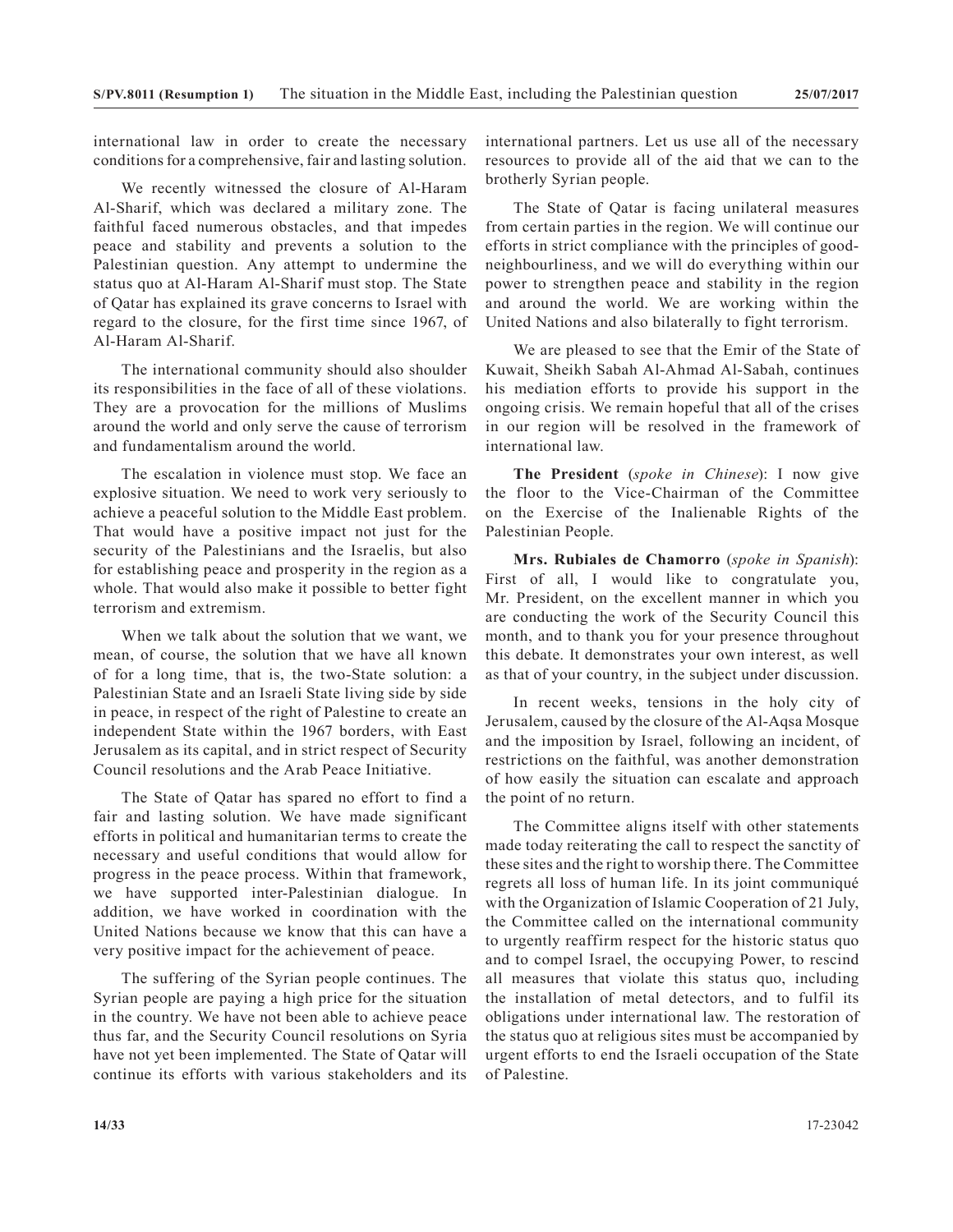This year marks the fiftieth anniversary of the 1967 war and the Israeli occupation of the West Bank, Gaza and East Jerusalem. The question of Palestine continues to be the topic on the United Nations agenda that goes back the furthest in time, and the Israeli occupation is the longest lasting occupation in contemporary history. As the Committee has repeatedly pointed out, this is an unacceptable and unsustainable situation that must end immediately.

Faced with the five decades of continuous occupation, and in order to consider concrete ways to end it, the Committee has been holding events throughout 2017. Last month, on 29 and 30 June, we organized here at Headquarters the United Nations Forum to Mark Fifty Years of Occupation, which was opened by the Deputy Secretary-General of the United Nations, Ms. Amina Mohammed, who delivered a message from the Secretary-General. The Forum was attended by experts, politicians, civil society representatives from Israel, Palestine and other countries, as well as by a Nobel Prize winner. The Forum served as a platform, without a doubt, for deliberations that were perhaps more ground-breaking, balanced and far-reaching than any that have taken place in a long time under the auspices of the United Nations on the question of Palestine.

While the views expressed were diverse, there was a clear consensus among the participants: the occupation is illegal, must end and must end now. I urge the Council to study the report of that Forum, which will be published in early August. It contains thought-provoking observations and recommendations, including on the need for the international community to redouble its efforts to achieve a viable and just solution, based on the relevant United Nations resolutions, the Madrid principles and the Arab Peace Initiative, as well as on the need for States to distinguish, in their relations, between the State of Israel and the territories occupied since 1967. In addition, with regard to the situation in Gaza, the participants called for a shift from a humanitarian focus to a political and human rights focus that takes into account the legal obligations of all parties.

The Committee has continued to fulfil other aspects of its mandate in support of Palestinian aspirations to statehood and sovereignty, including promoting capacity-building for Palestinian civil servants. For example, the Committee organized a capacity-building workshop in Beirut in April on the theme "Goal 17 for

Palestine: South-South and Triangular Partnerships for Sustainable Development". The workshop promoted a common understanding of the practice of South-South and triangular cooperation as an important modality for the achievement of sustainable development objectives in Palestine and provided participants with practical tools to understand the inherent challenges and opportunities.

Last week, on 20 and 21 July, in Baku, the Committee organized an international conference on the question of Jerusalem, with the support of the Organization of Islamic Cooperation. The conference provided an opportunity to discuss ways in which the international community could raise economic, practical and concrete support for the Palestinian population of East Jerusalem. The issue of current tensions was also discussed at the conference.

The Committee has repeatedly stressed the illegality of the blockade on the Gaza Strip, which is now in its tenth year. That blockade amounts to collective punishment and has resulted in one of the worst humanitarian crises, exemplified by the current electricity outages, the shortage of doctors and medicine, water and all of the consequences thereof.

Moreover, the Committee has repeatedly spoken out about the illegality of Israel's settlement activities in the West Bank and East Jerusalem, which remain a major obstacle to achieving peace and a serious violation of international law. Paragraph 2 of resolution 2334 (2016) expressly calls on Israel to

"immediately and completely cease all settlement activities in the occupied Palestinian territory, including East Jerusalem".

Regrettably, the recent announcement by the Israeli Government concerning an additional 4,000 dwellings reveals a total lack of respect for the Council's demands and a total lack of accountability or progress in the implementation of resolution 2334 (2016).

The momentum generated by the resolution must not be squandered, and the Council must fully utilize its accountability mechanisms to ensure the full implementation of its resolutions, including resolution 2334 (2016), which in paragraph 12

"[r]equests the Secretary-General to report to the Council every three months on the implementation of the provisions of the... resolution".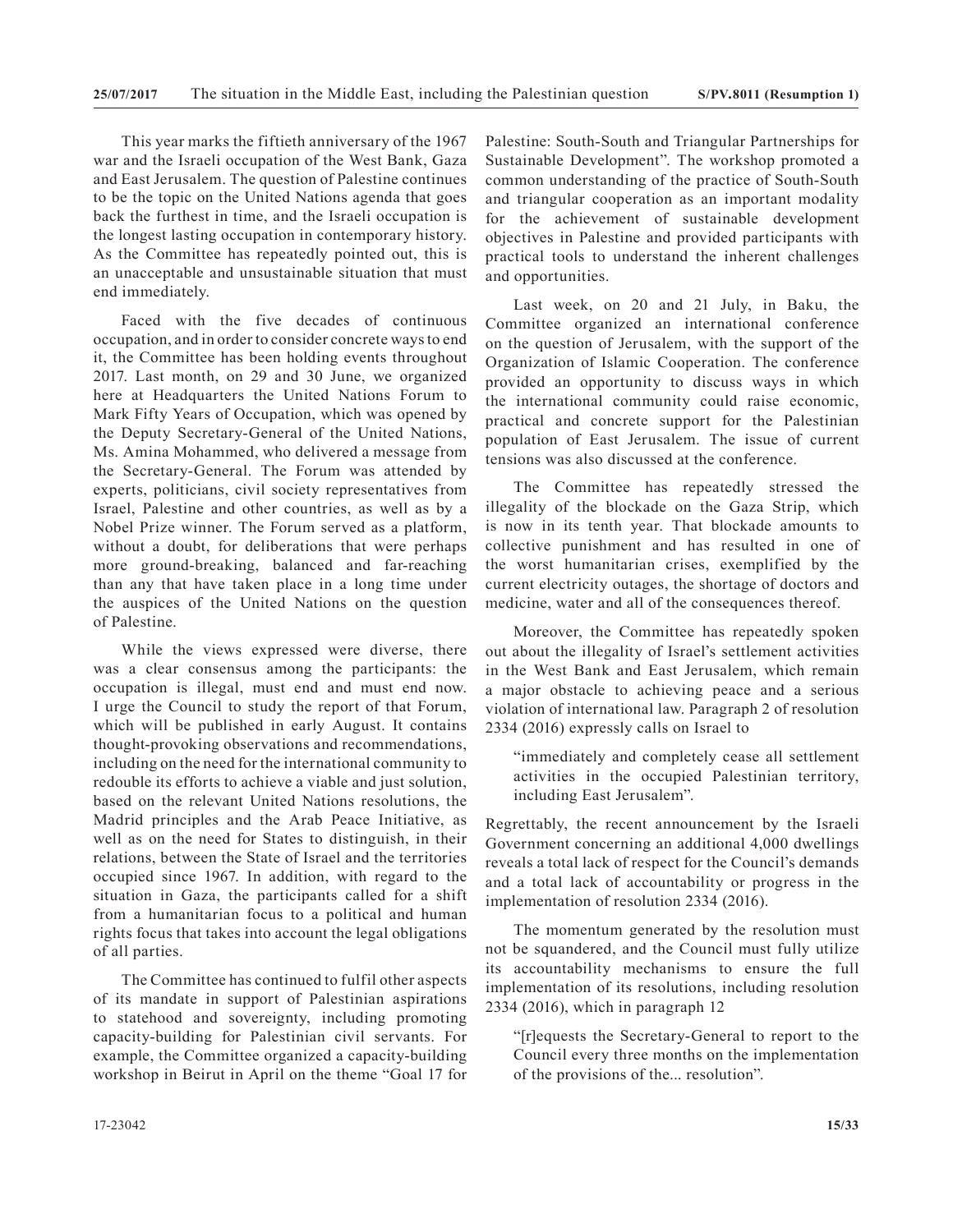While the two informative briefings to date have highlighted what has been common knowledge for many years — namely, Israel's ongoing flagrant violations of international law — by way of oral statements, the Committee calls on the Secretary-General to issue written reports in the future and provide practical recommendations to ensure Israel's accountability.

**The President** (*spoke in Chinese*): I now give the floor to the representative of the Syrian Arab Republic.

**Mr. Ja'afari** (Syrian Arab Republic) (*spoke in Arabic*): To begin with I wish to congratulate you, Sir, on China's accession to the presidency of the Security Council for the month, which has been distinguished, as is customary, by outstanding wisdom and responsibility.

We are a main stakeholder of the agenda item under consideration, as Israel has occupied the Syrian Golan since 1967. I therefore speak as a principal party in restating the position of the Syrian Arab Republic. It is a principled position in favour of the right of the Palestinian people to self-determination; an independent State across the whole of its national territory, with East Jerusalem as its capital; and the guaranteed return of refugees to their country under the relevant Security Council resolutions. Those non-negotiable rights cannot be subject to concessions or statutes of limitation, or impeded by force.

The holy esplanade of Jerusalem is under occupation and exploited by the Israeli occupying forces. Given the onoing situation around the holy sites, the Security Council must more than ever do more than merely express it condemnation and concern. The Council must fully assume its responsibility to ensure the immediate implementation of all of its resolutions relevant to ending the Israeli occupation of the Arab territories, including resolution 2334 (2016), on the illegitimacy of the Israeli settlements in the occupied Palestinian territories, including Jerusalem.

With respect to Mr. Mladenov's briefing to the Council today, in our view nothing justifies the fact that he insisted on ignoring the nature of his mission and mandate as Special Coordinator for the Middle East Peace Process. In an unacceptable, unprofessional and immoral manner, Mr. Mladenov failed to mention the illegal Israeli activities in the Syrian Golan. He did not underscore the United Nations position on the Israeli occupation since 5 June 1967, despite a dozen resolutions adopted by our international Organization, in particular the Security Council, on that very subject.

As a result of the racist and terrible Israeli occupation that has endured for more than half a century, the Syrian citizens in the occupied Syrian Golan remain subject to the worst crimes under the oppressive policies of racial discrimination, detention, torture and other procedures. They are deprived of their natural resources. They are deprived of their right to study under the Syrian national curriculum. They are deprived of their right to a Syrian identity card. They are deprived of their right to access national Syrian hospitals in their villages in the occupied Syrian Golan. That situation, including the occupation and confiscation of land and property, has persisted for more than half a century.

The Special Coordinator ignored the fact that Israel is supporting armed terrorist groups in the occupied Syrian Golan. He did not address that issue at all. In addition, in a highly partial and unprofessional manner, Mr. Mladenov decided, as we heard this morning, to justify the attacks of the Israeli occupying forces on the Syrian army. I would remind Mr. Mladenov that we are talking here about Syrian territory occupied by Israel. The Israeli army provides logistical support to the terrorist groups in those territories. Whenever we gain a victory, we are attacked by the terrorist groups. The Israeli air force has targeted Syrian bases that are situated far from the occupied Syrian Golan.

Will Mr. Mladenov continue to justify Israel's actions and the fact that Israel is targeting Syrian army bases, which are themselves combatting terrorism? Mr. Mladenov should indicate his concern about the fact that the United Nations is refusing to assume its responsibilities. He should discuss the statement made at the conference between the Presidents of the Russian Federation and the United States of America. For the record and for history, I call on the Special Representative to consider the well-documented reports of Ms. Dilyana Gaytandjieva, a Bulgarian national, and the articles published in a Bulgarian newspaper on the activities of terrorist groups in Syria and the transfer of weapons from Bulgaria to Jeddah, including on ships registered to certain Member States. All of this is being financed by certain Gulf States. I will return to that issue in detail when we discuss counter-terrorism in another meeting.

It also would seem that the Special Coordinator has not heard of the illegal decision of the Israeli occupying forces to hold local council elections in villages in the occupied Syrian Golan. They called this an Israeli law, but in fact it is a flagrant violation of our Charter and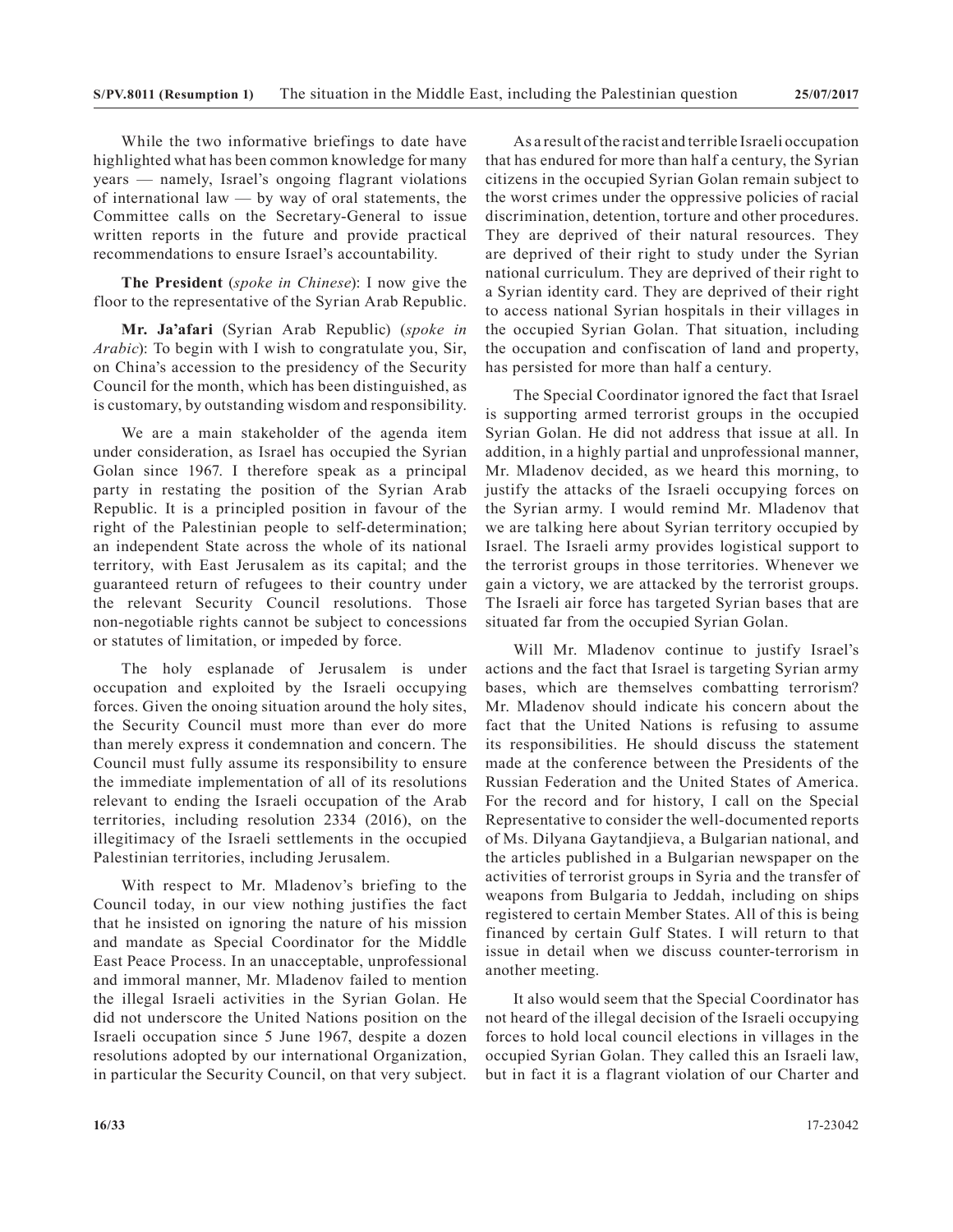of United Nations resolutions as well as international humanitarian law, including the Geneva Convention relative to the Protection of Civilian Persons in Time of War, and the relevant Security Council resolutions, in particular resolution 497 (1981), adopted unanimously on 17 December 1981. That resolution rejects Israel's annexation of the occupied Syrian Golan and finds all Israeli activity in the occupied Syrian Golan null and void from the perspective of international law.

My country, the Syrian Arab Republic, categorically rejects this new Israeli resolution. We reiterate that the Golan will remain an integral part of Syrian territory and that it will be reintegrated with the motherland. We also reiterate that we have sovereign authority over the occupied Syrian Golan within the 4 June 1967 borders. This is a non-negotiable right on which there can be no concessions. These are our territories; they are occupied now, but we will get them back. The Israeli settlers will leave, sooner or later.

In that respect, my Government calls on the Security Council to bring pressure to bear on Israel to ensure the immediate liberation of Syrian prisoners, in particular Sedqi al-Maqt, the Nelson Mandela of Syria, who served a 27-year sentence in the occupying Power's prisons. He was sentenced a few days ago to another 14 years because he had dared to expose the occupying Power's practice of providing logistical support to armed terrorist groups in southern Syria and in the separation zone.

My country, Syria, believes that today the Security Council must shoulder its historical responsibility to correct this injustice. We are meeting today and have met on other occasions with the goal of putting an end to the loathsome Israeli occupation, not of holding discussions on issues far removed from the item on our agenda.

I would recall that Israel has long occupied territory and carried out massacres. It is the only party in the Middle East to have an arsenal of nuclear, biological and chemical weapons. Do not forget the terrorist war and the unprecedented destruction it has wrought in the Middle East. Indeed, certain parties in the Security Council are trying to avoid working to end the appalling Israeli occupation and are providing cover for it.

**The President** (*spoke in Chinese*): I now give the floor to the representative of Costa Rica.

**Mr. Castro Cordoba** (Costa Rica) (*spoke in Spanish*): We congratulate you, Sir, and the Mission of the People's Republic of China on your assumption of the presidency of the Security Council for the month of July.

Millions of human beings live daily in anguish, despair and pain as a result of armed conflict. Costa Rica deeply deplores the increase in conflicts in the Middle East. The situation has deteriorated in recent years, and it has not been possible to achieve peace and security in the region. It is urgent that we put an end to the humanitarian crisis we are facing and seek a political solution, as this crisis has become a humanitarian tragedy of shocking proportions and represents an affront to all of humankind. We therefore appeal once again to the Security Council to fully exercise its mandate to maintain international peace and security, as clearly set out in the Charter of the United Nations.

With respect to the Palestinian-Israeli conflict, Costa Rica reiterates the urgent need to resume negotiations between the parties on the central issues of the conflict, which remain to this day, on the basis of previous obligations undertaken and agreements reached. My country condemns the escalation of recent tensions and the clashes that have resulted in casualties in and around the holy city of Jerusalem, and urges the parties to show the utmost restraint and refrain from any unilateral action that could worsen the already volatile situation.

It is crucial that a political solution to this conflict be found it and that we create, as soon as possible, a new peace architecture that would make it possible to resolve differences and lead to the achievement of the objective agreed by the international community, that is, harmonious coexistence between an independent Palestinian State and the State of Israel.

June marked the fiftieth anniversary of the Palestinian-Israeli conflict. That is 50 years of having failed, as an international community, to come together to find a solution to one of the most widely discussed conflicts since the establishment of the Organization. It is a failure of our multilateral system, in which international law must prevail as a central pillar. We cannot continue to overlook the pain of the millions of people who are victims of this political and military struggle. That is why I urge that we do our job and ensure that multilateralism prevails so as to promote solidarity and fulfil the commitment to achieve the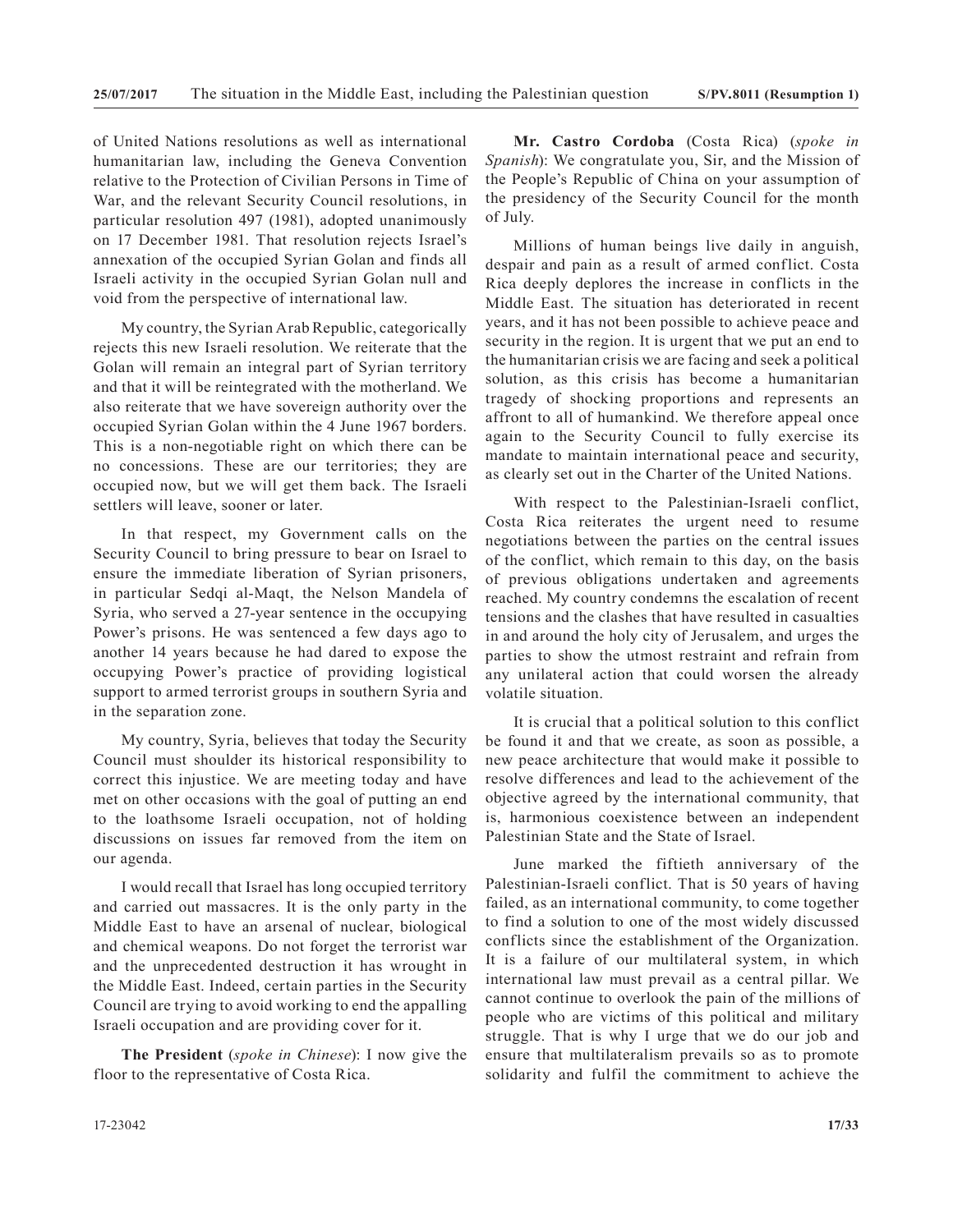goals of the entire international community, not simply those of a group of nations. The United Nations must play its role as the epicentre of global governance on the basis of respect for the collective quest for solutions.

Costa Rica deems it urgent to find a political solution to this conflict. We must work on establishing a new peace architecture so that we can resolve differences and implement preventive diplomacy, with a view to holding negotiations leading to tangible, lasting and sustainable results. Military options are not solutions. War cannot be fought with more war. Peace is not built by fuelling conflicts with arms and bombings. Peace must be built using the tools provided us by diplomacy and multilateralism in order to put an end to this humanitarian tragedy.

We believe that we must without delay work to investigate and bring to justice those responsible for the most serious crimes, with a view to putting an end to all actions leading to the deaths of innocents, delivering justice and preventing suffering and the deaths of even more innocent civilians. The only thing worse than this human tragedy is the fact that it results in impunity rather than justice.

Costa Rica reiterates its concern over the growing tensions in the conflict in the Middle East and strongly urges the international community to achieve peace in that region, and specifically all permanent members of the Council to commit, in accordance with the Accountability, Coherence and Transparency Group code of conduct, to not using the veto in case of genocide, crimes against humanity and war crimes. We urge the Council to act expeditiously and decisively to ensure the protection of civilians.

**The President** (*spoke in Chinese*): I now give the floor to the representative of Malaysia.

**Mr. Mayong Onon** (Malaysia): I thank you, Mr. President, for convening and presiding over today's meeting. My delegation is grateful to the Special Coordinator, Mr. Nickolay Mladenov, for his important briefing and reflections.

Malaysia associates itself with the statements to be delivered by the representative of Venezuela on behalf of the Non-Aligned Movement and by the representative of Uzbekistan on behalf of the Organization of Islamic Cooperation.

Malaysia deplores the violent clashes between the Israeli security forces and Palestinians on 21 July in the West Bank, which left three Palestinians dead and injured many others. Those clashes in the West Bank further complicate the already volatile situation in the occupied Palestinian territories. We call on all parties to refrain from actions that could further escalate tensions in Jerusalem's old city.

We condemn in the strongest terms the closure of the Al-Aqsa Mosque on 14 July by the Israeli authorities. We join other member States in demanding that Israel refrain from any action that would alter the status of the Islamic holy site. We reiterate our call for Israel to provide unrestricted access for Muslim worshippers to the Al-Aqsa Mosque. We also urge Israel to cease any action that can have the effect of changing the status quo of the Islamic holy sites. The sanctity of the religious sites must be respected. In that regard, we also commend and support the efforts of the Hashemite Kingdom of Jordan and custodian of the holy sites of Jerusalem to restore calm in the holy city.

We are extremely disheartened to learn of the plans announced by Israel to increase the development of housing units in East Jerusalem to a rate of over 30 per cent more than in 2016, as highlighted by Mr. Mladenov earlier today. That is a clear violation of resolution 2334 (2016). We recall the pronouncement by the Committee on the Exercise of the Inalienable Rights of the Palestinian people, asking for the quarterly report of the Secretary-General on the implementation of resolution 2334 (2016) to be produced in writing. The report must outline where the parties were in compliance. In cases of non-compliance, concrete measures must be detailed to ensure the full and effective implementation and enforcement of the resolution.

We continue to look forward to seeing a written report on the implementation of the resolution. Let us make good on the historic Council action that reflected the urgency and conviction to reverse the negative trends that threaten the peace and viability of the two-State solution. We must now focus on the implementation of existing resolutions, including on settlements, as well as on all acts of violence against civilians and further incitements.

Being detached and apathetic to the developments in the occupied Palestinian territory is no longer an option. In that regard, Malaysia welcomes the positive initiative undertaken by the United States in facilitating a watersupply arrangement between the Palestinian Authority and the Israeli Government for Palestinians in the West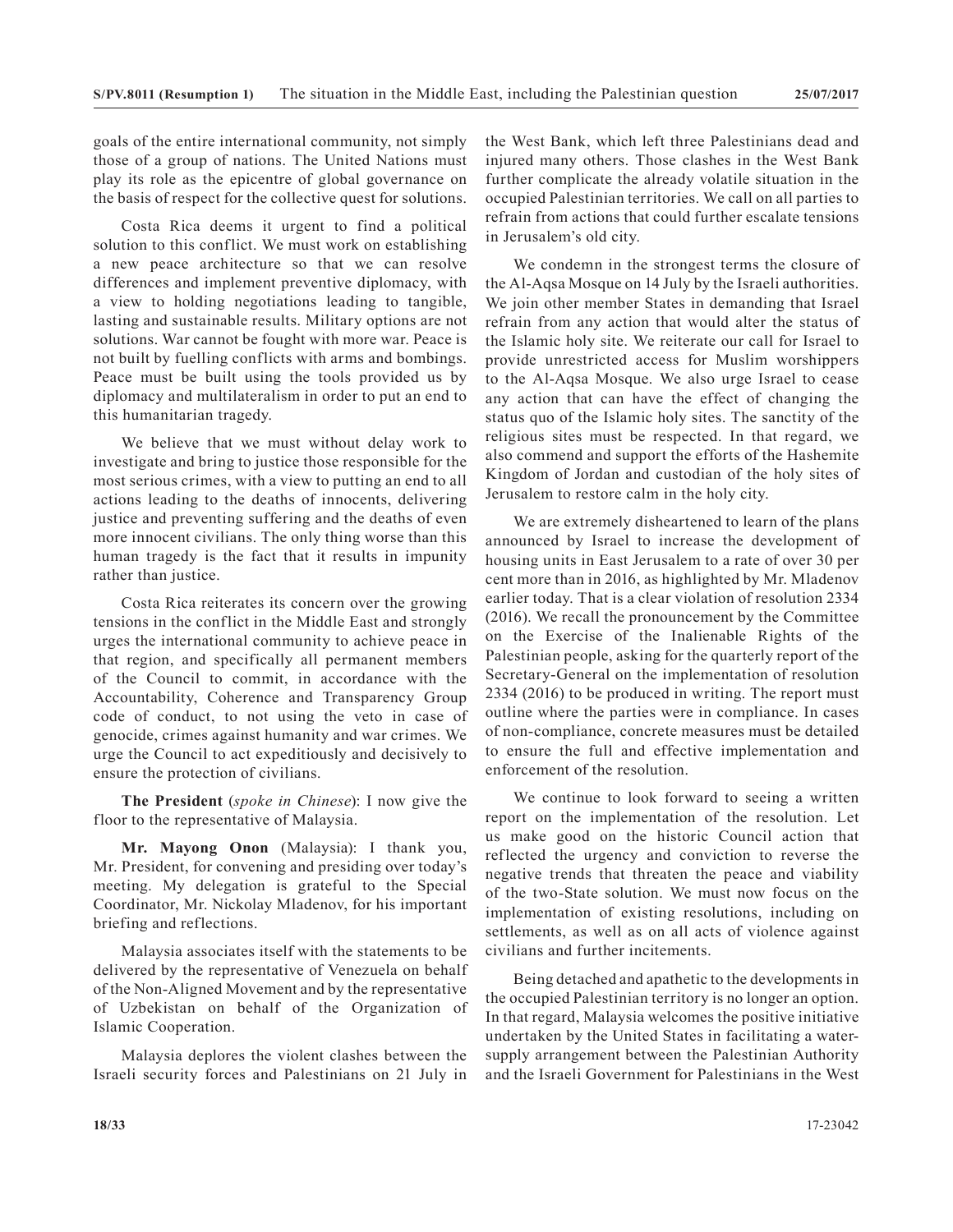Bank and Gaza, the respected United Nations and Egyptian initiative to facilitate the provision of fuel for the supply of electricity and the concrete commitments made by Qatar on reconstruction in Gaza.

As we mark 50 years of the illegal Israeli occupation of Palestine, the international community owes it to the Palestinian people to mobilize its political will and explore other peaceful, legal and diplomatic avenues available to us to end the longest-running occupation in modern history. Let us not be condemned by history by virtue of being a by-stander.

Finally, Malaysia remains committed to playing a constructive role to realize the two-State solution. We reiterate our long-standing support for the inalienable rights of self-determination for the Palestinian people and a just, comprehensive and final solution to the Palestinian-Israeli conflict.

**The President** (*spoke in Chinese*): I now give the floor to the representative of Bangladesh.

**Mr. Bin Momen** (Bangladesh): We convey our appreciation to the Chinese presidency for convening today's open debate.

Bangladesh aligns itself with the statements to be made by the representatives of the Bolivarian Republic of Venezuela on behalf of the Movement of Non-Aligned Countries, and of Uzbekistan on behalf of the Organization of the Islamic Conference.

We thank the Secretary-General's Special Representative for his comprehensive oral report, pursuant to resolution 2234 (2016), and would like to join other delegations in underlining the need for a written report.

We express our deep concern about the escalation of tension surrounding the illegal closing of the Al-Aqsa Mosque in East Jerusalem and impeded access to the mosque by Muslim worshippers. We share the views of the Special Representative that the situation surrounding the mosque can have potential catastrophic costs well beyond the walls of the old city, and stress the need for respecting and maintaining the historic status quo at the holy sites, with the freedom to worship guaranteed for all concerned.

In this fiftieth year of the Israeli occupation of the Palestinian and Arab territories, the Security Council must demonstrate its resolve to address the Palestinian question as a matter of urgency. The continued breaches of international humanitarian law and systematic human rights violations in the occupied Palestinian territories have given rise to an egregious culture of impunity. In the absence of any effective international accountability, the occupying Power continues killing Palestinian citizens, including youth and children, imprisoning and abusing scores of Palestinians in its detention centres and dispossessing and displacing thousands of Palestinian families through its construction and expansion of illegal settlements.

We share concerns about the recent Israeli decision to construct 1,800 illegal settlement units in occupied East Jerusalem, which would lead to the further eviction of Palestinian civilians, in flagrant violation of resolution 2234 (2016). It is obvious that the settlements, as well as the wall in and around occupied East Jerusalem, are being deliberately pursued in order to fundamentally change the character, status and demography of the occupied Palestinian territories.

The Council has a moral obligation to prevail upon Israel to immediately halt its illegal settlement regime in the occupied Palestinian territories, lift the blockade in the Gaza Strip and put an end to all forms of occupation. Immediate priority must be given to ensuring international protection for the Palestinian people suffering for decades from Israel's policy of collective punishment. The hunger strike recently observed by thousands of prisoners in Israeli detention centres underscores the need for the international community's sustained efforts to address their grievances and plight.

Under the guidance of our honourable Prime Minister, Sheikh Hasina, the Government and people of Bangladesh remain steadfast in our support for the just and legitimate struggle of the Palestinian people for their inalienable rights, including their right to selfdetermination and the establishment of an independent, viable, contiguous and sovereign Palestinian State, with East Jerusalem as its capital, in the framework of a two-State solution.

We continue to urge all key actors to remain seized of their efforts to pursue a comprehensive solution to the Palestinian question, consistent with the relevant Security Council resolutions, and in accordance with the Arab Peace Initiative, the Quartet road map and the principle of land for peace. We also add our voice to the need to ensure enhanced, predictable and sustainable funding for the United Nations Relief and Works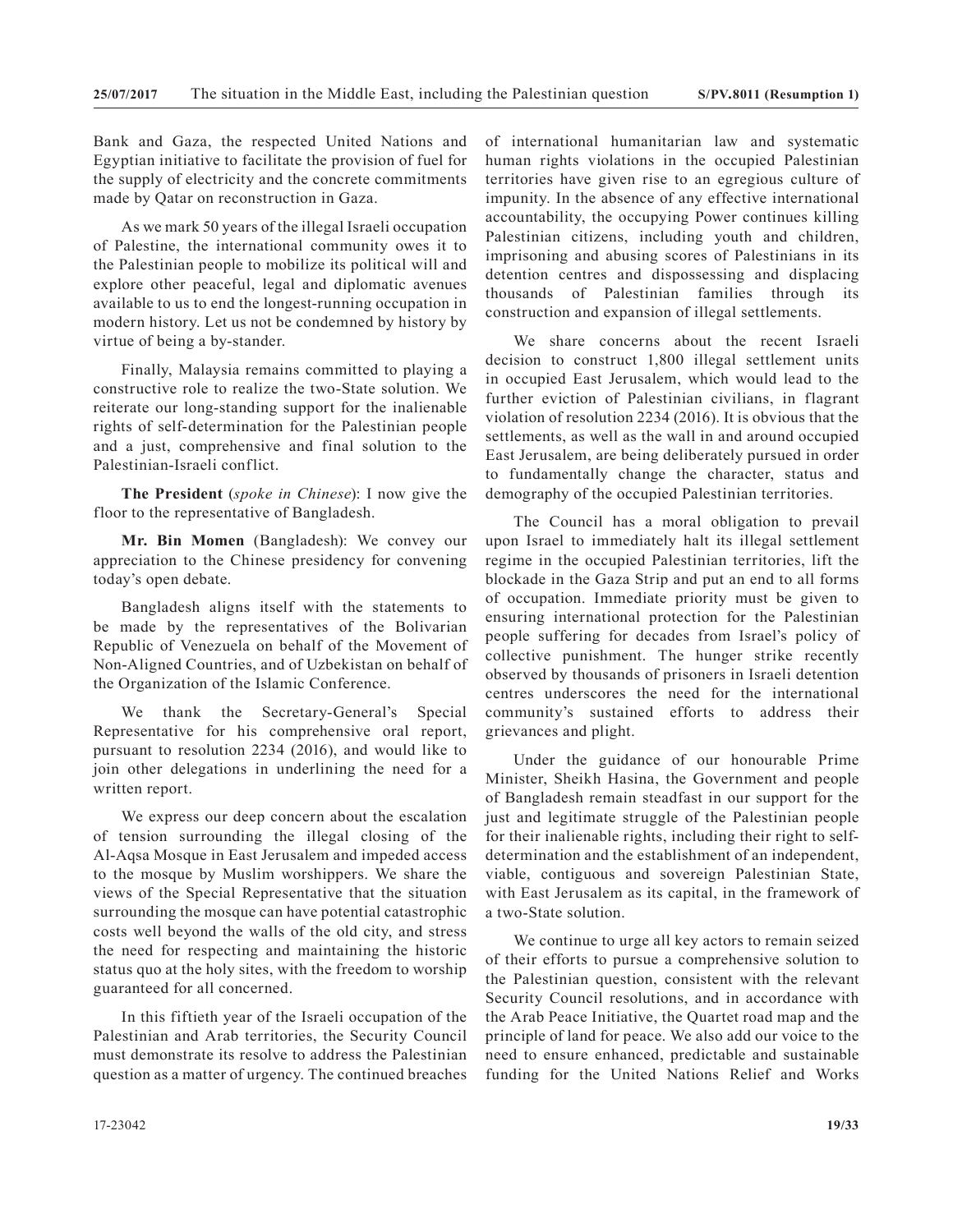Agency for Palestine Refugees in the Near East in order for it to effectively carry out its humanitarian mandate in support of the Palestinian refugees.

**The President** (*spoke in Chinese*): I now give the floor to the representative of Saudi Arabia.

**Mr. Al-Mouallimi** (Saudi Arabia) (*spoke in Arabic*): I would like to begin by congratulating you, Sir, on your assumption of the presidency of the Security Council this month. I would also like to thank you for having convened today's open debate on the situation in the Middle East, including the Palestinian question.

I would like to commend your friendly country on its call to ease the suffering of the Palestinian people and empower them to enjoy their rights and establish the sovereign State of Palestine based on 1967 borders, with East Jerusalem as its capital. I also thank you for the support that you personally represent in that regard.

The past few days have seen the opening of a new chapter of violence in Jerusalem and the occupied Palestinian territories. The Kingdom of Saudi Arabia firmly condemns all the illegal steps taken by the Israeli occupying authorities in Jerusalem and Al-Haram Al-Sharif. Jerusalem endured for more than 1,000 years under Arab Muslim rule, during which the sanctuaries of Judaism, Christianity and Islam were respected and protected, as were the worshippers in holy areas. During the half-century of the Israeli occupation, the Al-Aqsa Mosque was deliberately set on fire in 1969, and worshippers in the Abrahamic sanctuary were massacred by the terrorist settler Baruch Goldstein, who was glorified by the people and Government of Israel after his death.

The terrorist settlers have not stopped plotting, devising provocations and calling publicly for the demolition of Al-Haram Al-Sharif and the exclusion and expulsion of Muslims from Jerusalem, in coordination and cooperation with the Israeli occupation authorities. Today we continue to watch in pain as the Israeli occupying authorities have besieged Jerusalem and the Al-Aqsa Mosque, prevented worshippers from performing their religious rites and reacted with barbarity to peaceful protests. One such scene has been documented, in which we saw an Israeli soldier on our television screens kicking a Muslim worshipper as he prayed. Has anyone here seen a worse demonstration of disregard and contempt for a religion and the practice of its rites? An act of such shamelessness is an expression of the doctrine of the Israeli occupation, its oppression

of the unarmed Palestinian people and its deliberate policy of insulting, humiliating and terrorizing them.

The Kingdom of Saudi Arabia firmly condemns all terrorist acts, regardless of the identities of the perpetrators or their victims. We condemn all States, organizations and individuals who practice, ignore or help to finance or incite terrorism. We believe there can be no justification or excuse for terrorist acts.

It is disturbing that the Security Council has not taken measures to express anger at the acts of the Israeli occupying Power, and we urge it to uphold its responsibilities and to put a stop to Israel's continued anti-Palestinian practices. We reiterate our firm position of support to the Palestinian people and rejection of any attempts to impose control and unilateral measures designed to show contempt for Jerusalem and Al-Haram Al-Sharif. We also want to warn the world about the danger of the situation's exacerbation and escalation, which would have an impact on the entire region and beyond. My delegation has warned the Council several times that the most dangerous aspects of the conflict in Palestine are Israel's provocations and plans aimed at changing Jerusalem's historical status, Judaizing the city, altering its demographics, distorting its Arab Muslim identity and disrespecting all its holy Muslim and Christian sites. Saudi Arabia rejects any attempt to harm Jerusalem's status and calls on all States to commit to the relevant international resolutions in that regard.

My delegation affirms that the only path to peace is through a return to the Arab Peace Initiative and to the development of an effective mechanism guaranteeing the Palestinian people's enjoyment of their inalienable rights. The occupation must be ended in accordance with a specific timeline, establishing an independent State with Jerusalem as its capital within the June 1967 borders; ensuring Israel's withdrawal from all the occupied Arab territories, including the Syrian Golan and the Lebanese Sheba'a farms; ending the construction of illegal settlements on Palestinian lands and removing existing ones; and reversing all the unilateral measures that have been undertaken by the occupying Power in Jerusalem.

With regard to Syria, Saudi Arabia welcomes the agreement reached between the Hashemite Kingdom of Jordan, the United States of America and the Russian Federation on a ceasefire in south-western Syria. We hope that no-fly zones will be established in Syria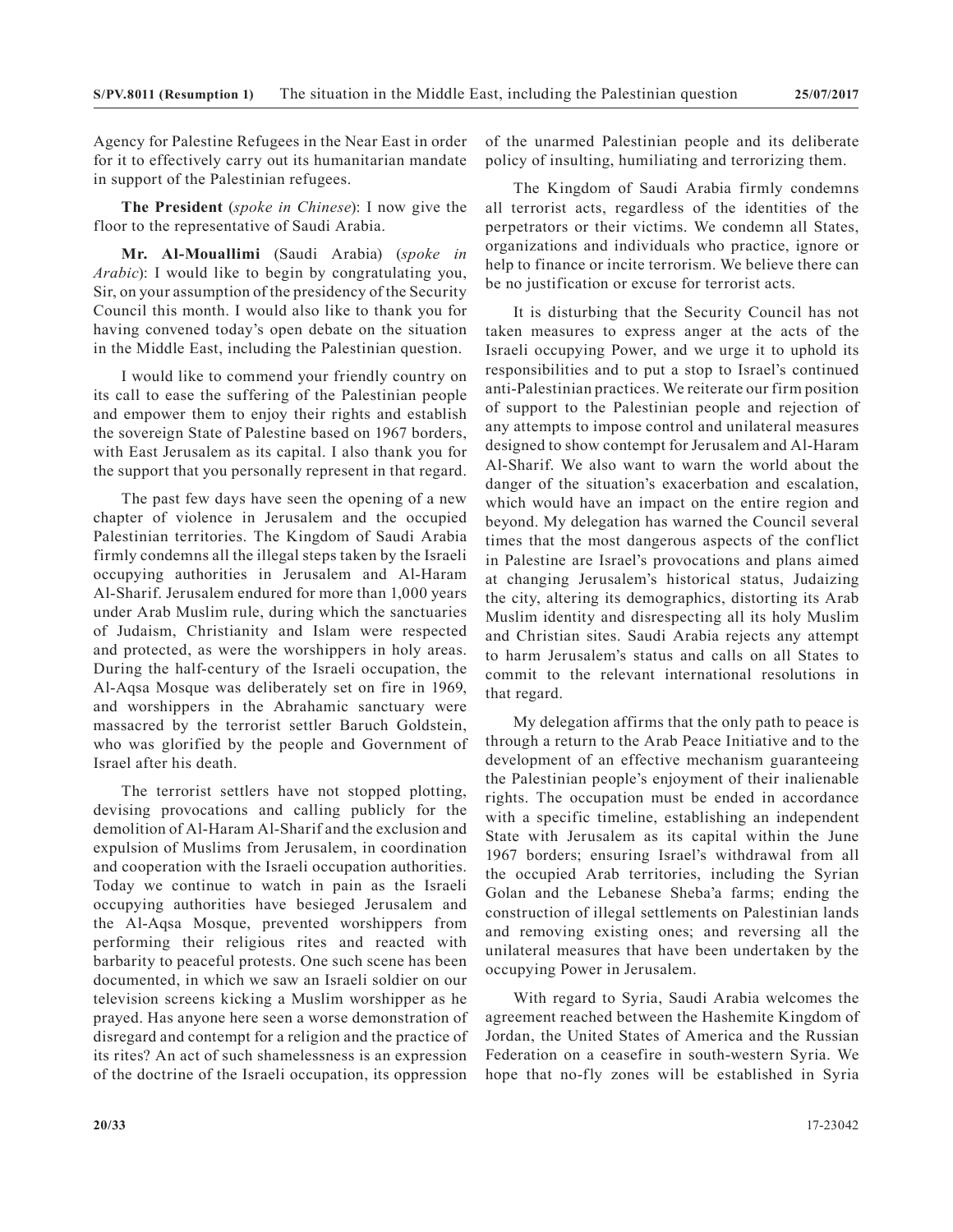in order to guarantee civilians' safety and protection from the barbarities of the Syrian regime and its allies, particularly in view of the fact that we continue to witness the Syrian regime violating every truce agreement and massacring, murdering, terrorizing and displacing its people with the assistance of Iran's Revolutionary Guard and terrorist sectarian militias led by Hizbullah.

We should emphasize that a lack of accountability is one of the most important reasons behind the continuing criminal acts of the Syrian authorities and their allies. We therefore reiterate that the international community should continue to take a firm stand against all acts of killing, siege, deliberate starvation, displacement and ethnic cleansing, which have provided a golden opportunity for Da'esh, the Al-Nusra Front and others to expand in the absence of an authority. Saudi Arabia once again affirms its willingness to participate in any joint international effort to eradicate such terrorist organizations, wherever they may be found.

We believe that the Syrian people's struggle and aspirations for freedom and dignity are destined to be victorious, even if that may be somewhere down the road. Peace and justice are two sides of the same coin, and the security and stability of our region and indeed the entire world require that they go hand in hand. We therefore call for the immediate and essential implementation of the first Geneva communiqué (S/2012/522, annex), including the formation of a transitional authority with the executive power to establish a future Syria big enough for all its citizens, a Syria that denounces terrorism and violence and stands above discrimination and extremism.

**The President** (*spoke in Chinese*): I now give the floor to the representative of Cuba.

**Mrs. Rodríguez Camejo** (Cuba) (*spoke in Spanish*): First of all, Sir, allow me to congratulate you for your leadership of the Security Council during the month of July. We express our appreciation for the holding of this open debate.

We support the statement made by the delegation of Nicaragua on behalf of Committee on the Exercise of the Inalienable Rights of the Palestinian people and the statement to be made by the representative of the Bolivarian Republic of Venezuela on behalf of the Movement of Non-Aligned Countries.

Cuba expresses its deep concern about the situation in the Middle East, which is plagued by violence, interference in its internal affairs, foreign aggression and long-term conflicts, such as the Israeli-Palestinian conflict — the core of the Arab-Israeli conflict. It is time to settle the historic debt owed to the State of Palestine and restore the inalienable rights of its people, which have been violated by Israel during half a century of occupation, repression, collective punishment, destruction and confiscation of Palestinian land and property, forced displacement and settlements in the occupied Palestinian territories. We are compelled to recall what our Commander-in-Chief Fidel Castro Ruz, Leader of the Cuban Revolution, said on 12 October 1979 here at the United Nations:

"Pushed off their land, expelled from their own country, scattered throughout the world, persecuted and murdered, the heroic Palestinians are a vivid example of sacrifice and patriotism, living symbols of the most terrible crime of our era." (*A/34/PV.31, para. 24*)

The Security Council must take concrete steps to end that historic injustice by urgently ending Israel's occupation of Palestinian and other Arab territories dating back to 1967. The approximately decade-long blockade of the Gaza Strip, which has led to a profound socioeconomic and humanitarian crisis affecting 2 million Palestinian civilians, must be halted immediately, and obligations under international humanitarian law must be fulfilled.

A two-State solution and a comprehensive, just, peaceful and lasting settlement of the Palestinian question will not be possible as long as Israel continues to violate its obligations under international law and the Charter of the United Nations in the occupied Palestinian territory, including East Jerusalem, as well as the relevant United Nations resolutions, including resolution 2334 (2016).

Cuba also demands the end of the occupation of the Syrian Golan. We reiterate that any steps or actions taken, or to be taken, so as to change the legal, physical and demographic status and institutional structure of the occupied Syrian Golan, as well as Israel's measures to exercise its jurisdiction and administration in that territory, constitute violations of international law, international agreements, the Charter and the relevant United Nations resolutions, including resolution 497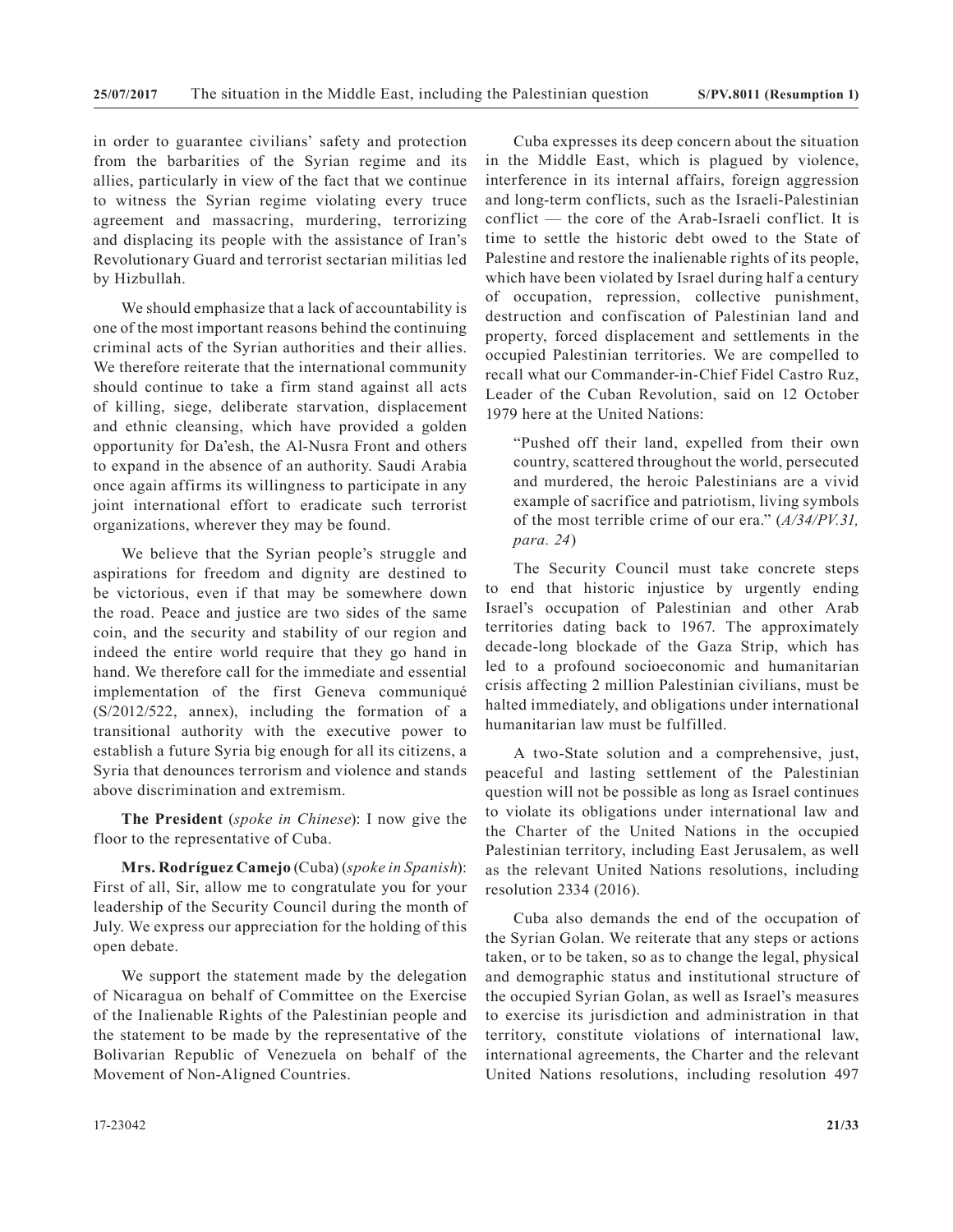(1981) and the Fourth Geneva Convention, as well as an act of defiance of the international community.

Cuba takes note of the initiatives to resume direct peace negotiations between Palestinians and Israelis and the recently concluded agreement with regard to supplying water to Palestinian territories. Cuba will continue to defend the right of the Palestinians to self-determination; a free, independent and sovereign State, with its capital in East Jerusalem, within the pre-1967 borders; and the return of Palestinian refugees. We will also continue to support the entry of Palestine as a full-fledged Member of the United Nations. We hope that, in the context of the fiftieth anniversary of the Israeli occupation and the tenth anniversary of the blockade of the Gaza Strip, the Security Council will live up to its responsibility and fulfil its debt to the Palestinian people.

**The President** (*spoke in Chinese*): I now give the floor to the representative of Uzbekistan.

**Mr. Ibragimov** (Uzbekistan): I have the honour to deliver this statement on behalf of States members of the Organization of Islamic Cooperation (OIC) in my capacity as Chair of the OIC group.

This meeting is taking place in a climate overburdened by an increasingly unstable and volatile situation in the Middle East, with the unresolved and festering question of Palestine remaining at the heart of unrest in the region. The OIC is very concerned about the contempt shown by Israel, the occupying Power, towards the Security Council's authoritative decisions and demands, in contravention of international law and in total obstruction of a political horizon for a peaceful solution. In this fiftieth year of the Israeli occupation of Palestinian and Arab lands since 1967, the urgency for a peaceful solution remains as pressing as ever and requires serious and immediate efforts.

The OIC expresses its serious concern with regard to the ongoing developments in the occupied Palestinian territory, including East Jerusalem, and condemns all of the illegal policies and measures being implemented by Israel, the occupying Power, aimed at altering the status, character and demography of the territory, including the Arab, Islamic and Palestinian character and identity of Al-Haram Al-Sharif and the Al-Aqsa Mosque. The OIC condemns Israel's illegal action of closing the Mosque and further impeding the access of Muslim worshippers to the Mosque. The OIC urges the Council to compel Israel, the occupying Power,

to ensure the freedom of worship for Palestinians, including in occupied East Jerusalem; refrain from interfering in the affairs of the Islamic and Christian holy sites; respect the historic status quo at Al-Haram Al-Sharif; and act in compliance with its obligations under international law as the occupying Power. In that regard, the OIC reiterates its firm commitment to the rights of the Palestinian people in occupied East Jerusalem, which forms an integral part of the Palestinian territory occupied since 1967.

At the same time, the OIC reiterates its condemnation of the continuation and escalation of Israel's illegal measures and policies aimed at expanding its illegal colonial settlements and further entrenching its five-decades-long colonization of Palestinian land. The OIC condemns in particular the recent Israeli decision to build more than 1,800 illegal settlement units in occupied East Jerusalem, which will in effect lead to the confiscation of Palestinian land and the forced eviction and dispossession of more Palestinian civilians. In that connection, the OIC reaffirms that the continuation of the Israeli settlement policy will undermine the territorial integrity, viability and contiguity of a future Palestinian State, notwithstanding the fact that settlement activities are illegal acts constituting flagrant violations of international law and the relevant United Nations resolutions, including,in particular resolution 2334 (2016), which unequivocally demands an end to all such activities.

The Council must act to uphold its responsibilities to end Israeli settlement activities, which have been manifestly and deliberately stepped up in the occupied Palestinian territory, especially in and around East Jerusalem. While the OIC welcomes the second report of the Secretary-General on the implementation of resolution 2334 (2016), as orally delivered to the Security Council by the Special Representative of the Secretary-General (see S/PV.7977), we call once again for the submission of a meaningful written report so as to ensure the proper documentation of the implementation of the resolution's provisions, given Israel's continued flagrant disrespect of the Council and its resolutions. We further appeal to the international community for its sustained engagement, as also called for by resolution 2334 (2016), and its full support at this critical period for sponsorship to a timed, multilateral political process that would lead to the enforcement of the relevant United Nations resolutions aimed at finally ending the Israeli occupation of Palestinian land since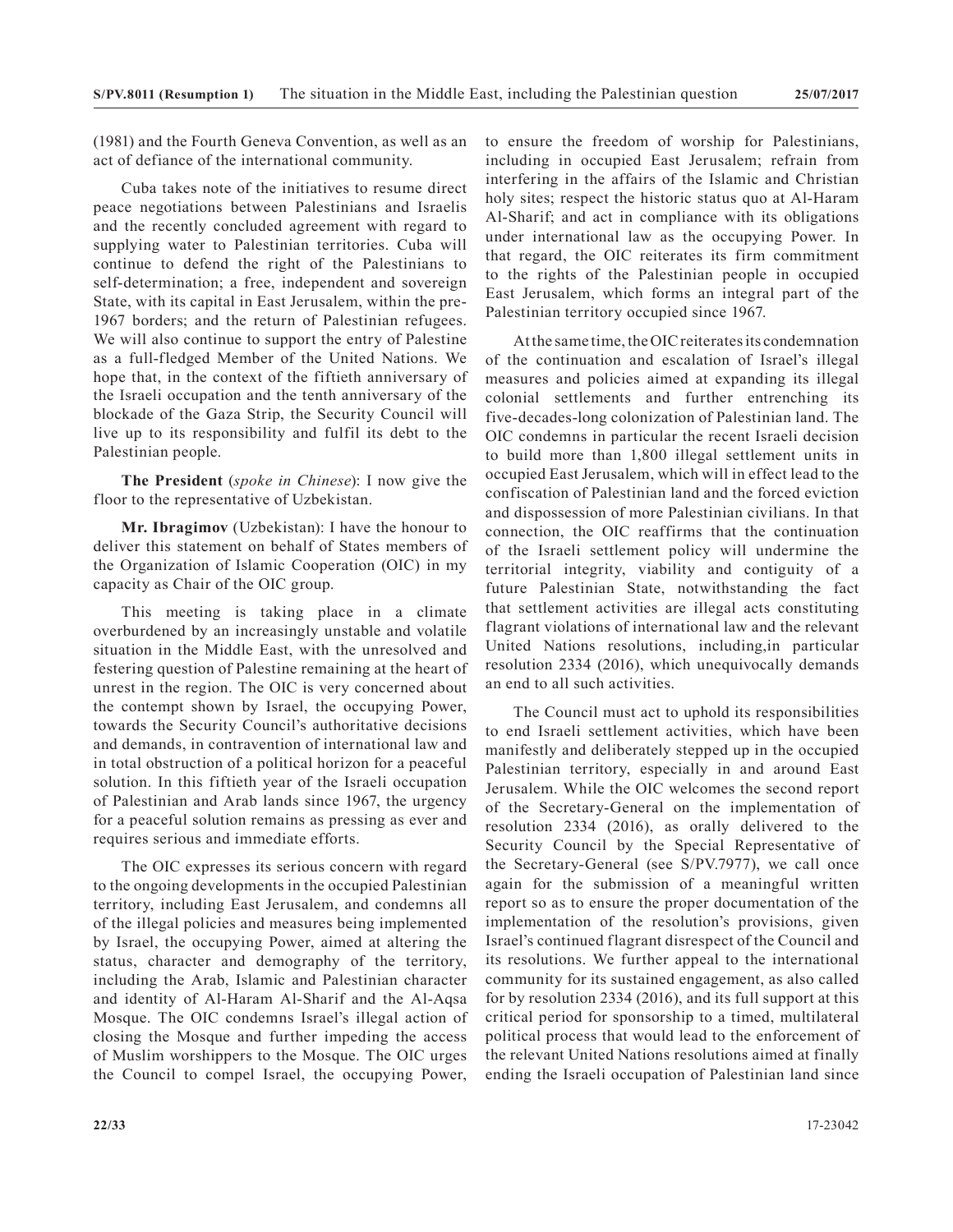1967, achieving the internationally recognized two-State solution and the realization of the inalienable rights of the Palestinian people — the objectives to which the OIC remains unflinchingly committed.

The OIC further reminds the Council of its duties with regard to Israel's condemnable systematic violations of human rights in the occupied Palestinian territory, including deliberately killing and injuring civilians and peaceful protesters; violent military attacks against the civilian population; the detention of thousands of Palestinian civilians; the confiscation of land and property; the demolition of Palestinian homes; and the forced displacement of Palestinians; as well as terrorism perpetrated by settlers against Palestinian civilians. All such actions continue to raise tensions and sensitivities and are severely aggravating the fragile situation on the ground, with the potential to spark grave consequences. The Security Council must demand that all such illegal acts cease and that Israel, the occupying Power, abide by its obligations under international law, including international humanitarian law and human rights law, and all the relevant United Nations resolutions on the question of Palestine.

The OIC group remains firm in its conviction that the Security Council must not be absolved of its role in that regard. It should act to ensure that the Palestinian people realize their right to self-determination, sovereignty and independence in their State of Palestine in the territory occupied since 1967, with East Jerusalem as its capital, and that a just solution emerges for the plight of Palestinian refugees, in line with United Nations resolutions and international law.

I must also reiterate the concerns of the OIC regarding the grave humanitarian suffering that the Palestinian people is enduring throughout occupied Palestine. The situation in the Gaza Strip remains particularly grave and alarming, as the Palestinian civilian population there continues to suffer from decades of occupation and the impact of military aggression, compounded by the inhumane, illegal Israeli blockade, now in its tenth year. We reiterate the call for an end to this massive form of collective punishment of the Palestinian people and for urgent efforts to reconstruct, rehabilitate and revive Gaza, which also remains an integral part of the Palestinian territory occupied since 1967.

Today we must also reiterate the call for attention to the plight of Palestinian political prisoners and detainees in Israeli detention centres. We call for respect of their rights, in accordance with the Fourth Geneva Convention and international human rights law, and for an end to their abuse and captivity by the occupying Power. The hunger strike recently undertaken by thousands of prisoners is a cry for attention to their critical plight and for action to resolve it. In that regard, we appeal for international compassion and responsibility.

Lastly, the OIC encourages all States Members of the United Nations to intensify their ongoing efforts aimed at overcoming the continuing financial shortfalls of the United Nations Relief and Works Agency for Palestine Refugees in the Near East, with a view to ensuring adequate, sufficient, predictable and sustained funding for the Agency for the duration of its mandate, pending a solution. In that way, it can fully meet the needs of the Palestine refugees at this critical time and continue to carry out its indispensable humanitarian mission and its stabilizing role amid the heightened needs and volatility in the region.

In conclusion, there is no doubt that the conflicts in the Middle East — including the tragedy of the Palestine question and the Israeli-Palestinian conflict, with the occupation now in its fiftieth year — and what seems to be chronic divisions within the Security Council have allowed such menaces as violent extremism and terrorism to flourish in the region and reach the proportions we must confront today as we collectively grapple with the elusive search for viable solutions. Therefore, the multifaceted dimension and root causes of the region's conflicts must be addressed, without exception, in the context of international law, including humanitarian law and human rights law, and with adherence to the purposes and principles of the Charter of the United Nations, the guarantor of peace and security in the Middle East and globally.

**The President** (*spoke in Chinese*): I now give the floor to the representative of Morocco.

**Mr. Atlassi** (Morocco) (*spoke in Arabic*): At the outset, I would like to congratulate you, Mr. President, on China's assumption of the presidency of the Security Council for the month of July. I also thank you, Sir, for taking the initiative in organizing this open debate on the situation in the Middle East, including the Palestinian question. We also thank Mr. Mladenov, Special Coordinator for the Middle East Peace Process and Special Representative of the Secretary-General, for his briefing this morning.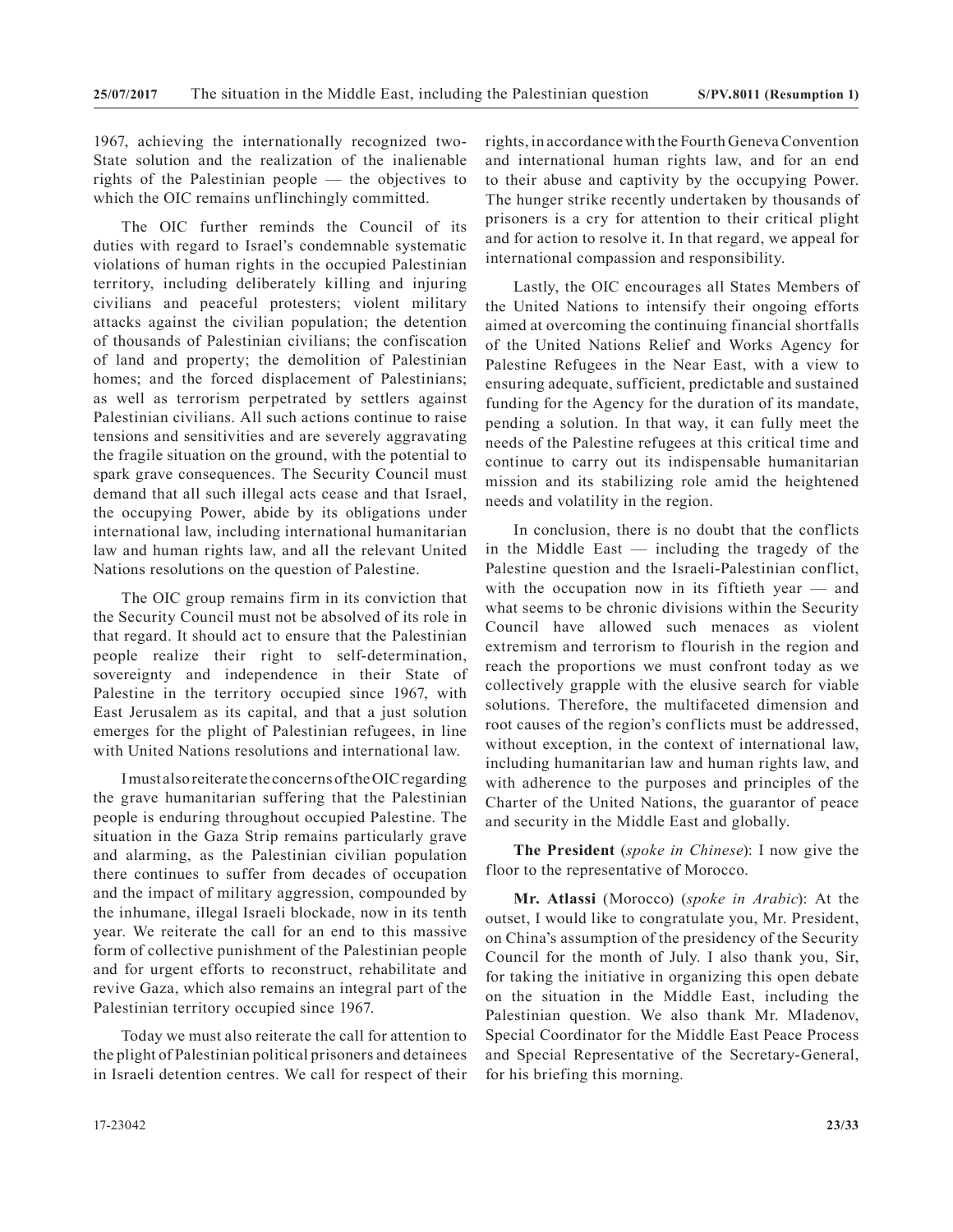Events in the region and internationally have an impact on the Palestinian question. While the peace process has been paralysed in political terms since 2014, Israel has continued to take unilateral measures in expanding its settlements in an unprecedented fashion on the Palestinian territory that has been occupied since June 1967. Unprecedented violence in the region is dashing Palestinian hope. They have the feeling that the international community has abandoned them to turn to other issues. It is certainly true that other questions are no less important, but they should not lead us to forget the Palestinian question. It remains the main crisis in the Middle East.

In political terms, the years we are living through are very difficult ones when compared to previous years. We see that the occupation has continued for 50 years in the West Bank and East Jerusalem, while settlements, colonialization and Judaization continue. Those policies cannot lead to peace. That is why the international community should assume its responsibilities and encourage the parties to return to the negotiating table to kick-start the peace process on the basis of the two-State solution, a solution that is currently under threat more than ever before. The current situation will lead only to violence and chaos.

We appreciate and are optimistic about the determination of the new American Administration to encourage dialogue between the parties to achieve the two-State solution. Were the situation to remain bleak, it would go against the interests of the parties. I repeat that that will only fan the flames and cause the violence to increase. In that regard, my country supports all attempts to restart the peace process on the basis of a precise time frame decided upon by the parties, as well as on the basis of the two-State solution within the borders of 4 June 1067, with East Jerusalem as the capital of the Palestinian State.

There can be no doubt that Jerusalem has a very special place not only in the hearts of the inhabitants of Jerusalem, but also for worshippers of the three monotheistic Abrahamic religions. That is why coexistence needs to be maintained in Jerusalem. Jerusalem is the city that Muslims turn to before Mecca, and it is the third holy city, after Mecca and Medina, for more than 1.5 billion Muslims. That is why any attempt to alter the legal status of Jerusalem will lead only to an increase in violence and hatred. That would encourage a number of young people to turn to terrorism. The King of Morocco Chairs the Al-Quds Committee at the Organization of Islamic Cooperation and, in that regard, we call for the rights of the Palestinian people to be respected, in particular their right to create a State with East Jerusalem as its capital. That is the only way that we can achieve a fair and sustainable peace in the Middle East, and that would allow us to strengthen international peace and security.

His Majesty King Mohamed VI has on a number of occasions, including at multilateral and bilateral meetings, called for an end to settlements, as does resolution 2334 (2016). His Majesty has also warned against the Judaization of Jerusalem and any attempt to change the legal status of the city. He said the same in a statement to the press, and the Security Council itself also raised the issue in a statement issued on 17 September 2015 (SC/12052). His Majesty the King of Morocco has called for every step to be taken to allow the Palestinian people to create a State with East Jerusalem as its capital within the 1967 borders, living side by side in peace with Israel. Morocco's position on the Arab Peace Initiative therefore remains unchanged, which we support. We also call for the creation of an independent Palestinian State with East Jerusalem as its capital, within the 1967 borders. Morocco stands ready to participate actively in all initiatives that allow for progress on the peace process and the achievement of peace, security and stability in the region.

**The President** (*spoke in Chinese*): I now give the floor to the Bolivarian Republic of Venezuela.

**Mr. Ramírez Carreño** (Bolivarian Republic of Venezuela) (*spoke in Spanish*): At the outset, Mr. President, we are pleased to see you presiding over the Security Council during the month of July. We congratulate you, Sir, and your country's delegation on the manner in which you have been guiding the business of the Council this month, and in particular for convening this open debate on such an important issue for international peace and stability.

It is an honour for the Bolivarian Republic of Venezuela to take the floor on behalf of the Movement of Non-Aligned Countries at today's quarterly open debate on a subject to which we have historically attached particular importance, namely, "The situation in the Middle East, including the Palestinian question". First of all, we would like to convey our appreciation to Mr. Nickolay Mladenov, Special Representative of the Secretary-General and Special Coordinator of the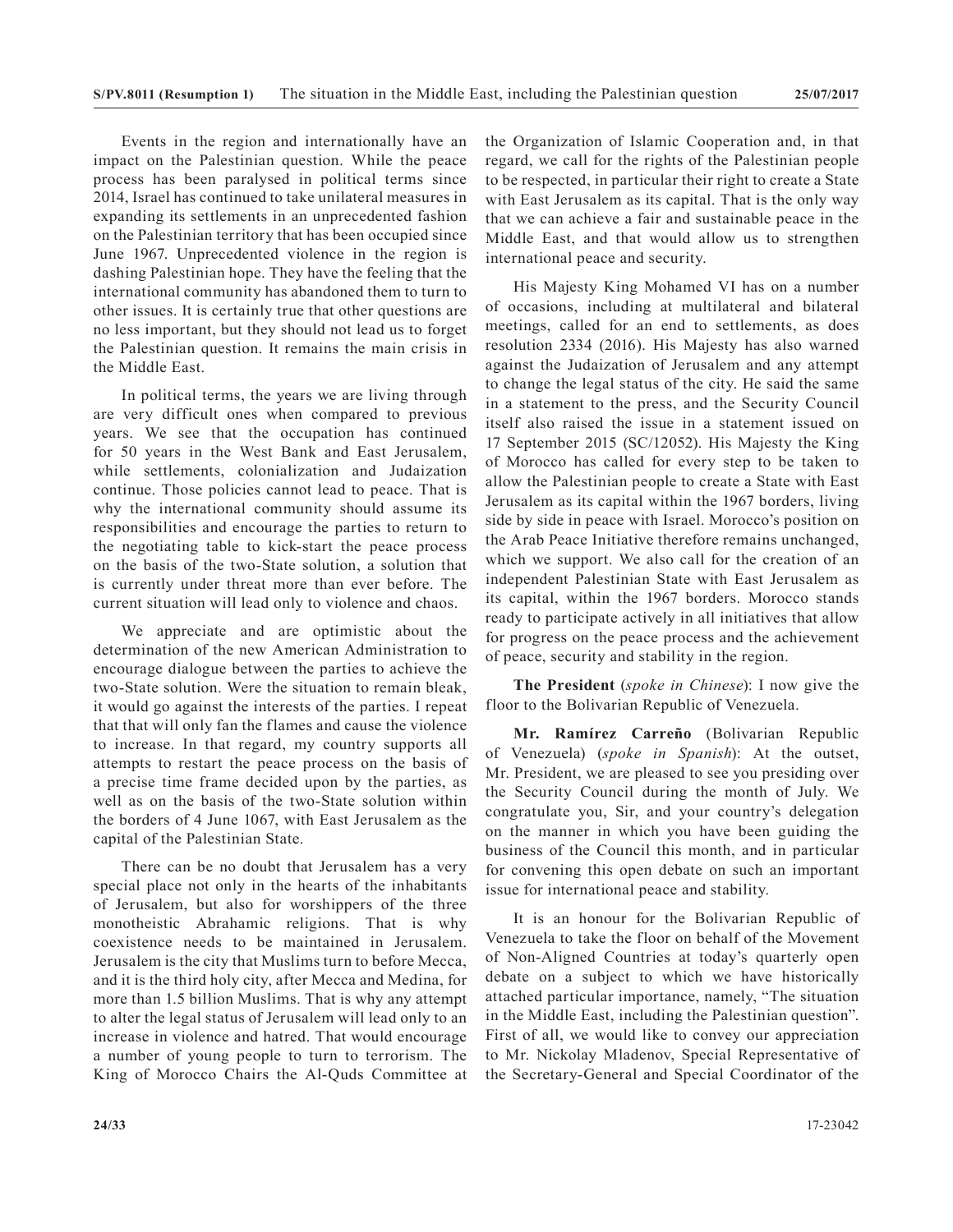United Nations for the Middle East Peace Process, for his valuable briefing this morning.

During the seventeenth Summit of the Non-Aligned Movement, held in September 2016 in Margarita Island, Venezuela, the Heads of State and Government reaffirmed their continued solidarity with the Palestinian people, as well as their unbreakable support for their just cause, all while calling on the member States of the Movement to renew their commitment and to strengthen and further coordinate their efforts to promote the realization of justice and the rights of the Palestinian people in the light of the critical situation that continues to prevail and the ever-diminishing prospects for a peaceful solution.

That was also the case almost a month ago when, on 27 May, the Ministerial Committee of the Non-Aligned Movement on Palestine issued a political declaration of support and solidarity with the Palestinian people to solemnly commemorate the fiftieth anniversary of the beginning of the Israeli occupation of Palestinian lands and other Arab countries in 1967. The declaration also sought to reflect upon other upcoming solemn anniversaries, including the seventieth anniversary of the General Assembly's decision to split Mandated Palestine by adopting resolution 181 (II) in 1947, as well as the seventieth anniversary of the Al-Nakba, which the heroic Palestinian people have resisted.

In that regard, we emphasize that a just and lasting solution to the question of Palestine in all its aspects remains a priority on the agenda of the Movement. In addition, we reaffirm that the ongoing Israeli occupation and the Palestinian-Israeli conflict as a whole continue to pose a serious threat to international peace and security that requires attention and an urgent solution, in accordance with international law, the relevant United Nations resolutions and, of course, the Charter of the United Nations itself. In that regard, the Movement stands ready to contribute to the achievement of a just, lasting and peaceful solution. We call for increased international and regional efforts to support that goal, all while recalling the responsibilities of the Security Council and the General Assembly on the matter, including responsibilities that were recently reaffirmed in resolution 2334 (2016), which was welcomed and endorsed by the Movement in its communiqué dated 27 December 2016. We believe that the resolution offers the most viable path to peace and establishes the requisites and parameters for a just solution that would safeguard the two-State solution, based on pre-

The member States of the Movement reiterate their calls for full respect and implementation of the resolution. We stress that that remains essential in order to remedy the situation on the ground, remove tensions and foster an appropriate environment for the search for peace. In that regard, we welcome the Secretary-General's second report on the implementation of that resolution, which was orally presented to the Security Council by Mr. Mladenov (see S/PV.7977). However, we reiterate the need for a substantive written report to be submitted in order to support the Council's functions and ensure adequate documentation of the implementation of the provisions of the resolution, especially in the light of continued disregard on the part of Israel concerning the Security Council and its violations of the Council's resolutions.

The Movement expresses its deep concern about recent developments in the occupied Palestinian territory, including East Jerusalem, in particular with respect to the continuation and escalation of illegal policies and measures by Israel, the occupying Power, which are aimed at expanding its illegal settlement campaign, continuing the consolidation of its occupation and half-century invasion of Palestinian lands and continuing with its violation of the rights of the Palestinian people. In that regard, it is worth mentioning the most recent issuing by the Israeli occupying authorities of permits for the construction of more than 1,800 units of illegal settlements in East Jerusalem, as well as the fact that those policies continue irrespective of the fact that they will result in the eviction and expropriation of more Palestinian property, including the Sheikh Jarrah neighbourhood.

Instead of ending its violations, reversing their negative tendencies on the ground and demonstrating its commitment to the two-State solution on the basis of the pre-1967 borders, as required by the Security Council and the international community, Israel continues to act in contempt of the Council and in violation of its legal obligations.

In that regard, the Movement's member States strongly condemn the recent provocative decisions by Israel, the occupying Power, to carry out its settlement activities, which are in grave violation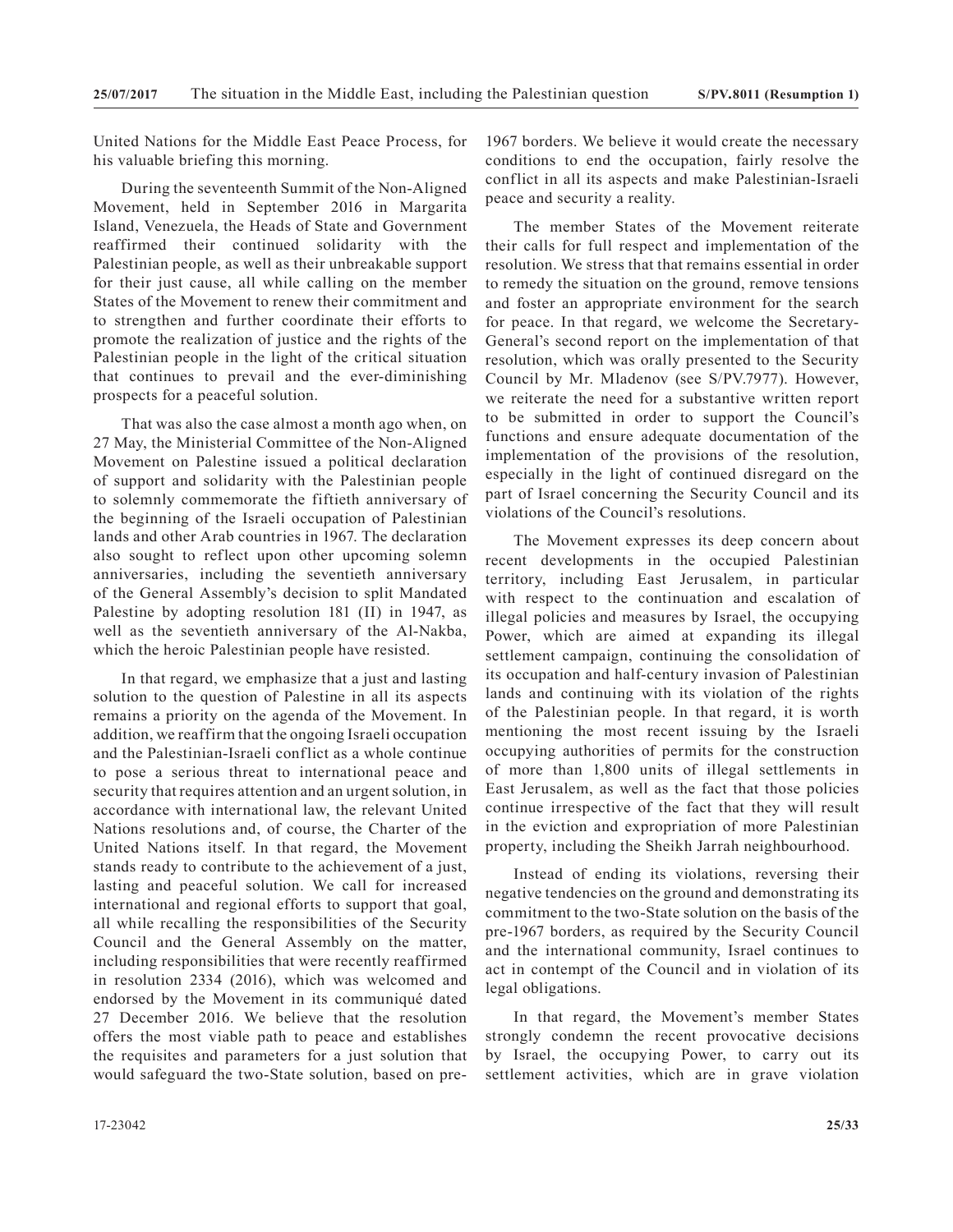of international law and the relevant United Nations resolutions, including resolution 2334 (2016). We are also alarmed and deeply deplore the blatant contempt of Israel, the occupying Power, for the unequivocal decision of the Security Council in that respect, which clearly reaffirmed that Israeli settlement activities are not legally valid and constitute a flagrant violation of international law. The Movement calls on Israel to immediately and completely cease all settlement activities in the occupied Palestinian territory, including in East Jerusalem, and to fully respect all of its legal obligations, including those stipulated in the Fourth Geneva Convention of 1949. The Movement also recalls the call of the Security Council to end all acts of violence against civilians, including acts of terror, as well as acts of provocation, incitement and destruction.

With regard to Gaza, the situation remains of great concern to the Movement, particularly with respect to the deteriorating humanitarian situation, which will by untenable by 2020, according to United Nations officials in the field. In fact, according to the latest report by the United Nations country team, most projections for 2020 have deteriorated further and faster than expected. In that sense, the continued obstruction of the reconstruction of homes, property and civil infrastructure destroyed by the Israeli aggression of 2014, as well as the extremely slow pace of Gaza's recovery due to Israel's current illegal blockade, have forced thousands of families to remain displaced and homeless. That has also prevented the reconstruction of critical infrastructure, including that related to the electricity supply, which has resulted in serious repercussions on humanitarian, socioeconomic, psychological and environmental conditions. In that regard, we reiterate our call for a complete lifting of the Israeli blockade of the Gaza Strip, which has lasted for more than 10 years. We simultaneously emphasize that the Gaza crisis must be tackled in a comprehensive manner, in accordance with international law, including the relevant international humanitarian law and human rights law, as well as the relevant United Nations resolutions. That all should be taken in the context of the general situation and the continuation of the illegitimate and belligerent Israeli occupation of the occupied Palestinian territory since 1967, including East Jerusalem, and the unequivocal calls to put an end to the half-century occupation.

In addition, the Non-Aligned Movement reiterates its strongest condemnation of Israel's systematic human rights violations against the Palestinian people, including, inter alia, the wilful killing and injury of civilians, including peaceful protesters; violent military raids, including, in particular, in refugee camps; the terrorizing of the civilian population; the imprisonment and detention of thousands of Palestinian civilians, including children and women; the confiscation of land and property and the demolition of Palestinian homes; the forced displacement of Palestinians, particularly Bedouin communities; and settler terrorism and violence against Palestinian civilians. We remind the Council of its duties in this regard.

The Non-Aligned Movement reiterates its calls for strengthened international efforts to achieve without delay an end to the Israeli occupation that began in 1967 and a just, lasting, comprehensive and peaceful solution, and reiterates its readiness to cooperate and support all relevant efforts, in line with the decisions taken during the seventeenth Summit on the Island of Margarita, which declared 2017 as the International Year to End the Israeli Occupation of Palestine. In this regard, and on the basis of the Movement's quest to establish a peaceful and prosperous world and its role as an anti-war and pacifist force, we offer the good offices of the Non-Aligned Movement as a platform for global peace and in particular for respect for the right to life and the inalienable right of peoples to their selfdetermination and independence.

The States members of the Movement also condemn in the strongest possible terms the acts of aggression committed by Israel against the Syrian Arab Republic on 17 March and considers such acts to constitute a grave violation of Syrian sovereignty and a breach of international law, the purposes and principles of the Charter of the United Nations, and the Agreement on Disengagement between Israeli and Syrian Forces of 1974. In this regard, we request the Security Council to shoulder its responsibility by clearly condemning those acts of aggression and taking the necessary measures to prevent their recurrence, and holding Israel accountable for threatening regional and international peace and security.

The States members of the Movement reiterate their condemnation of all the measures taken by Israel, the occupying Power, to alter the legal, physical and demographic status and character of the occupied Syrian Golan. In this regard and in line with our principled position, we demand once again that Israel to abide by resolution 497 (1981) and fully withdraw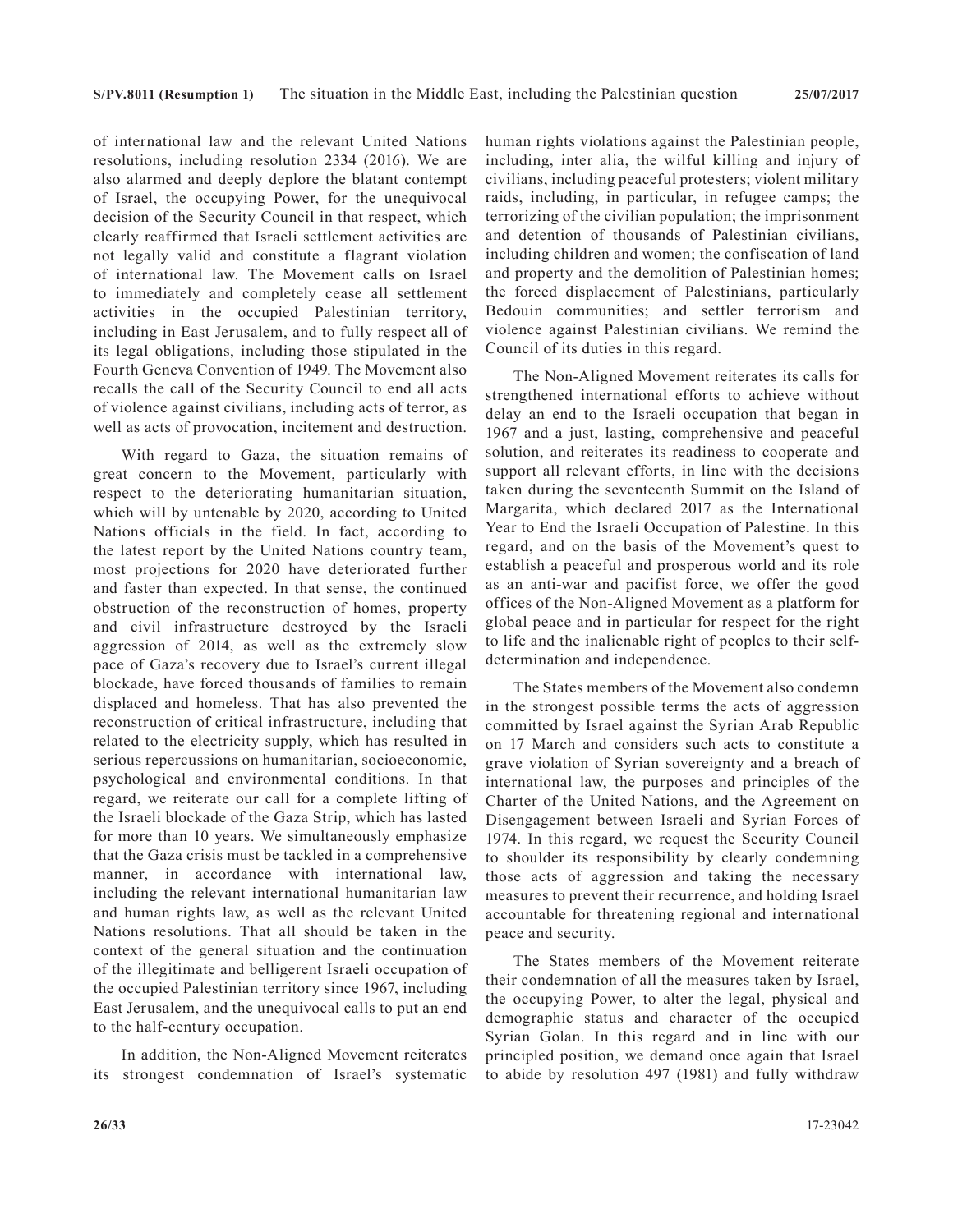from the occupied Syrian Golan to the borders of 4 June 1967, in accordance with resolutions 242 (1967) and 338 (1973).

In conclusion, the Non-Aligned Movement takes this opportunity to encourage States Members of the Organization to redouble their current efforts to overcome the ongoing shortcomings of the United Nations Relief and Works Agency for Palestine Refugees in the Near East in order to ensure adequate, predictable and sustained funding of the Agency throughout its mandate so that it can fully meet the needs of Palestinian refugees and therefore fulfil its humanitarian mission.

**The President** (*spoke in Chinese*): I now give the floor to the representative of Botswana.

**Mr. Ntwaagae** (Botswana): Allow me to express my delegation's deep appreciation to you, Mr. President, for convening this open debate in order for us to share views on the situation in the Middle East, including the question of Palestine.

My delegation wishes to align itself with the statement delivered by delegation of the Bolivarian Republic of Venezuela on behalf of the Non-Aligned Movement.

At the outset, let me take this opportunity to express our deep concern at the escalating tension and violent clashes that took place in and around the old city of Jerusalem this weekend. We join others in strongly condemning these acts of terror on innocent people and regret the loss of innocent lives and hope for a speedy recovery to those who are wounded.As the tension in occupied East Jerusalem continues to escalate and the people of Palestine continue living in the face of an unrelenting human tragedy of multiple conflicts and rising tension 50 years on, my Government wishes to reiterate the urgent need for the international community to swiftly address this rapidly deteriorating situation.

We regret that over the half century since Israel's occupation of the West Bank, the Gaza Strip and East Jerusalem, there has been little progress achieved to bring about a viable solution to the Palestinian quest for control of the occupied territories. It is sad that the lack of progress in the dialogue between the parties, continued illegal settlement activities, violence and increased radicalization still engulf the Middle East to this day. In this regard, Botswana condemns the ongoing violence and continued documented settlement-related activities in the occupied Palestinian territory, which

regrettably undermine all international efforts towards the achievement of a lasting solution.

We believe that previous actions of the Council since 1967, including the adoption of resolution 242 (1967), resolution 338 (1973) and most recently resolution 2334 (2016) are positive steps in the right direction on the path towards delegitimizing the Israeli settlements and reiterating the call for the achievement of a two-State solution. In our view, this is the only viable solution to a just, lasting and comprehensive peace in the Israeli-Palestinian conflict. We therefore call for the immediate and complete halt of any settlement activities in the occupied Palestinian territory, including East Jerusalem, which are in violation of these resolutions and also a breach of international law.

If achieving a negotiated two-State outcome is indeed the only way to lay the foundation for an enduring peace in the Israeli-Palestinian conflict, all stakeholders must take responsibility to ensure that this cause is achieved. In this respect, we welcome continued efforts of the United Nations, the United States, Russia, the European Union and regional partners who continue to work tirelessly for progress in the quest for solutions in the peace process in the Middle East so as to achieve a peaceful, fair, negotiated and lasting solution in line with international law.

Botswana's long-standing position on the Middle East peace process remains unequivocal. We support a negotiated solution that embraces the coexistence of Israel and Palestine as sovereign States, living side by side, that share not only a border, but also a common desire for peace, security and prosperity. We continue to call on both parties to resume dialogue as soon as possible without preconditions as an essential step towards achieving peace and a two-State solution.

In conclusion, Botswana reiterates that a stable and peaceful Middle East, free of violence with the two States living side by side in harmony, is not only good for peace and security in the region, which has enormous potential, but will also provide a conducive environment for a prosperous and peaceful Middle East. It is therefore pertinent for all of us to create the conditions for a return to negotiations to solve all final status issues on the basis of relevant United Nations resolutions, mutual agreements and international law.

My delegation wishes to reaffirm our Government's solidarity with the Palestinian people and reiterates our resolve to find a lasting solution that will shape the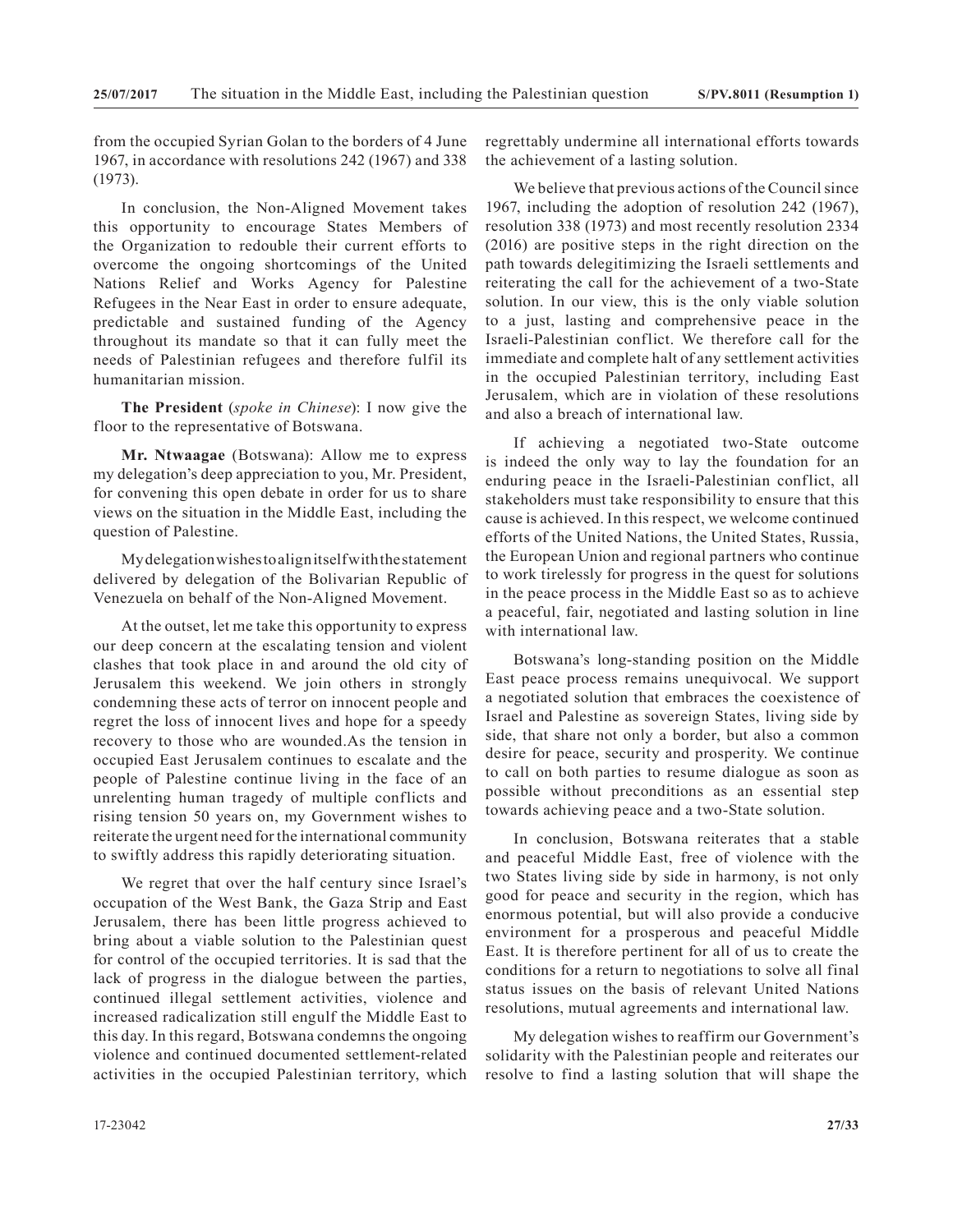Middle East landscape in order to improve the quality of life of the innocent people in that country.

**The President** (*spoke in Chinese*): I now give the floor to the representative of Nigeria.

**Mr. Bande** (Nigeria): I thank you, Mr. President, for convening today's debate, which provides an opportunity to reflect on the fast-developing events in Jerusalem. We thank the United Nations Special Coordinator for the Middle East Peace Process, Mr. Mladenov, for his very lucid briefing and commend him for his efforts in the search for peace in the Middle East.

I wish to align myself with the statements made by the representative of Venezuela, on behalf of the Movement of Non-Aligned Countries, and of Uzbekistan, on behalf of the Organization of Islamic Cooperation.

The surge in violence and senseless killings in Jerusalem perpetrated by extremists on both sides, so well articulated by speakers before me, is deeply troubling. Indeed, fears have been expressed that if the situation is not contained, it could escalate further, with its attendant unsavoury consequences. The international community must work in a concerted manner to avert such an occurrence. At this crucial moment, we find it crucially important for Security Council member States to use their influence with both sides in order to encourage them to de-escalate tensions. It is imperative to maintain the age-long status quo by ensuring the safety and security of both worshippers and visitors to the holy sites in Jerusalem. In that regard, we welcome the assurances of Prime Minister Netanyahu that Israel has no interest in changing the status quo.

It must be stated that recent developments must not obscure the underlying problem in the Israeli-Palestinian conflict. As widely acknowledged, the inherent difficulty is the lack of progress in the Middle East peace process. We would like to see a genuine effort on the part of Israeli and Palestinian leaders to return to negotiations. The current situation does not offer a sustainable solution to the question of Palestine. Indeed, it is creating despair among the people of Palestine and causing anxiety among the people of Israel.

It is evident that a departure from the current crisis and a revival of the peace process is hardly achievable without ending or reversing the policy of settlement expansion in the occupied Palestinian territories. We believe that there are a number of specific actions that

are necessary to foster mutual respect and compromise, build confidence, and pave the way for the realization of the two-State solution. In that regard, we encourage Israel to take concrete steps to freeze and reverse all settlement-related activities in the West Bank and East Jerusalem. On their part, Palestinian leaders must also signal their readiness to return to the negotiating table by making enhanced efforts for unity and dealing with militancy and other internal security challenges.

Beyond a doubt, neither military might nor militancy will resolve the protracted conflict. The current stalemate in the Middle East peace process is neither ideal nor sustainable. Both sides must take concrete steps to return to negotiations on the basis of relevant Security Council resolutions, the Quartet road map, the Madrid principles, the Arab Peace Initiative and the relevant agreements between them. Nigeria supports the efforts of the international community towards establishing an environment conducive to a return to meaningful negotiations to end the occupation and resolve the long-standing conflict.

**The President** (*spoke in Chinese*): I now give the floor to the representative of Iceland.

**Mr. Hannigan** (Iceland): I would like to thank the Chinese presidency for convening this meeting. I thank you, Ambassador Liu, for your personal presence here during the whole meeting.

I would also like to express our thanks to Mr. Nickolay Mladenov for his frank and informative assessment.

Iceland, like others, has been deeply concerned by rising tensions related to events around Al-Haram al-Sharif/Temple Mount, where violence has escalated in recent days. We are encouraged by the decision of the Israeli Government to remove metal detectors from the Al-Aqsa area, hopefully defusing the situation.

Political leaders on both sides carry a heavy responsibility to continue to reduce tensions, with the assistance of the Hashemite Kingdom of Jordan. Religious leaders also have a significant role to play. Confidence must be restored among Palestinians that Israel is not attempting to alter the status quo, and the Palestinian leadership must condemn all terrorist acts and do its utmost to prevent violence.

Looking at the bigger picture, continued violent acts committed by individual Palestinians against Israeli citizens must cease, and Israeli settlements must come to an end if the two-State solution is to remain viable.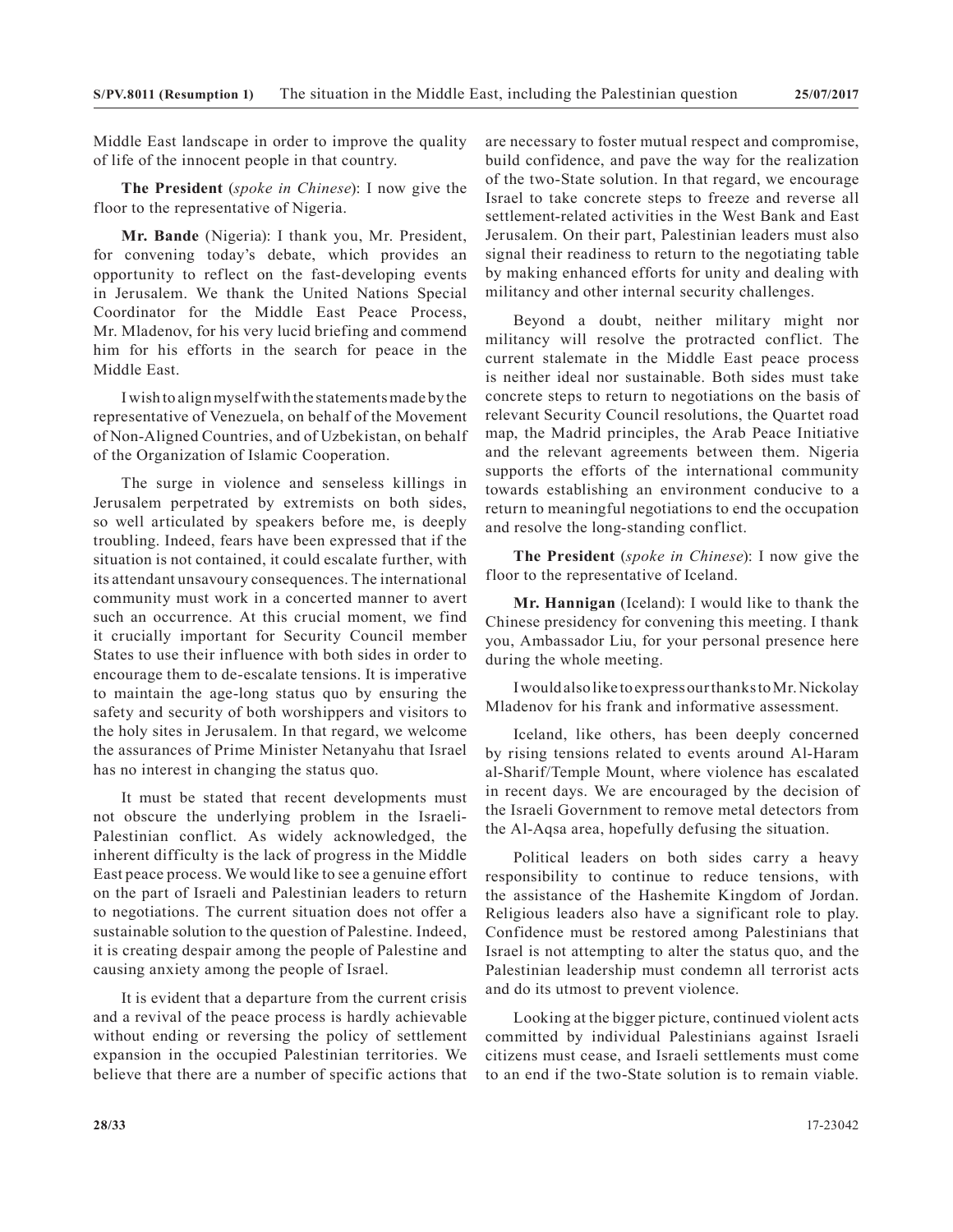The aim of resolution 2334 (2016), which implemented several conclusions of the 2016 Quartet report, was indeed to protect the two-State solution from further erosion, particularly by Israeli settlements policy. The regular reporting to the Security Council under the resolution is an important injection of accountability. A negotiated two-State solution is the only viable peace plan that will provide a just and lasting peace and allow both Israelis and Palestinians to live side by side in peace.

**The President** (*spoke in Chinese*): I now give the floor to the representative of Viet Nam.

**Mrs. Nguyen** (Viet Nam): At the outset, I would like to express my appreciation to the Chinese presidency for convening this important open debate, allowing us to share our views on the situation in the Middle East, including the Palestinian question. I also wish to thank Mr. Nickolay Mladenov, United Nations Special Coordinator for the Middle East Peace Process and Personal Representative of the Secretary-General to the Palestine Liberation Organization and the Palestinian Authority, for his informative briefing.

Viet Nam aligns itself with the statement delivered by the representative of Venezuela on behalf of the Movement of Non-Aligned Countries.

Last month marked the fiftieth anniversary of the 1967 Six-Day War, which resulted in Israel's occupation of the Palestinian and Arab lands. It is painful that we still have to witness unprecedented, grave crises in the Middle East, with the unsolved question of Palestine at the heart. After a half century, the Israeli-Palestinian conflict remains complex with the peace process stalled and a lack of dialogue between the parties. The situation has become ever-more complicated and inflamed by continued illegal settlement activities, acts of terror, the rise of violent extremism and increased radicalization. These ongoing activities have caused the vast loss of lives, disruption of culture and livelihoods of civilians, constitute an obstacle to the peace process, including a two-State solution, and pose a serious threat to regional and international peace and security.

Together with the international community, Viet Nam is deeply concerned about the serious developments in the region, especially the recent escalating tensions and violent clashes in and around the old city of Jerusalem. We strongly condemn all acts of terrorism and violence and extend our sincere condolences to the bereaved families of the victims,

and wish a speedy recovery for the wounded. We are also very much concerned about the closure of the holy Al-Aqsa Mosque.

It is clear that half a century of occupation is a tragedy for all sides. It is illegal under international law and makes achieving peace impossible. We call on Israel to cease any further settlement activities, as well as its closure of the Gaza Strip, respect and restore the historic status quo of the holy sites in Jerusalem, and at the same time, step up efforts to improve the living condition of the Palestinian people. We urge all parties concerned to fully freeze actions of hostility, incitement and violence, and allow the rapid and safe access of the United Nations and other humanitarian aid agencies to help ease the sufferings of the Palestinian people.

It is essential for all parties to exercise selfrestraint; strictly comply with the Charter of the United Nations and international law, including international humanitarian law and human rights law; implement the relevant United Nations resolutions and take concrete actions to reduce tensions and resume peace talks without any further delay.

Viet Nam reaffirms our unconditional support for the legitimate struggle of the Palestinian people for their fundamental rights, especially the sacred right of self-determination and the establishment of an independent and sovereign State. We consistently advocate the settlement of disputes through constructive dialogue and negotiations, in accordance with relevant resolutions of the United Nations, including Security Council resolution 2334 (2016), the 2002 Arab Peace Initiative and the Quartet road map for peace in the Middle East, with a view to ultimately achieving a vision of two States, Israel and Palestine, living side by side in peace, security and mutual recognition.

In that regard, we welcome the continued efforts of the League of Arab States to relaunch serious peace negotiations based on a two-State solution, establishing a Palestinian State on the lines of 4 June 1967. We are also of the view that more integrated support from the international community is needed to facilitate Palestinian economic development and job creation and to enhance the State of Palestine's institutional capacity.

Today's open debate represents an important fresh appeal for action to push forward the peace process in the region. We must make use of every window of opportunity to strive for a comprehensive, just and lasting peace in the Middle East through negotiations,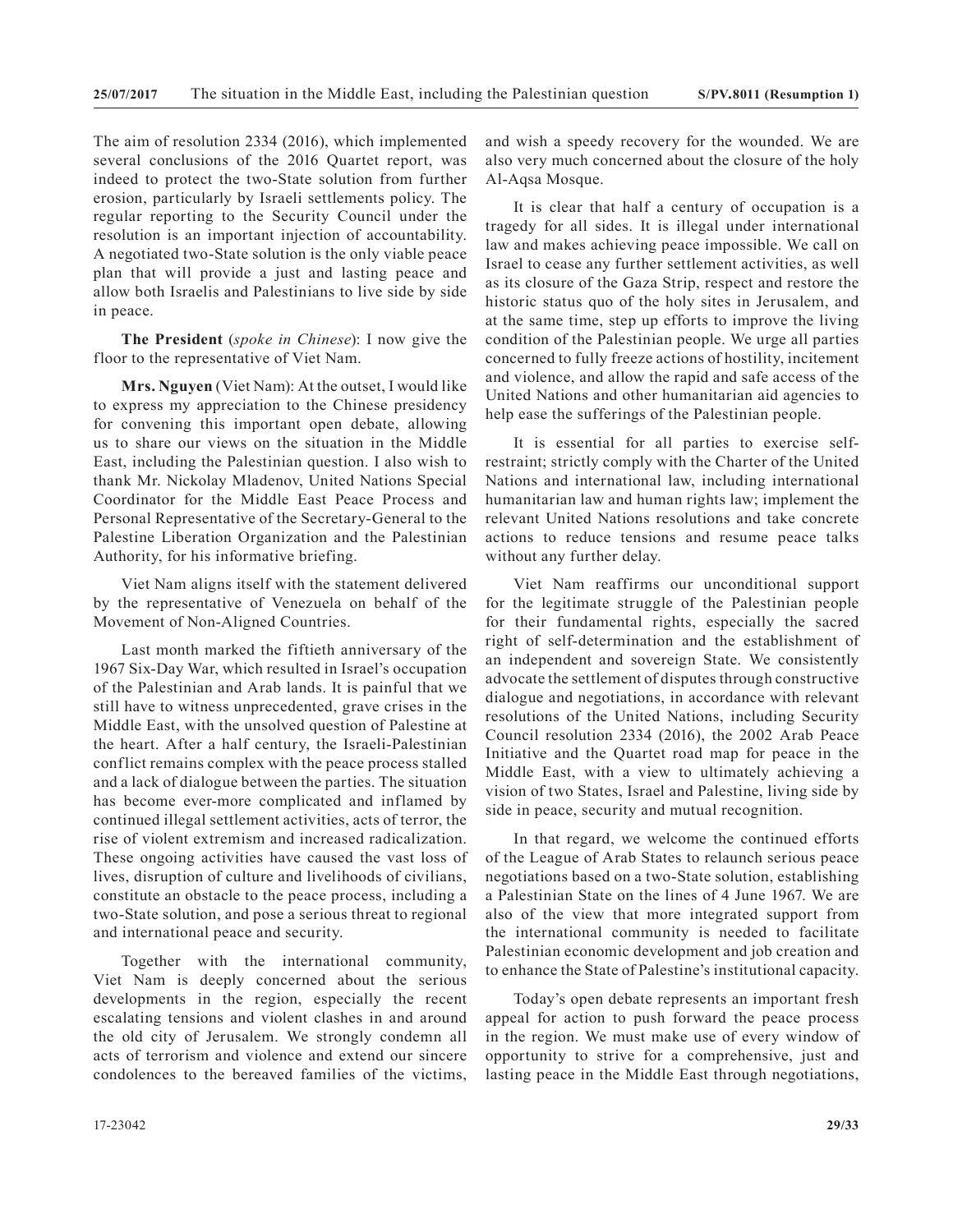under strong United Nations leadership and with the good will of all Member States and the proactive contributions of relevant regional organizations and other stakeholders.

Let me conclude by reiterating Viet Nam's readiness to continue to work with the international community for such meaningful collective endeavours.

**The President** (*spoke in Chinese*): I now give the floor to the representative of Bahrain.

**Mr. Alrowaiei** (Bahrain) (*spoke in Arabic*): We thank you, Sir, for having convened this debate, which is very important in the current circumstances.

We condemn in the strongest possible terms the Israeli measures that have prevented Muslim worshippers from accessing Al-Haram Al-Sharif, which runs counter to freedom of worship and is an unacceptable provocation to all Muslims around the world. It is part and parcel of a number of attempts by Israel to impede the status quo in Jerusalem and in Al-Aqsa Mosque.

We express our gravest concerns about the violence we have seen on the holy esplanade. We insist that the Mosque must to remain open to all worshippers. We call upon all parties to demonstrate restraint and to abide by international treaties, in particular the Fourth Geneva Convention. The international community should assume its responsibilities to end all violations and any step to alter the historic and legal status of Jerusalem. The Kingdom of Bahrain therefore calls once again on the international community, and the Security Council in particular, to assume their responsibilities, to end those dangerous practices and to ensure respect for the relevant conventions and laws, international law as a whole and the relevant resolutions of the Security Council concerning the city of Jerusalem by providing the necessary protection to the Palestinian people and to the holy sites in order to protect freedom of religion.

A fair and sustainable peace in the region will depend to a great extent on the ability of the Palestinian people to recover their legitimate rights, including their right to an independent State within the borders of 4 June 1967, and on an end to Israeli occupation of Palestinian territory and to all forms of settlement.

Finally, Bahrain recalls that the Palestinian question remains among our major concerns. We therefore encourage any attempt to help the international community to find a fair and sustainable solution to

that question on the basis of the two-State solution, international law and the Arab Peace Initiative, and to provide the region with a genuine opportunity to live in peace, security and development.

**The President** (*spoke in Chinese*): I now give the floor to the representative of Algeria.

**Mr. Bessedik** (Algeria) (*spoke in Arabic*): At the outset, on behalf of the delegation of Algeria I would like to thank you, Sir, for having organized this open debate on the Middle East and the very dangerous developments in the occupied Palestinian territories. I also thank Mr. Mladenov for his briefing on the issue.

My delegation aligns itself with the statement made on behalf of the Organization of Islamic Cooperation (OIC) and the Non-Aligned Movement.

Algeria condemns the violations and dangerous attacks that continue to be carried out by the Israeli occupying forces against Palestinian worshippers around the Al-Aqsa Mosque and elsewhere in the West Bank. We also condemn the unfair blockade of the West Bank, which continutes despite the many international calls to end the occupation, including resolutions of the Security Council and the General Assembly. The violations and violence are very dangerous. They includes murder, the arrest of Palestinian worshippers around the Al-Aqsa Mosque and others. Those measures deprive Palestinians of the freedom of religion. We also see attempts to displace citizens and the destruction of houses. We condemn such horrible crimes in the strongest terms. Furthermore, the practices of the occupying forces constitute a flagrant violation of international law, including international humanitarian law, without accountability and in total impunity. That is why the international community must act to end those heinous crimes.

My delegation expresses its full solidarity with the people and authorities of the Palestinian State, a brother country. We have always supported the Palestinian people and their just cause to recover their full rights, including full and entire recognition of the Palestinian people under international law, on the territories that have been occupied since 1967, and we call for the creation of an independent State with East Jerusalem as its capital.

In the face of this dangerous spike in violence and systematic efforts to Judaize the Islamic holy sites, we call on the international community to accelerate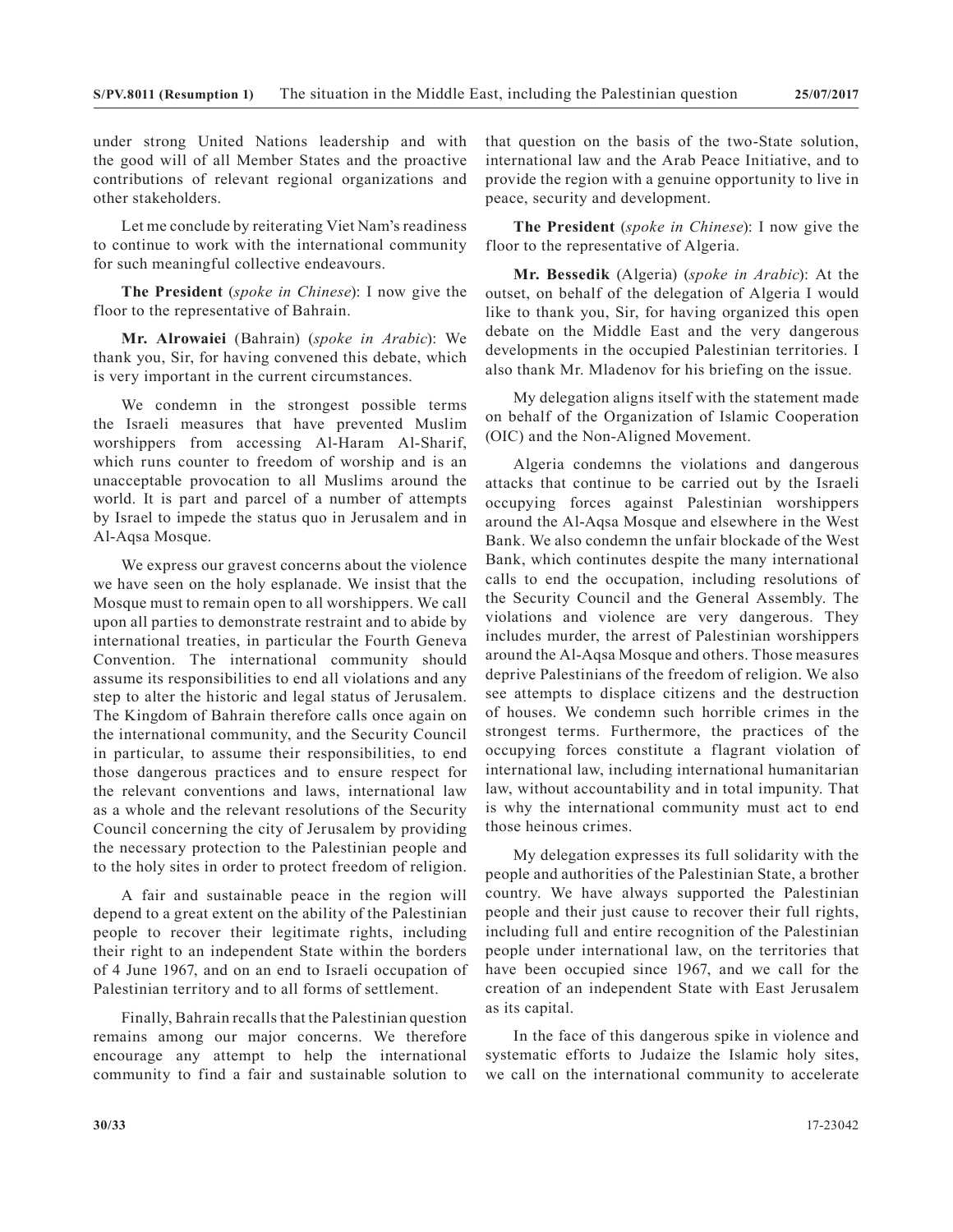its joint efforts to ensure that the Palestinian people are not left without defence and can protect the holy sites. The criminal acts are increasing by the day, and we therefore call on the Council to fully assume its responsibilities and to ensure that all of its resolutions on the subject are fully applied.

In conclusion, we restate that the capacity of the international community to establish international peace and security is at stake here. We need to show solidarity, and Algeria participates generously in that solidarity, by seeking to establish a sustainable solution that reflects its commitment to the three pillars of the United Nations, namely, peace and security, development and human rights.

**The President** (*spoke in Chinese*): I now give the floor to the representative of the United Arab Emirates.

**Mr. Almahmoud** (United Arab Emirates): On behalf of the United Arab Emirates, I congratulate China on acceding to the presidency of the Council and appreciate its presiding over the quarterly open debate on the Middle East. I thank Mr. Mladenov, Special Coordinator for the Middle East Peace Process, for his briefing this morning.

The United Arab Emirates associates itself with the statement delivered on behalf of the Organization of Islamic Cooperation.

Today's debate could not be more urgent or timely, as we are witnessing a dangerous deterioration of the security situation in the occupied Palestinian territory. The United Arab Emirates is particularly alarmed by Israel's continued aggression towards the holy sites in Jerusalem and the measures that it has taken to change the status quo in the city. We strongly condemn the closure of Al-Aqsa Mosque. The United Arab Emirates calls for the removal of all obstructions to access for worshippers at Al-Aqsa Mosque and full respect for the historical and legal status of Jerusalem.

The international community must engage to de-escalate the tensions in Al-Aqsa Mosque as well as urge Israel, the occupying Power, to honour its legal and international commitments and end its unilateral actions. To that end, the United Arab Emirates expresses its support for the tireless efforts of His Majesty King Abdullah of the Hashemite Kingdom of Jordan, the custodian of the Muslim holy sites in East Jerusalem, to ease tensions and maintain the status quo on the ground.

Israel's illegal settlement activities and other provocative measures continue to pose major obstacles to achieving a two-State solution that grants the Palestinian people their inalienable rights. The plight of the Palestinian people has endured for nearly seven decades, and it must end. We call on the international community and the Security Council to take all measures necessary to reach a two-State solution that establishes an independent Palestinian State based on the June 1967 borders, with East Jerusalem as its capital, according to the Arab Peace Initiative, the relevant resolutions and the Madrid Principles.

The paramount aim for the United Arab Emirates is the promotion of security and stability in our region. The continuation of the Israeli occupation of the Palestinian territories and the lack of a just settlement to the Palestinian issue have critically destabilized the Middle East. The situation in the occupied territories paves the way for extremist groups to spread their messages of terrorism and violent extremism and prey upon populations with their destructive agenda throughout the region.

In conclusion, we call on the Security Council and the community of nations to hold States accountable for spreading conflict and regional insecurity by supporting and financing terrorism and, in turn, violating international law and this body's resolutions. The United Arab Emirates believes that international law and the institutions that uphold its pillars are the key to lasting stability, and we appeal to Member States to comply with the decisions of the Security Council, in accordance with Article 25 of the United Nations Charter.

**The President** (*spoke in Chinese*): The representative of the Syrian Arab Republic has asked for the floor to make a further statement. I now give him the floor.

**Mr. Qassem Agha** (Syrian Arab Republic) (*spoke in Arabic*): I will not take up too much of your time, Mr. President.

As is his custom, the representative of the Saudi-Wahhabi-expiatory regime that sponsors terrorism worldwide has made a statement that is replete with falsehoods and distorts the truth in a desperate attempt to serve the interests of Israel by deviating from the core of this agenda item, namely, ending the Israeli occupation of Arab lands; to mislead the international community as to the truth of what is taking place in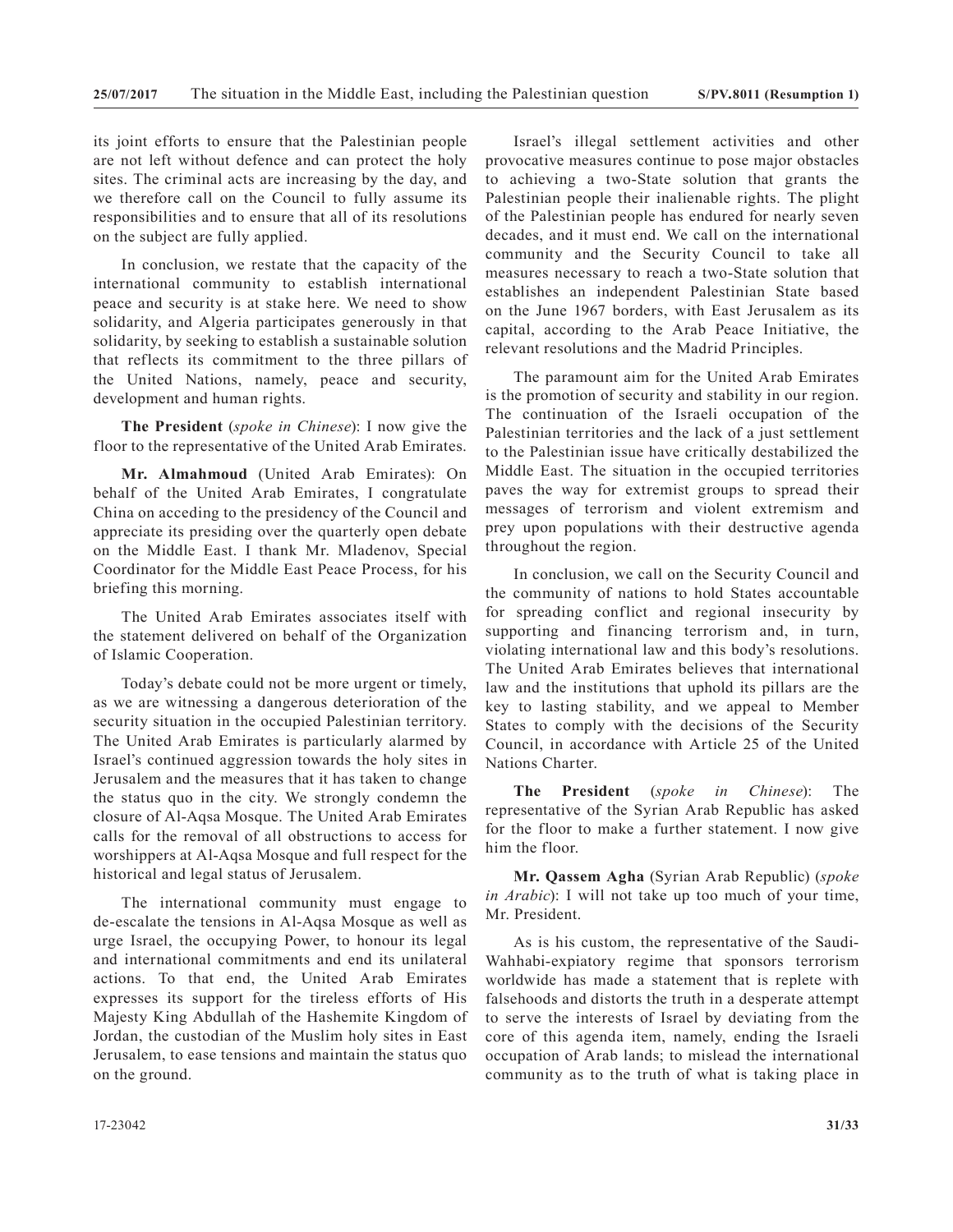my country, Syria, regarding the achievements of the Syrian army and its allies in facing the war of terrorism that has been imposed on us for six years; and to cover up what the Bani Saud regime is doing by becoming allies with Israel and certain sheikhdoms and kingdoms of the Gulf region, as well as Governments of that region and others, in supporting and financing armed groups.

The representative of the Saudi regime pretended to have forgotten to mention that the terrorism prevailing throughout the world is nothing but the result of the adoption by the ruling regime in the Bani Saud kingdom of an extremist religious doctrine and its promotion worldwide by supporting religious centres on which it spends billions of dollars annually to spread Wahhabism, a doctrine based on the rejection of others, charging them with infidelity and condoning their killing.

Since the onset of the terrorism war imposed on my country, Syria, we have warned against the fact that the terrorism affecting our country originates in certain States of the Gulf area, particularly Saudi Arabia and Qatar. Today, after more than six years of our analysis, some are now saying that Qatar is a sponsor of terrorism. I, in turn, say to the representative of the Saudi regime that the day will inevitably come when his country will be described as a key State sponsor of terrorism, and the victims of terrorism in Syria and the world will confront him and everyone who has supported terrorism in Syria and the world and will hold them accountable, wherever they are.

**The President** (*spoke in Chinese*): The representative of Israel has asked for the floor to make a further statement. I now give her the floor.

**Ms. Meitzad** (Israel): It was unfortunate to hear today certain States making statements that are completely detached from reality. Instead of calming tensions, some abuse this platform to fuel the flames by making inflammatory and false accusations.

Let me be clear. Israel is committed to upholding the status quo concerning the Temple Mount. Israel safeguards the freedom of religion and the right to worship of Muslims, Christians and Jews, as well as members of all other religions, at the historical sites.

Allow me to refer to some of the false accusations that were made here today by certain Member States.

I was surprised to hear the representative of Lebanon refer to her country as a beacon of democracy

and a champion of human rights. To the representative of a Government in which a designated terrorist organization, Hizbullah, holds several positions and is considered a legitimate political party, I would suggest a reality check. This is the same Hizbullah that has been known to commit unspeakable atrocities in Syria and is notorious for its destabilizing terrorist activities throughout the Middle East. As for Lebanon taking the floor to speak about human rights, I would suggest reading the latest report on torture in Lebanon by Lebanese authorities of Syrian nationals in Lebanese custody.

The Iranian representative must have no shame to be able to sit here today and speak in this Chamber as his country continues to promote terrorism and destabilize the Middle East. This is the representative of a regime that is arming terrorist organizations across the region and bolstering the murderous Al-Assad regime in Syria. Iran does all this in violation of numerous Security Council resolutions.

Iran is continuing to develop an offensive ballisticmissile programme in direct violation of resolution 2231 (2015), and, as stated in the report of the Secretary-General on that resolution (S/2017/515), Iran continues to export illicit weapons to various terrorist groups and conflict zones.

Iran even went as far as to launch a ballistic missile at a very specific and intentional target, the Star of David. This is a direct and unacceptable threat by one Member State against another.

When it comes to the credibility of the Syrian representative who spoke here earlier today, I am certain that I do not need to remind any representative now sitting in this Chamber that this is the same representative who keeps on saying and continues to claim that his Government is not using chemical weapons against its own people, this despite all the concrete evidence to the contrary.

**The President** (*spoke in Chinese*): The representative of Saudi Arabia has asked for the floor to make a further statement. I now give him the floor.

**Mr. Al-Mouallimi** (Saudi Arabia) (*spoke in Arabic*): When I hear the Syrian representative speak, I feel like laughing. He described us as the sons of Saud; we are very proud to be sons of Saud, from the Saud dynasty. He accused us of promoting Islam, which we certainly do, but we do not use chemical weapons to